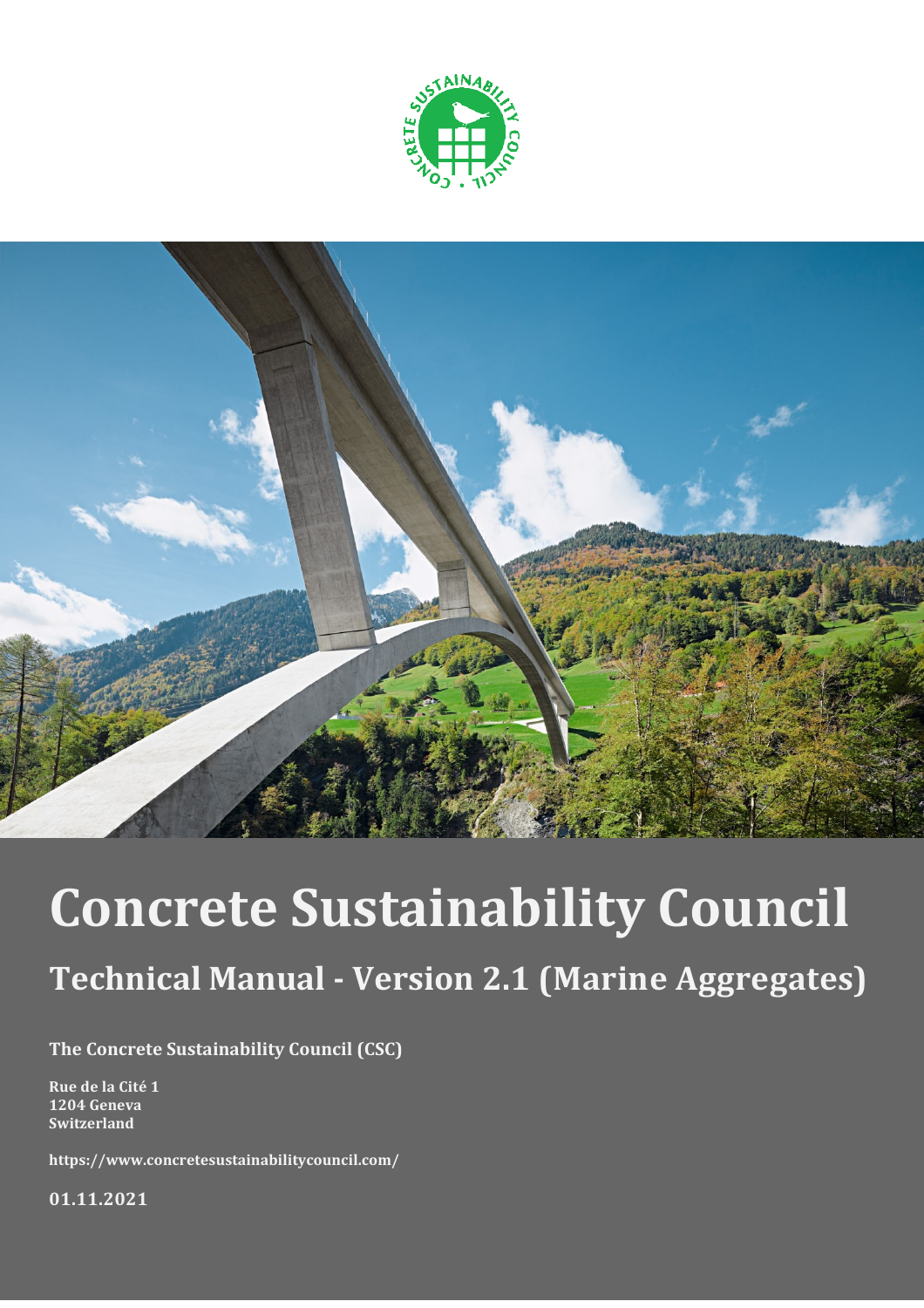

# <span id="page-1-0"></span>**Table of Contents**

|                      | <b>Table of Contents</b>                  | 1                       |
|----------------------|-------------------------------------------|-------------------------|
| Copyright            |                                           | $\overline{\mathbf{2}}$ |
|                      | <b>Scope CSC system Marine Aggregates</b> | 3                       |
| <b>Prerequisites</b> |                                           | 5                       |
|                      | P1 - Ethical and Legal Compliance         | 5                       |
|                      | P2 - Human Rights                         | 7                       |
|                      | P4 - Environmental and Social Impact      | 10                      |
|                      | P5 - Traced Materials                     | 11                      |
|                      | P6 - Vessels Evidence List                | 12                      |
| <b>Management</b>    |                                           | 13                      |
|                      | M1 - Sustainable Purchasing               | 13                      |
|                      | M2 - Environmental Management             | 16                      |
|                      | M3 - Quality Management                   | 17                      |
|                      | M4 - Health & Safety Management           | 19                      |
|                      | M5 - Benchmarking                         | 21                      |
|                      | <b>Environmental</b>                      | 23                      |
|                      | E1 - Life Cycle Impact                    | 23                      |
|                      | E2 - Land Use                             | 26                      |
|                      | E3 - Energy & Climate                     | 28                      |
|                      | E4 - Air Quality                          | 33                      |
|                      | E5 - Water                                | 34                      |
|                      | E6 - Biodiversity                         | 39                      |
|                      | E8 - Transport                            | 43                      |
| <b>Social</b>        |                                           | 45                      |
|                      | S1 - Local Community                      | 45                      |
|                      | S3 - Occupational Health & Safety         | 50                      |
|                      | S4 - Labor Practices                      | 57                      |
| <b>Economics</b>     |                                           | 63                      |
|                      | B1 - Local Economy                        | 63                      |
|                      | <b>B2 - Ethical Business</b>              | 64                      |
|                      | B <sub>3</sub> - Innovation               | 67                      |
|                      | B4 - Feedback Procedure                   | 68                      |
|                      |                                           |                         |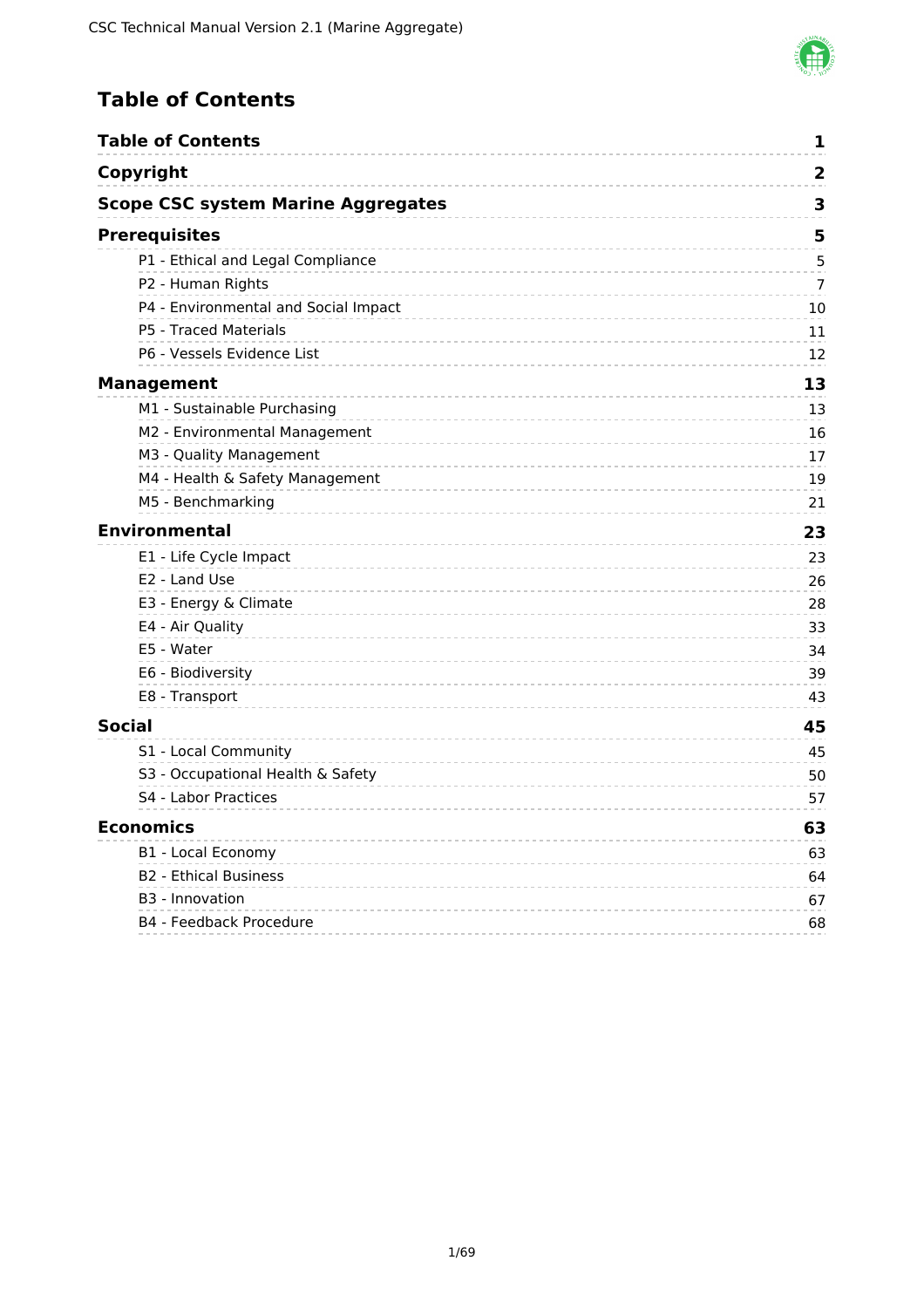

# <span id="page-2-0"></span>**Copyright**

Any and all intellectual property and other rights (including, but not limited to, registered or non-registered trademark rights, copyrights, database rights, inventions, patent rights, design rights, know-how, etc.) ("Intellectual Property Rights") attaching to the Concrete Sustainability Council (CSC) System shall remain with and belong to CSC.

As set hereof, the CSC Manual is protected by International copyright laws. Reproduction and distribution of parts or all its content without written permission of the Concrete Sustainability Council is prohibited.

©2021 Concrete Sustainability Council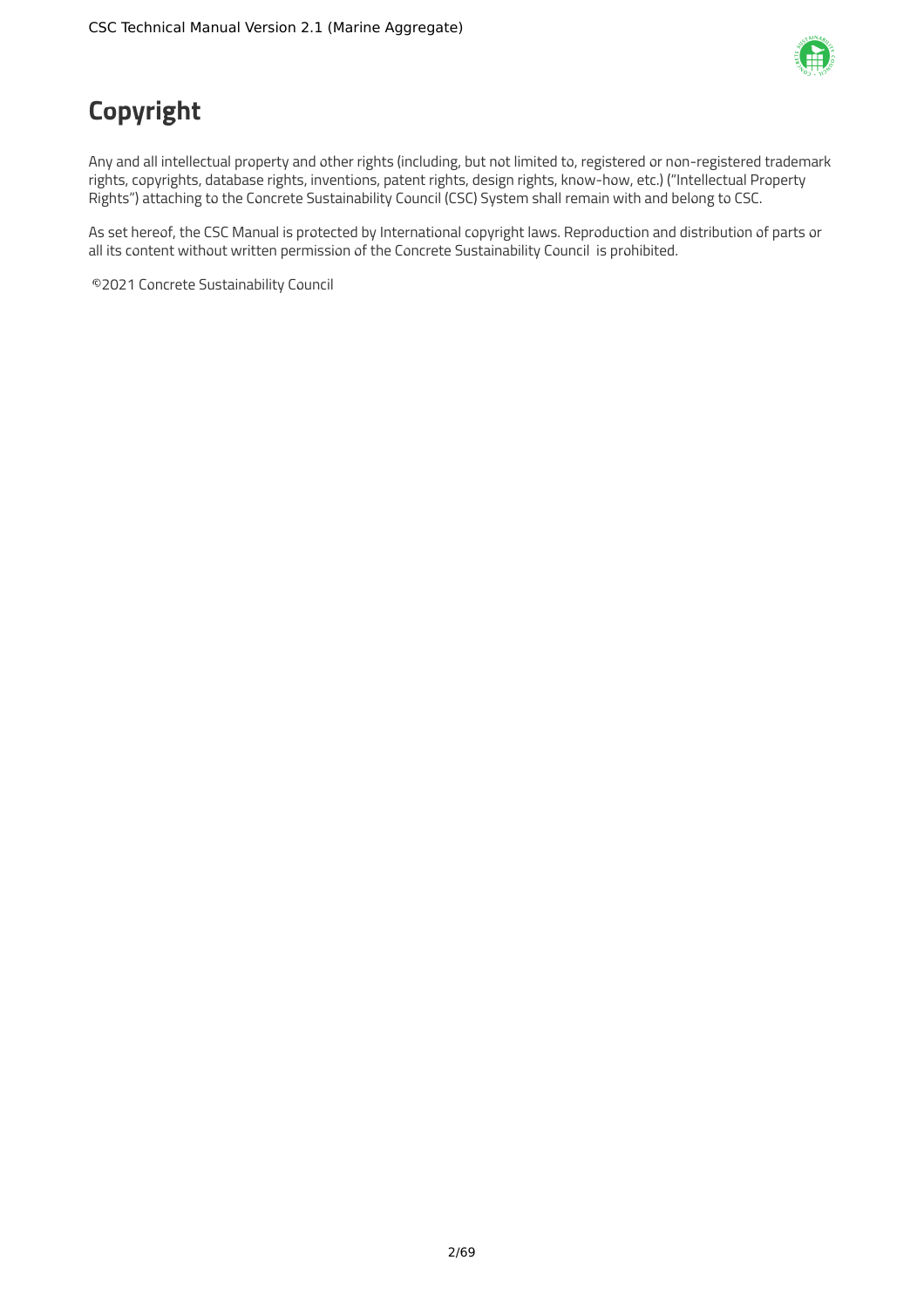

# <span id="page-3-0"></span>**Scope CSC system Marine Aggregates**

# **Scope CSC system Marine Aggregates**

#### **Introduction:**

After a period of exchanging experiences, inquiring of expert judgments and knowledge sharing, Marine Aggregates (MA) are now formally included in the CSC certification system. Due to the specific production conditions, it is decided that the certification of MA is based on a dedicated sub-system: MA-CSC certification system that finds its basis in the CSC certification system for Aggregates.

The MA-CSC certification system is now available as a first phase for MA Companies and Plants with a maximum **certification level of Bronze.** In addition to the compliance with the prerequisites and additional credits by the Companies and Plants also the compliance with the CSC prerequisites needs to be proven for each Vessels (the ships that are actually dredging the MA) supplying the Wharfs (in this system the Wharf is the same as a Plant) using a "Vessel Evidence List" as a prerequisite (P6).

To be able to reach a higher CSC certification level, the CSC certification of the Vessels need to be included in the MA-CSC certification system as well. This work will be launched as a second phase of the MA-CSC certification system.

#### **Definitions in this MA-CSC certification system:**

Marine Aggregates (MA): Aggregates from dredging zones under sea level in marine environment

Vessel: the ship that is actually dredging the aggregates from the seabed (Dredger)

Wharf: Plant on the coast where the Marine Aggregates are being brought to for further processing or logistics.

Dredging zone: dedicated and permitted zone where the aggregates are dredged. In this system where a quarrying site is mentioned a dredging zone is meant.

### **Scope MA-CSC certification system:**

For the scope the following variables are valid:

- Extraction of MA takes place in restricted areas (based on EIA and monitoring protocols);
- Extraction of MA is performed by dredgers that have a license for specific dredging zones and comply to the prerequisites of the MA-CSC certification system;
- Processing and/or logistics at a wharf, controlled by a company/wharf that complies to the prerequisites and credits of the CSC certification system;
- Delivering to the client takes place directly or from a depot/processing location, under the direct responsibility and control of the certificated company/wharf.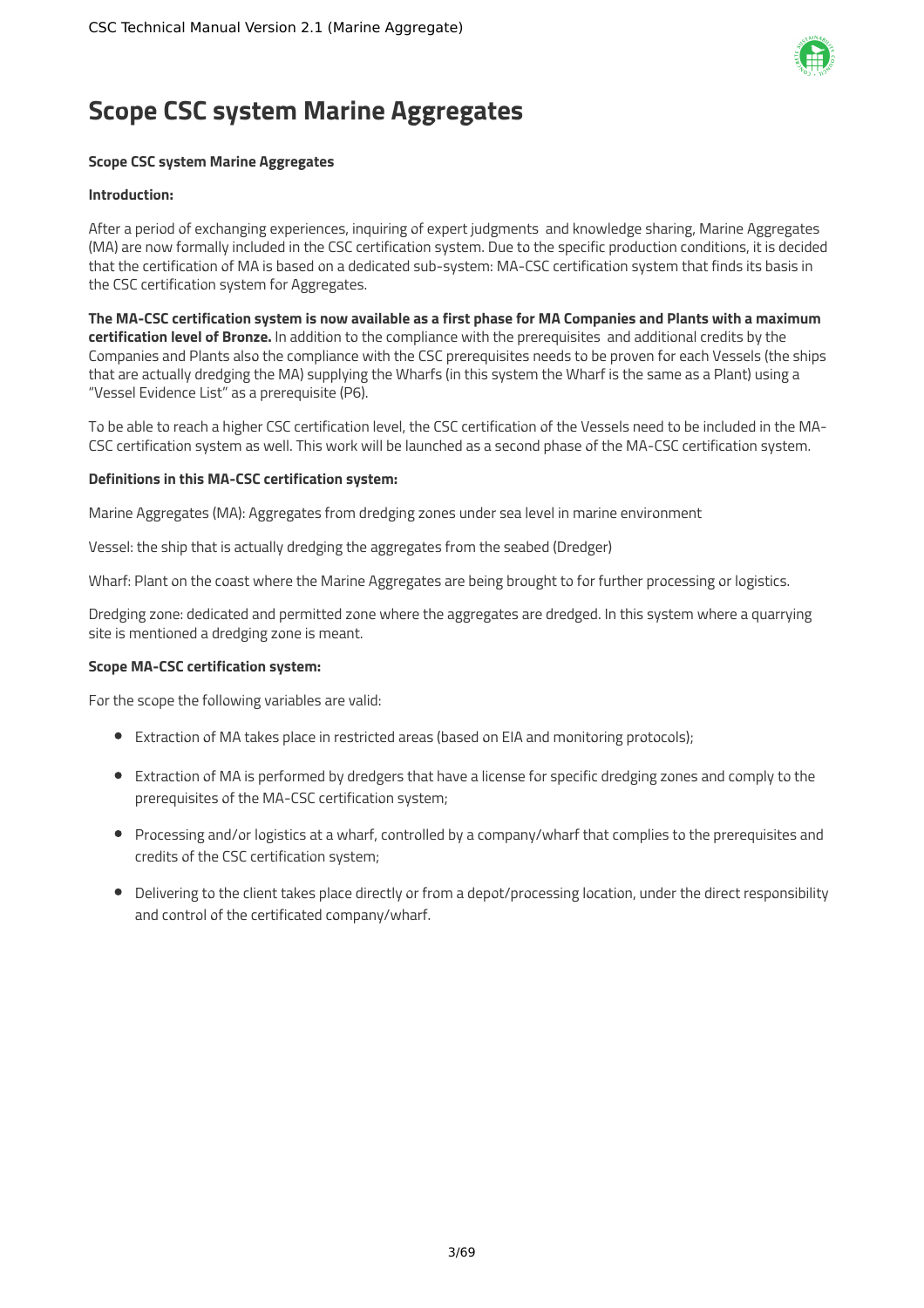

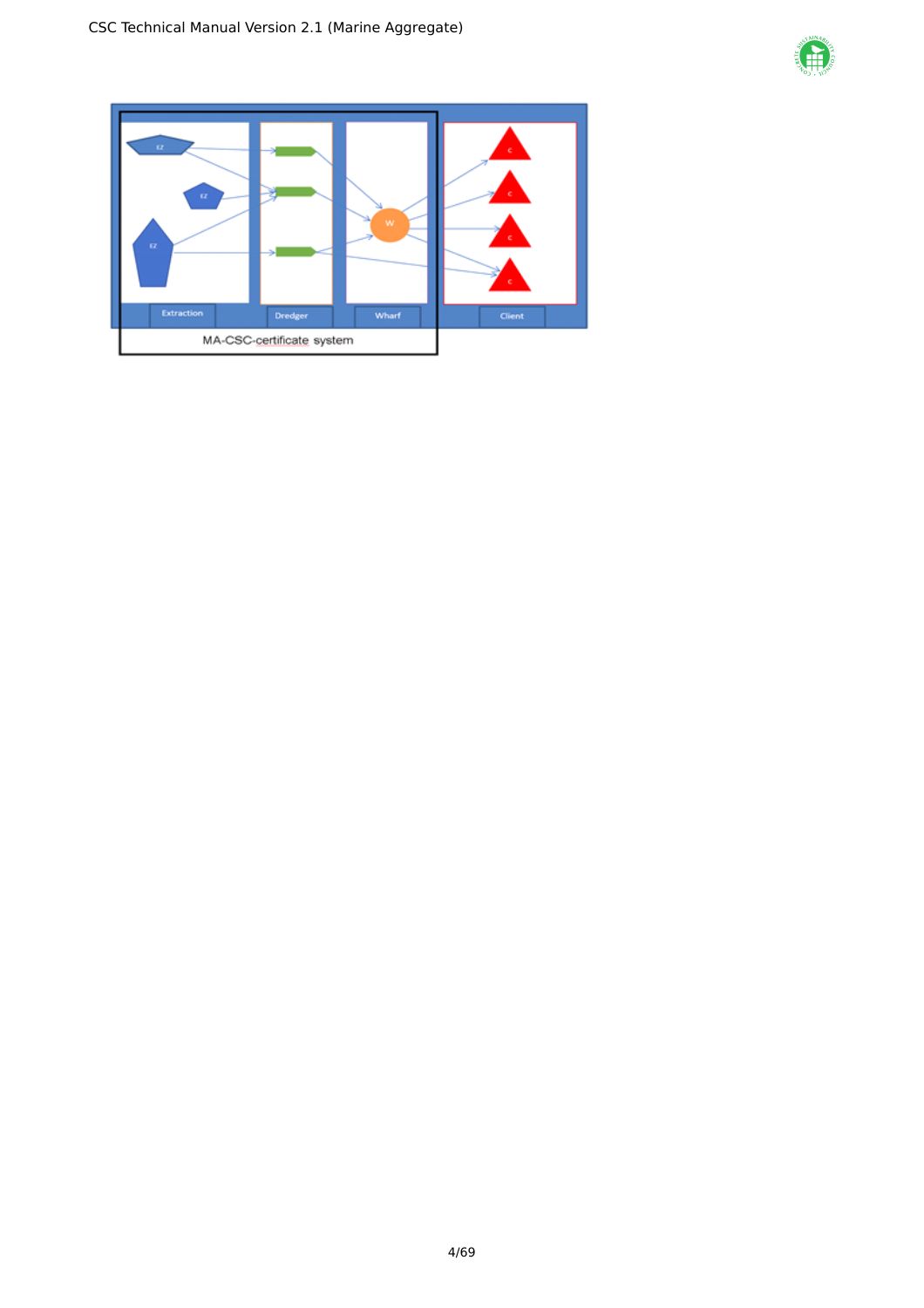# <span id="page-5-0"></span>**Prerequisites**

# <span id="page-5-1"></span>**P1 - Ethical and Legal Compliance**

#### **Aim**

To ensure compliance with all applicable legislation.

This credit is a prerequisite for certification. No points can be achieved.

# **Total points achievable for this credit**

**Aggregate:** 0 points

# P1.01 Legal Compliance

# **Criterium Type**

Company

# **Points achievable for this criterion**

**Aggregate:** 0 points

### **Prerequisite to obtain**

|           | <b>Bronze</b> | Silver    | Gold      | Platinum |
|-----------|---------------|-----------|-----------|----------|
| Aggregate | $\sqrt{ }$    | $\lambda$ | $\lambda$ |          |

The organization must declare that all efforts have been made that may reasonably be expected of the organization in order to ensure that all of its operations comply with all applicable legal legislation, requirements, regulations, laws and by-laws.

# **Required evidence**

Written declaration by senior management satisfying the assessment criteria.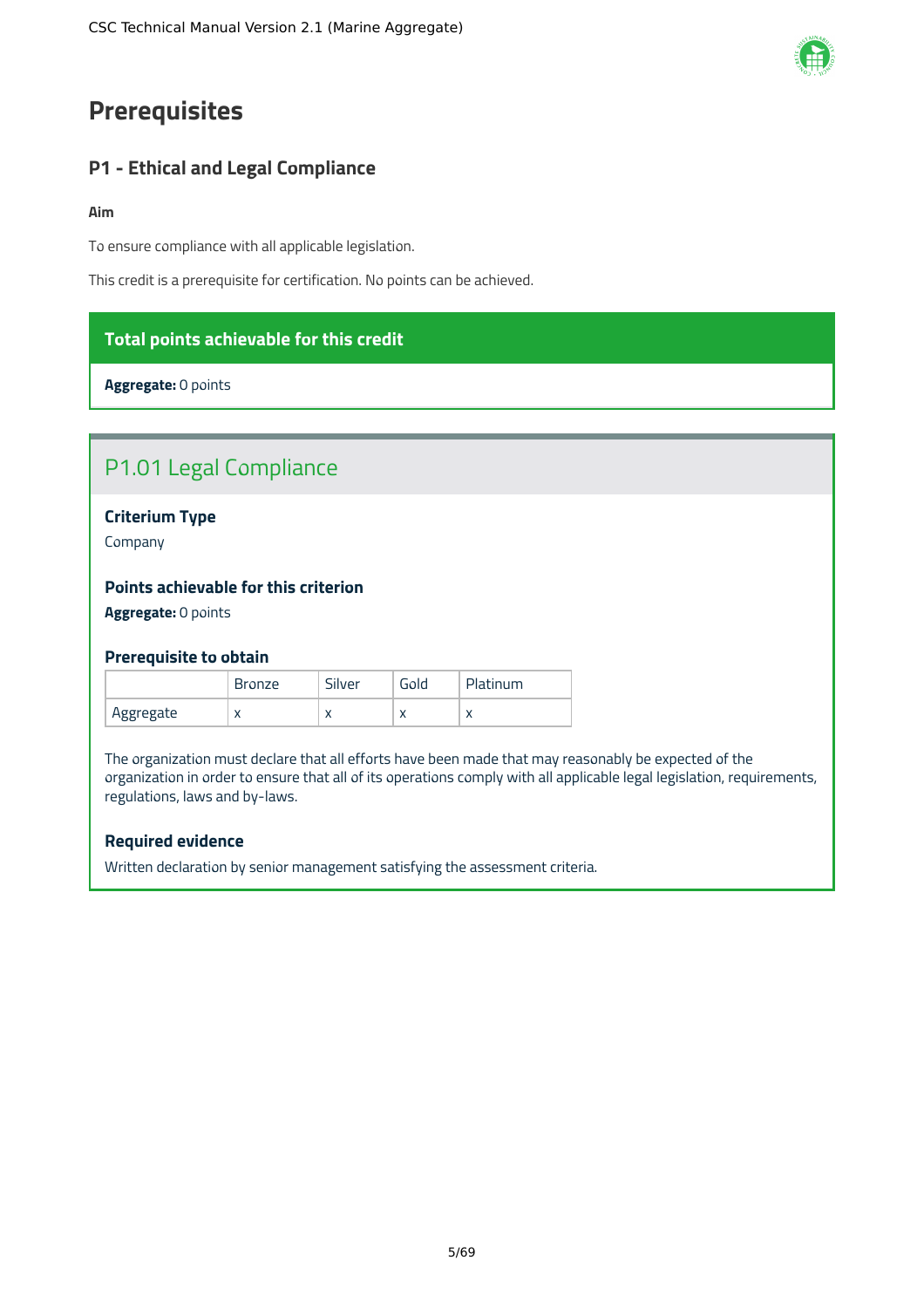

# P1.02 Anti Corruption

# **Criterium Type**

Company

# **Points achievable for this criterion**

# **Aggregate:** 0 points

# **Prerequisite to obtain**

|           | <b>Bronze</b> | Silver    | Gold      | Platinum |
|-----------|---------------|-----------|-----------|----------|
| Aggregate | $\sqrt{ }$    | $\lambda$ | $\lambda$ |          |

The organization must declare that all efforts have been made that may reasonably be expected of the organization and its suppliers in order to prevent corruption.

The organization expects its suppliers to adhere to the highest standard of moral and ethical conduct, to respect local laws and not engage in any form of corrupt practices such as extortion, fraud, or bribery.

### **Required evidence**

1A: Written declaration by senior management satisfying the assessment criteria.

#### **AND**

1B: Evidence that the Company has a Supplier Code of Conduct in place

2A: Company specific guidelines, directives, policies addressing the risk of corruption.

#### **OR**

2B: B2 Ethical Business 'B2.01 Ethical risk assessment' or B2.02 'Policy or code for ethical business' is achieved.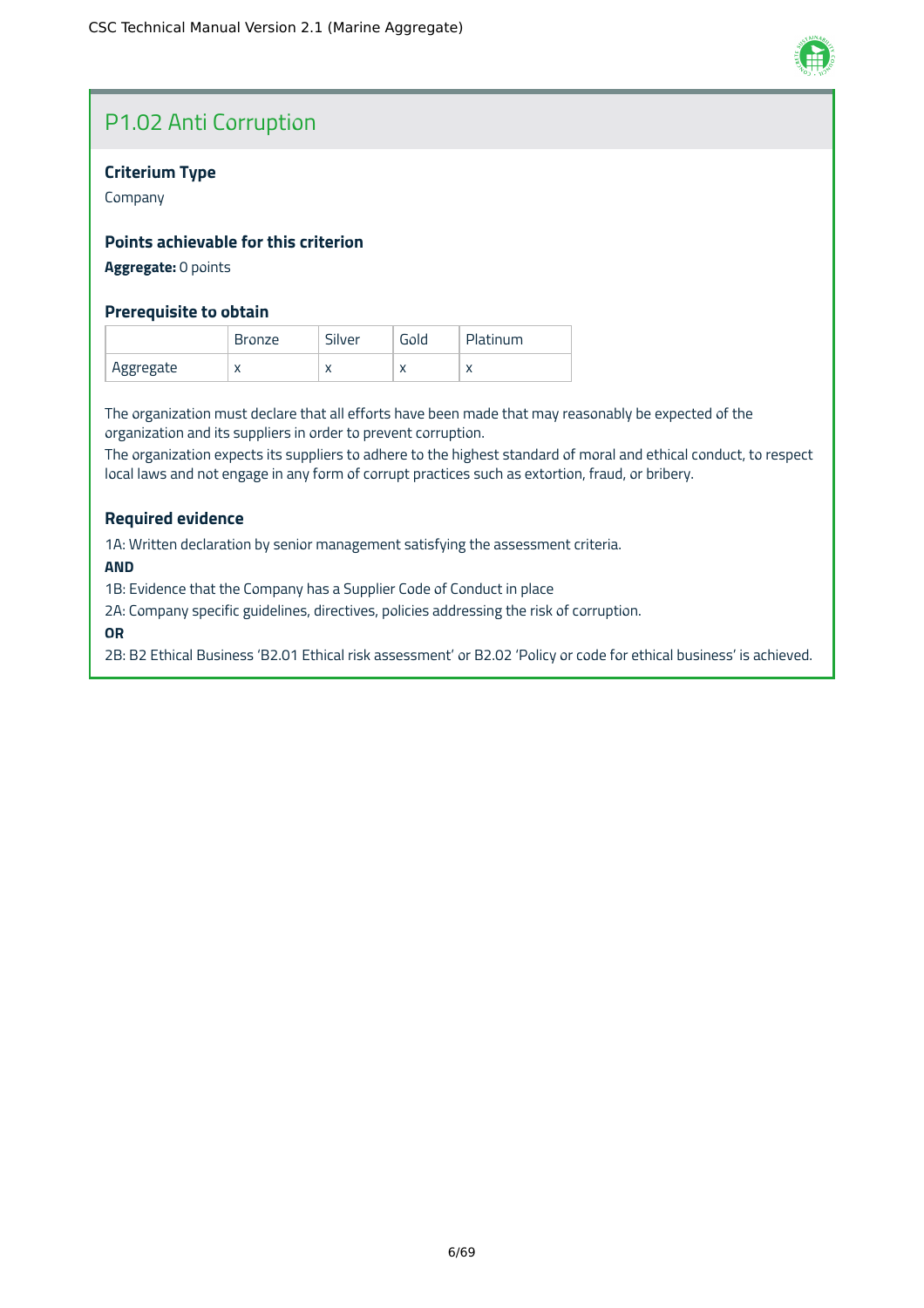

# <span id="page-7-0"></span>**P2 - Human Rights**

### **Aim**

To ensure compliance with human rights. This credit is a prerequisite for certification. No points can be achieved.

# **Total points achievable for this credit**

**Aggregate:** 0 points

# P2.01 Human rights

# **Criterium Type**

Company

# **Points achievable for this criterion**

**Aggregate:** 0 points

### **Prerequisite to obtain**

|           | Bronze    | ilverد | Gold      | Platinum  |
|-----------|-----------|--------|-----------|-----------|
| Aggregate | $\lambda$ | ↗      | $\lambda$ | $\lambda$ |

The organization must declare that all efforts have been made that may reasonably be expected of the organization in order to ensure that all of its operations comply with the Universal Declaration of Human Rights (UDHR).

Topics that must be addressed in the declaration are:

- Human rights risk situations;
- Avoidance of complicity;
- Resolving grievances;
- Discrimination, vulnerable groups and equal opportunity for women and men in the world of work (ILO convention 100, 111);
- Civil and political rights;
- Economic, social and cultural rights;
- Fundamental principles and rights at work (ILO convention 87, 98, appendix D)
- Child labor (ILO convention 138 and 182)
- Forced labor (ILO convention 29, 105, 203)

#### **Required evidence**

Written declaration by senior management satisfying the requirements

**OR**

an SA8000 certificate covering the scope of this certification, not older than three years

**OR**

publicly available company commitment to follow the OECD guidelines for multinational enterprises.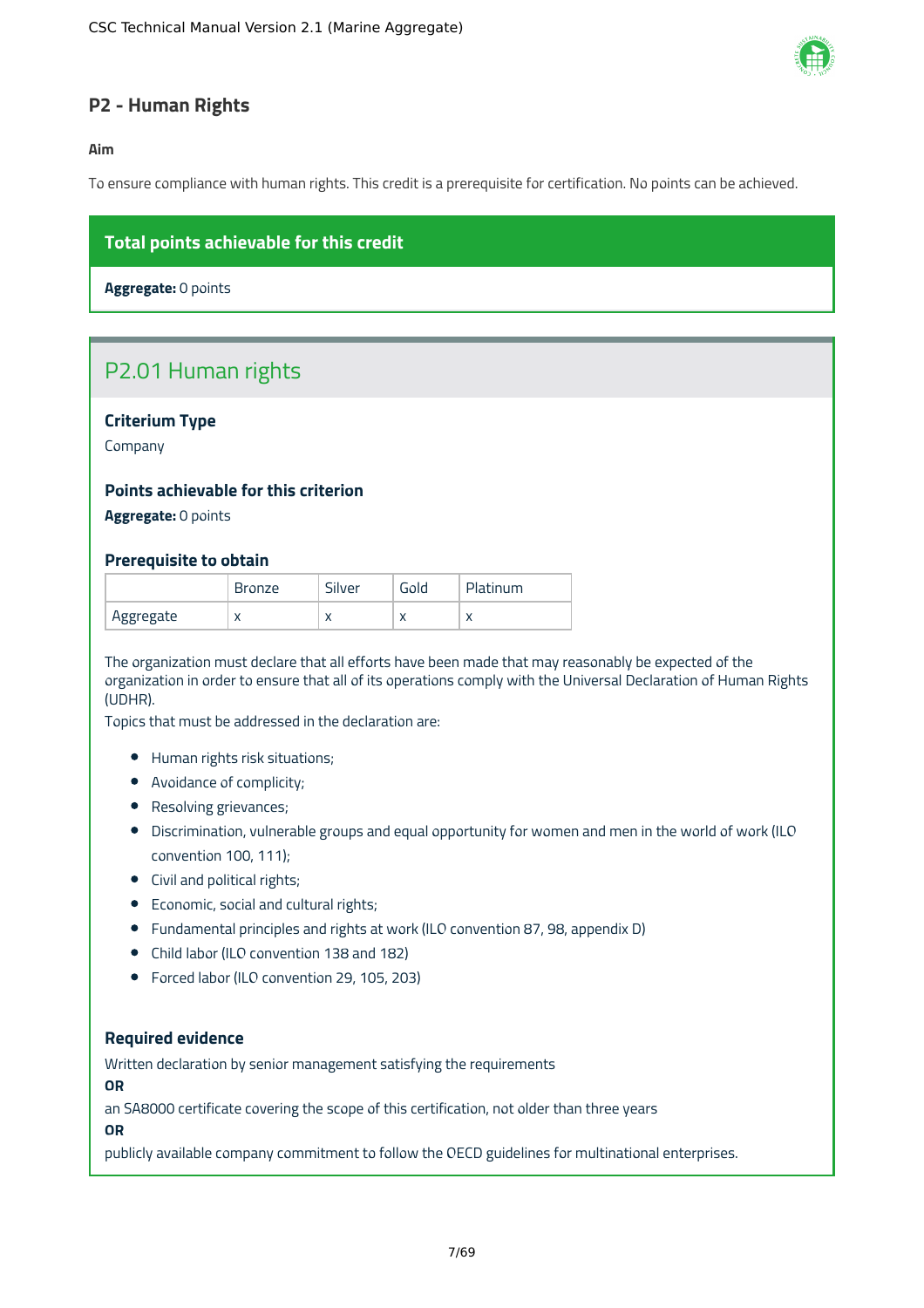

# P2.02 Fair wages

# **Criterium Type**

Company

# **Points achievable for this criterion**

# **Aggregate:** 0 points

# **Prerequisite to obtain**

|           | Bronze    | Silver    | Gold      | Platinum                 |
|-----------|-----------|-----------|-----------|--------------------------|
| Aggregate | $\lambda$ | $\lambda$ | $\lambda$ | $\overline{\phantom{a}}$ |

In order to address the topics mentioned in ILO Convention 131 wages and salaries paid by the organization must meet the following requirements:

- Wage and salary rates
	- Wage and salary rates in all circumstances meet or exceed legal minimum rates, where such rates exist.
	- Wherever applicable, wage and salary rates for permanent and agency workers meet or exceed: i. minimum concrete, cement or aggregates industry, respectively, minimum standards; or ii. other recognized industry wage agreements; or iii. living wages it these are higher than legal minimum wages.
	- When no minimum wage levels exist, wages are established through culturally appropriate engagement with workers and/or formal and informal workers organizations.
- Wages and salaries are paid on time.

### **Required evidence**

Written declaration by senior management satisfying the assessment criteria.

**OR**

publicly available company commitment to follow the OECD guidelines for multinational enterprises.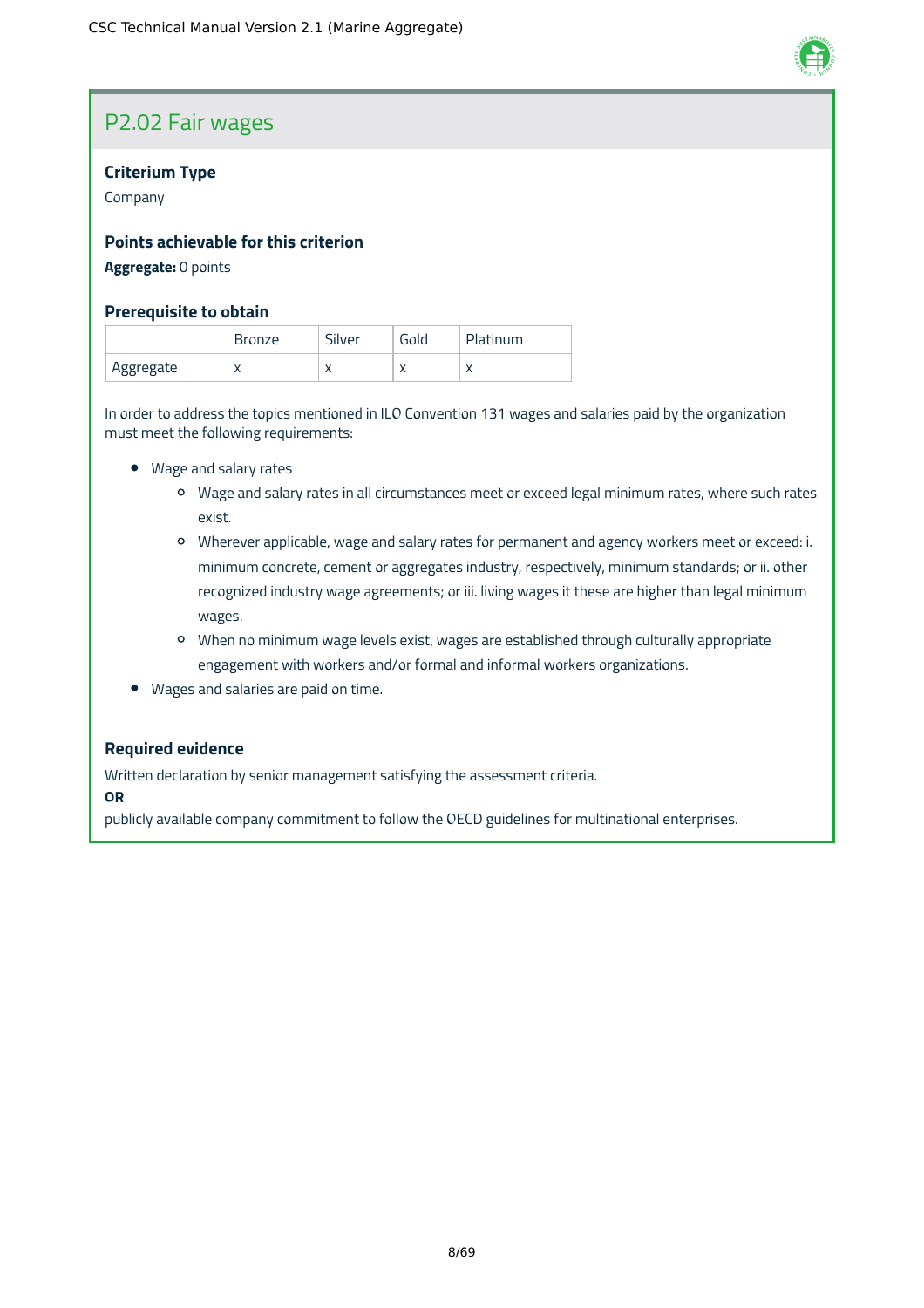

# P2.03 Safety Procedures

# **Criterium Type**

Company

# **Points achievable for this criterion**

**Aggregate:** 0 points

# **Prerequisite to obtain**

|           | <b>Bronze</b> | Silver    | Gold      | Platinum |
|-----------|---------------|-----------|-----------|----------|
| Aggregate | $\lambda$     | $\lambda$ | $\lambda$ |          |

The company has documented health and safety procedures in place.

# **Required evidence**

Validation by the auditor that the company has documented health and safety procedures in place.

OR

Criterion M4.01 is met.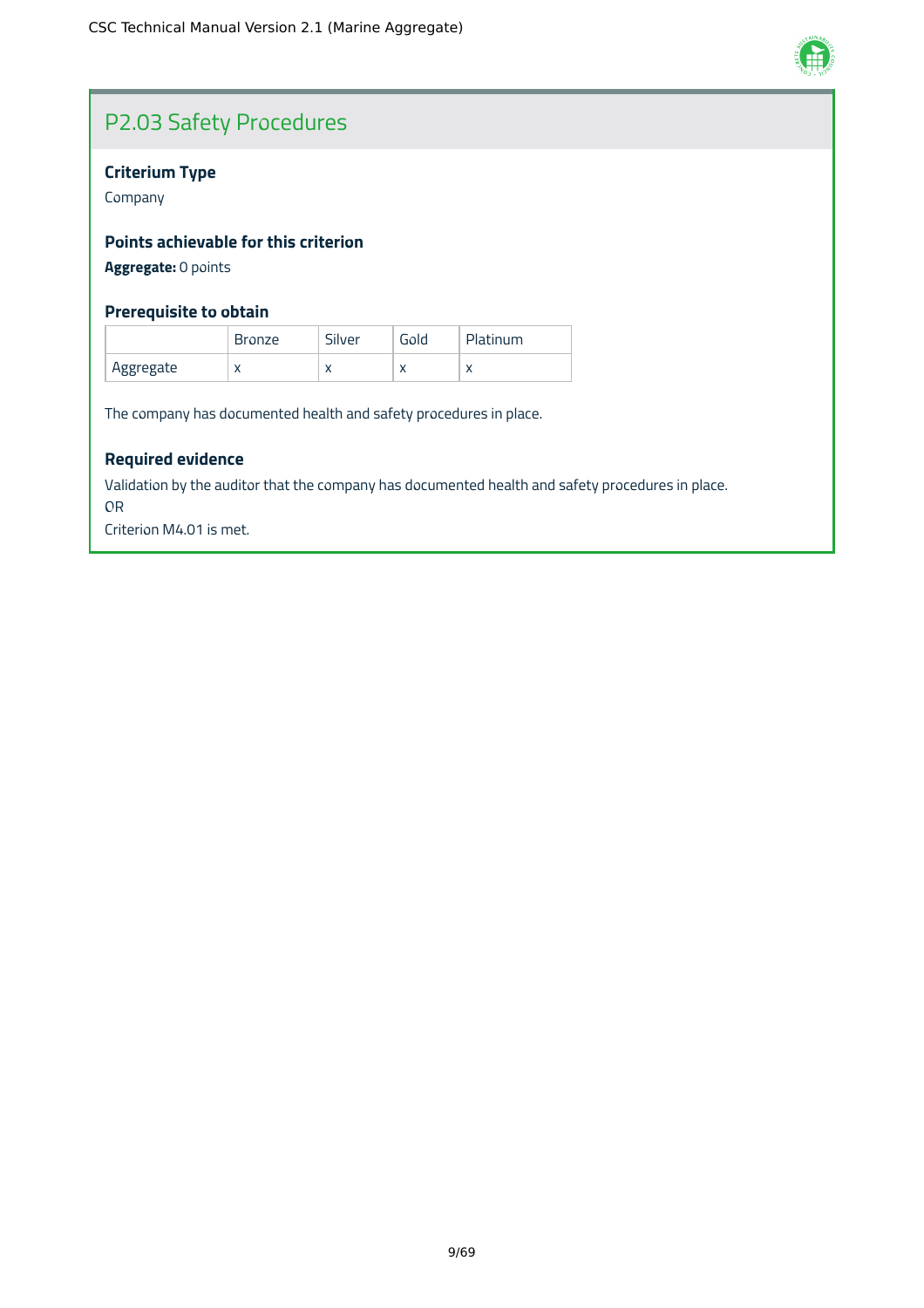

# <span id="page-10-0"></span>**P4 - Environmental and Social Impact**

# **Aim**

To ensure that environmental and social impacts have been duly considered before the implementation of the activity.

This credit is a prerequisite for certification of extraction operations or major expansions which have started after December 31st, 2019. No points can be achieved.

# **Total points achievable for this credit**

**Aggregate:** 0 points

# P4.01 Environmental and social impact assessment (ESIA)

# **Criterium Type**

Plant

# **Points achievable for this criterion**

**Aggregate:** 0 points

### **Prerequisite to obtain**

|           | <b>Bronze</b> | Silver    | Gold      | Platinum |
|-----------|---------------|-----------|-----------|----------|
| Aggregate | $\lambda$     | $\lambda$ | $\lambda$ |          |

An ESIA was conducted for all dredging zones supplying the wharf. The ESIA includes a Costal Impact Study (CIS) with an assessment of interference with other sectors like fishing, energy and shipping.

### **Required evidence**

List of all dredging zones supplying the wharf AND Copy of the ESIA for the dredging zones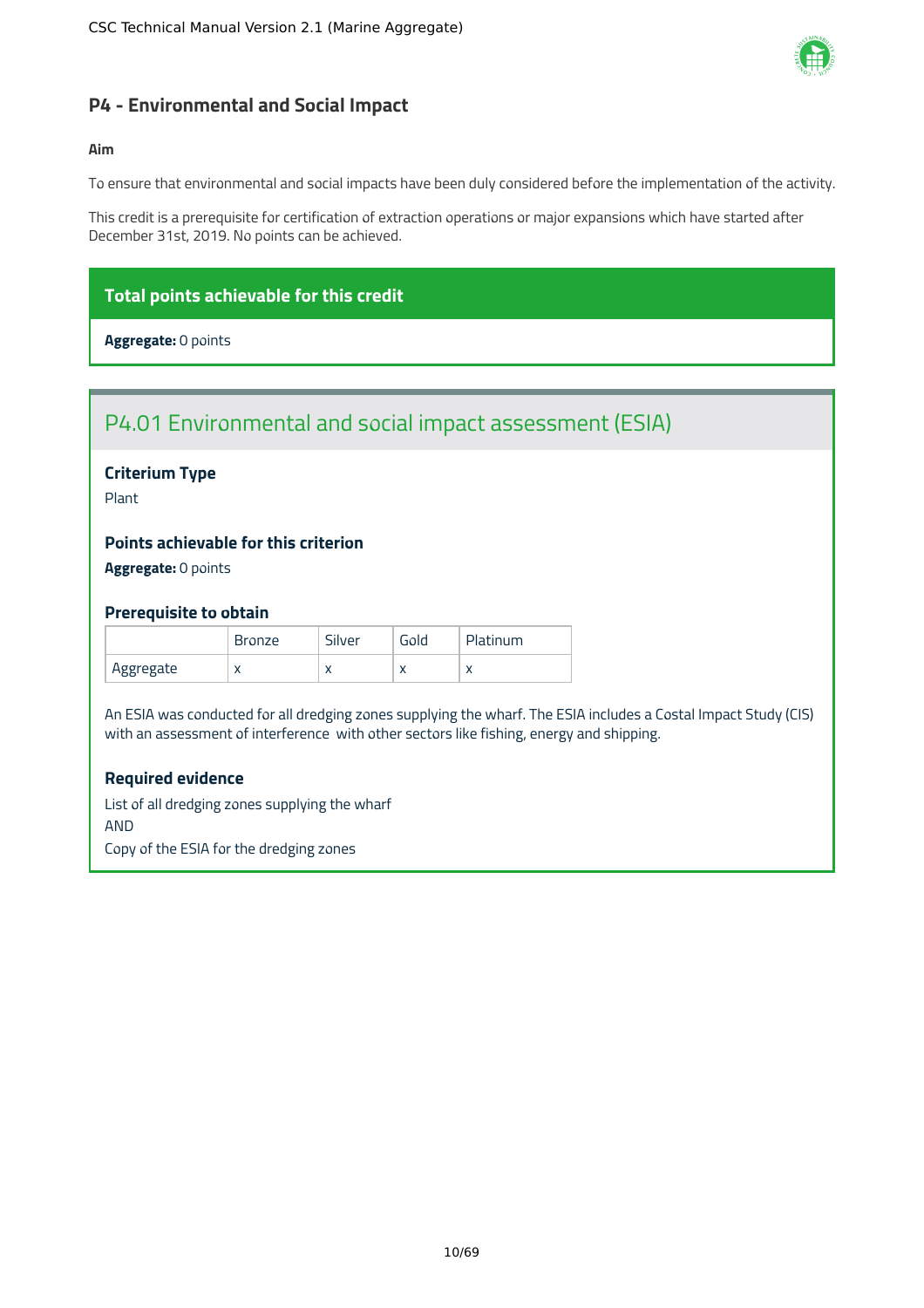

# <span id="page-11-0"></span>**P5 - Traced Materials**

### **Aim**

To ensure that all materials are from traceable sources.This credit is a prerequisite for certification. No points can be achieved for this credit.

# **Total points achievable for this credit**

**Aggregate:** 0 points

# P5.01 Traceability of materials

# **Criterium Type**

Plant

# **Points achievable for this criterion**

**Aggregate:** 0 points

### **Prerequisite to obtain**

|           | <b>Bronze</b> | Silver    | Gold      | Platinum  |
|-----------|---------------|-----------|-----------|-----------|
| Aggregate | $\lambda$     | $\lambda$ | $\lambda$ | $\lambda$ |

The plant must demonstrate (via Environmental Management System or similar) that solid constituent materials (by mass) are from traceable sources.

The materials of all tier one suppliers have to be included in the scope.

CSC Bronze/Silver: >= 90% of materials must come from traceable sources

CSC Gold/Platinum: >= 98% of materials must come from traceable sources

### **Required evidence**

Exemplary material list giving an overview on the suppliers AND

Written declaration by senior management satisfying the assessment criteria.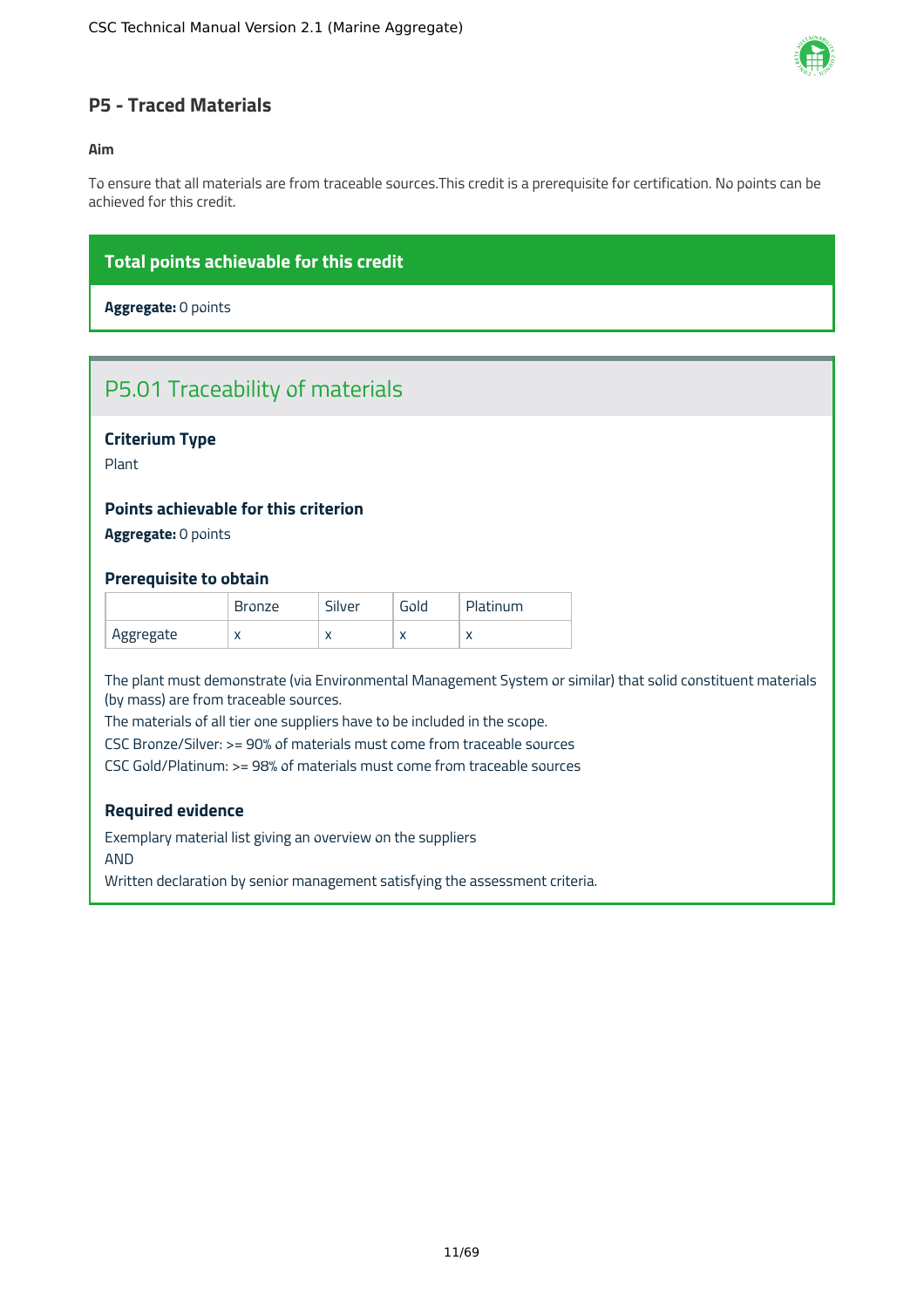

# <span id="page-12-0"></span>**P6 - Vessels Evidence List**

#### **Aim**

To ensure that, in addition to the prerequisites for the Company or Plant, also all vessels supplying the wharf are fulfilling the CSC prerequisites. This credit is a prerequisite for certification. No points can be achieved.

# **Total points achievable for this credit**

**Aggregate:** 0 points

# P6.01 Compliance with CSC prerequisites

# **Criterium Type**

Company

# **Points achievable for this criterion**

**Aggregate:** 0 points

### **Prerequisite to obtain**

|           | Bronze    | - 1<br>Silver | Gold       | Platinum  |
|-----------|-----------|---------------|------------|-----------|
| Aggregate | $\lambda$ | $\lambda$     | $\sqrt{ }$ | $\lambda$ |

The organization must ensure that all vessels supplying the wharf are complying with a set of prerequisite criteria listed in the Vessels Evidence List.

# **Required evidence**

List of all the vessels supplying the wharf

#### **AND**

The Vessels Evidence List per vessel showing that all prerequisites are fulfilled, including individual evidence documents per vessel.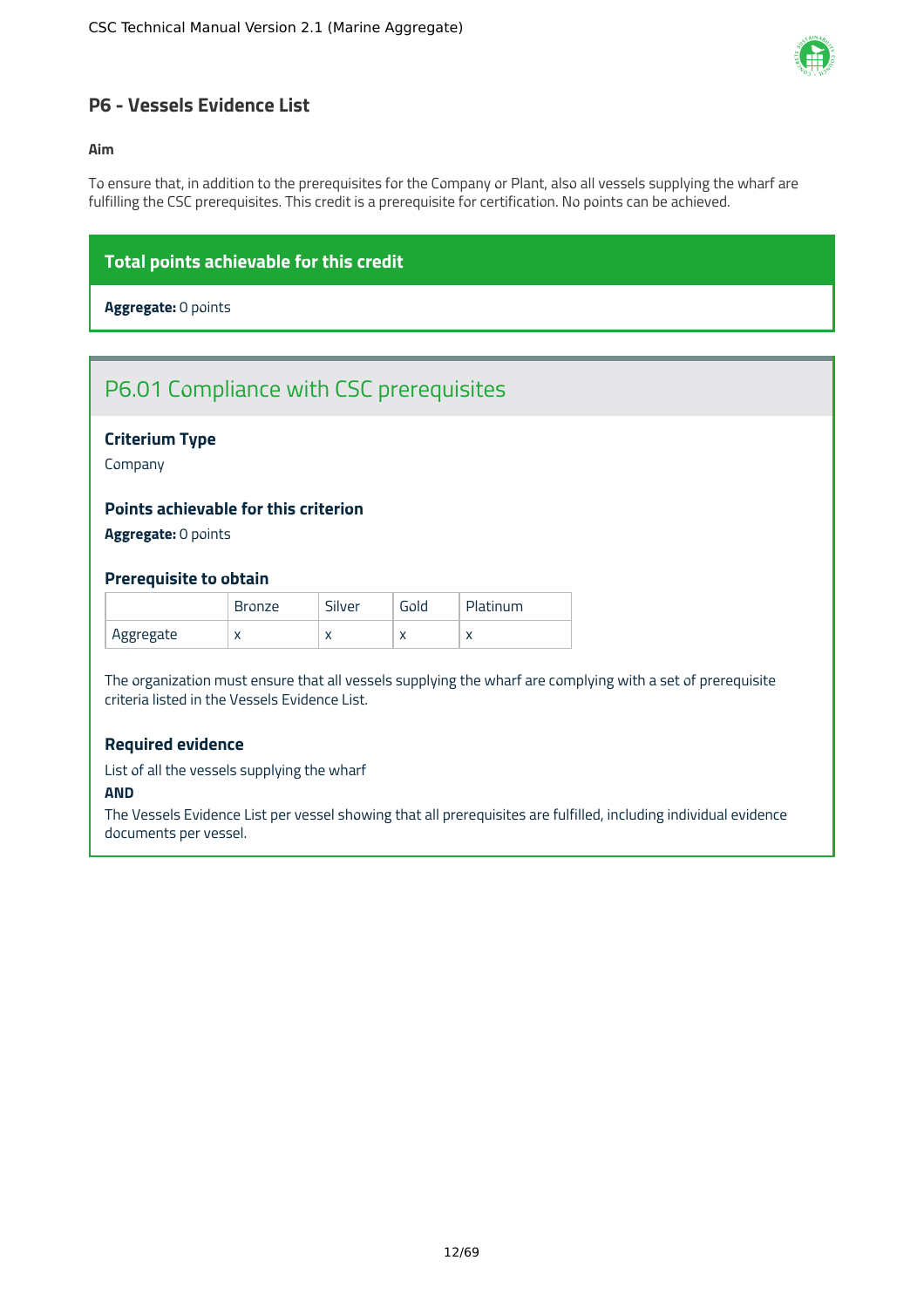# <span id="page-13-0"></span>**Management**

# <span id="page-13-1"></span>**M1 - Sustainable Purchasing**

**Aim**

To ensure an embedded long-term focus on and implementation of responsible sourcing.

# **Total points achievable for this credit**

**Aggregate:** 14 points

| <b>M1.01 Purchasing Policy</b>                                     |  |
|--------------------------------------------------------------------|--|
| <b>Criterium Type</b><br>Company                                   |  |
| <b>Points achievable for this criterion</b><br>Aggregate: 2 points |  |

#### **Prerequisite to obtain**

|           | <b>Bronze</b> | Silver | Gold      | Platinum |
|-----------|---------------|--------|-----------|----------|
| Aggregate |               |        | $\lambda$ |          |

The company has a purchasing policy covering social and environmental aspects. The policy is valid & operational. In case of continuous non-compliance with sustainability related aspects, the policy mentions performance improvement requirements and/or that business relations with suppliers can consequently be terminated. The purchasing policy has been approved by the management responsible for the scope of this assessment.

# **Required evidence**

A copy of the purchasing policy, with reference to social and environmental aspects including "performance improvement requirement" clause and/or a "business termination" clause and evidence that senior management has formally approved the policy.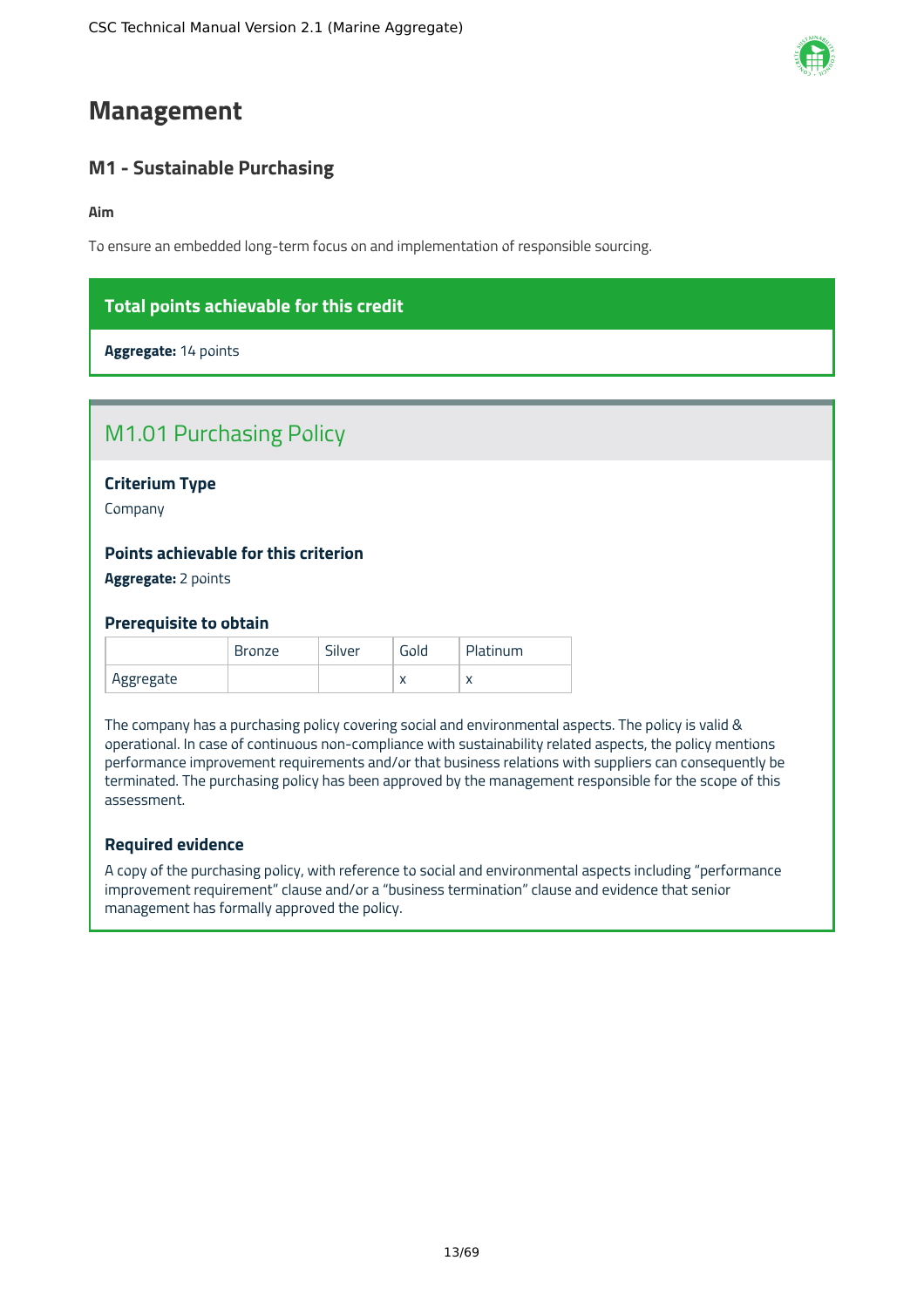# M1.02 Supplier assessment

# **Criterium Type**

Company

# **Points achievable for this criterion**

**Aggregate:** 2 points

The company has a process of assessing its main suppliers regarding the social, and environmental aspects in the sense of this system (by online tool/on site audit or similar).

# **Required evidence**

Documentation that the process has taken place (e.g. minutes, assessment results, used tools or similar).

# M1.03 Monitoring performance of suppliers

# **Criterium Type**

Company

# **Points achievable for this criterion**

**Aggregate:** 2 points

The company can provide evidence that the performance of its suppliers regarding the social and environmental aspects of this system are being maintained or improving.

# **Required evidence**

Documentation of the results of an assessment process (e.g. minutes, assessment results, used tools or similar).

# M1.04 Training on Responsible Sourcing

### **Criterium Type**

Company

# **Points achievable for this criterion**

**Aggregate:** 2 points

The company applies learning by and development of its employees to cover the principles of responsible sourcing in introduction programs and in all relevant professional and functional training.

# **Required evidence**

Evidence that the principles of responsible sourcing (e.g. content of criteria M1.01 to M1.03) are communicated to relevant employees.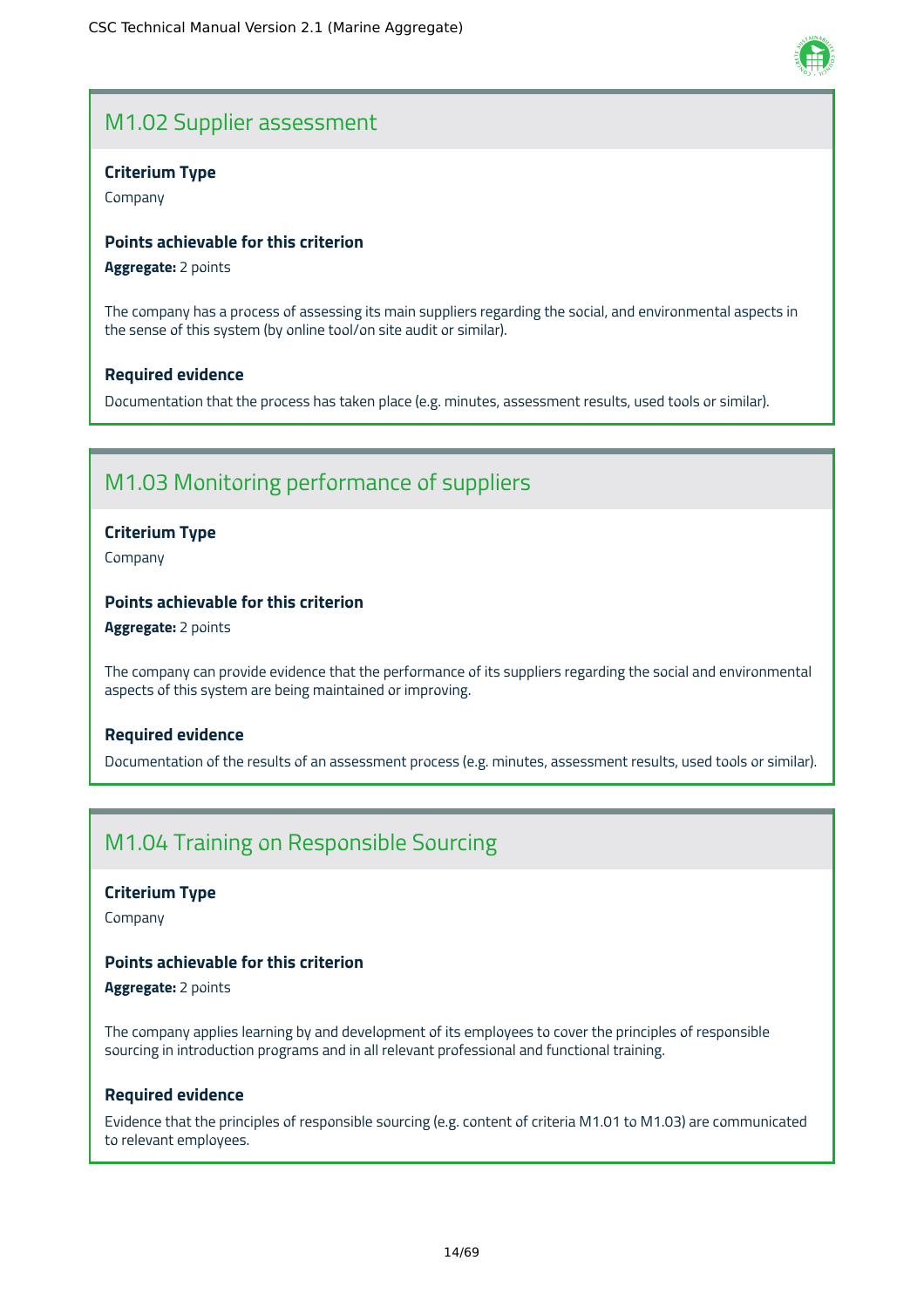

# M1.05 Promotion of Responsible Sourcing

# **Criterium Type**

Company

# **Points achievable for this criterion**

**Aggregate:** 2 points

The company promotes, where applicable, responsible sourcing in public communications, such as websites and (financial) reporting.

# **Required evidence**

Evidence of promotion, for example, website links and copies of reports, publications, etc.

# M1.06 Responsible sourcing as a criterion in the procurement process

# **Criterium Type**

Company

# **Points achievable for this criterion**

**Aggregate:** 2 points

The company includes responsible sourcing as a criterion in its procurement process.

### **Required evidence**

Evidence of practical implementation of the purchasing policy/plan

# M1.07 Sample check

# **Criterium Type**

Company

# **Points achievable for this criterion**

**Aggregate:** 2 points

Random sample by the auditor, defined by the auditor, on the site(s) visited, to check if one current material available at the location matches with the material list in the administration and that the material can be traced back to its origin. In case of a multiple site assessment, the criteria is awarded for all plants in the scope of assessment.

### **Required evidence**

Statement from the auditor/assessor that constituent check has been performed and that it matches with the constituent list.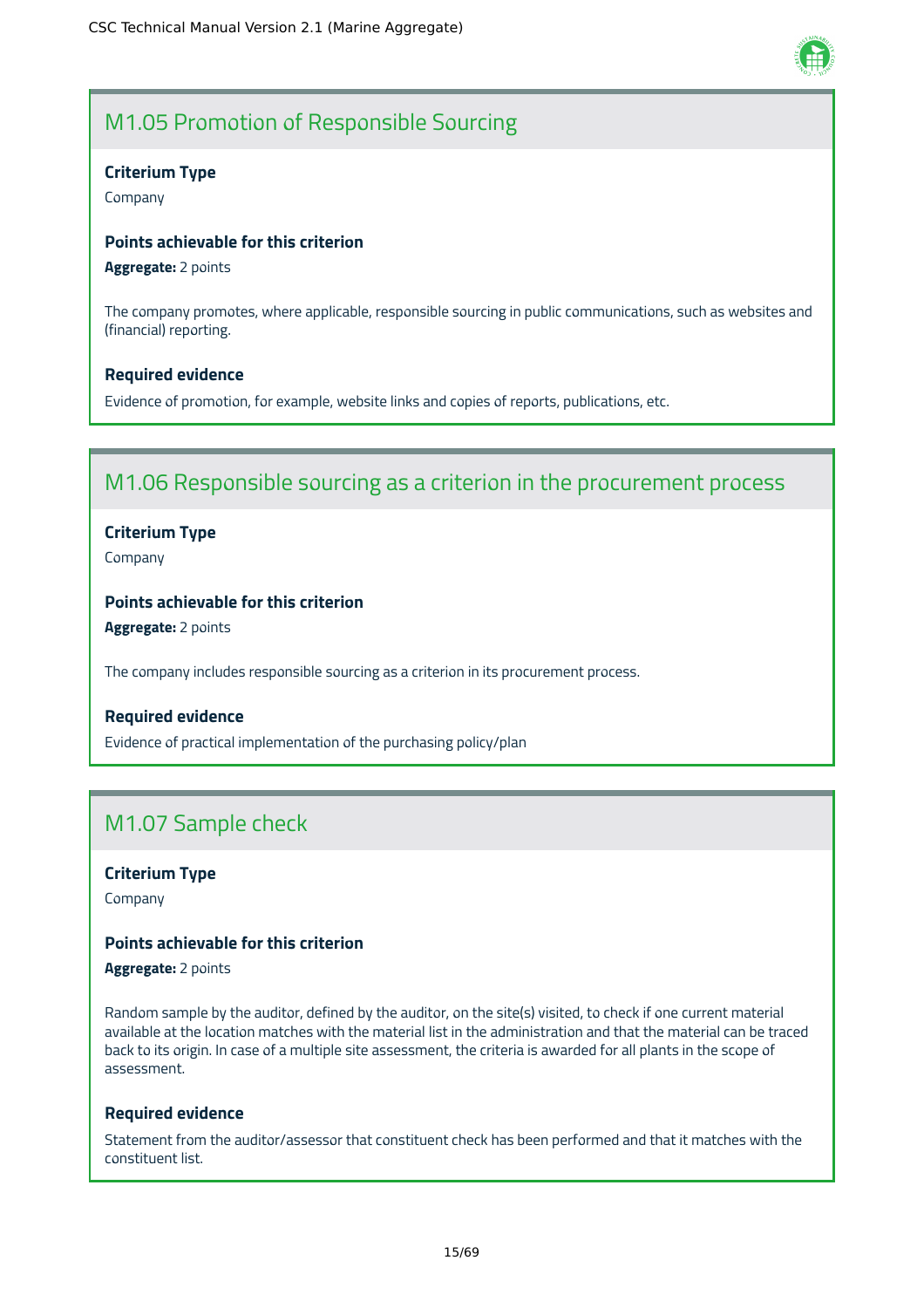

# <span id="page-16-0"></span>**M2 - Environmental Management**

# **Aim**

To promote the use of an environmental management system (EMS in the supply chain).

# **Total points achievable for this credit**

**Aggregate:** 4 points

# M2.01 Environmental management system (EMS)

### **Criterium Type**

Company

# **Points achievable for this criterion**

**Aggregate:** 1 point

### **Prerequisite to obtain**

|           | Bronze | Silver    | Gold      | Platinum   |
|-----------|--------|-----------|-----------|------------|
| Aggregate |        | $\lambda$ | $\lambda$ | $\sqrt{ }$ |

The company has a documented EMS in place.The EMS shall include the relevant scope: the key processes for raw material extraction and primary material production and/or production of concrete.

# **Required evidence**

Validation by the auditor that the company has a documented EMS (see the Annex).

# M2.02 Certified environmental management system (EMS)

# **Criterium Type**

Company

# **Points achievable for this criterion**

**Aggregate:** 3 points

The company has a certified EMS in place (see the annex).

### **Required evidence**

Copy of the valid EMS certificate.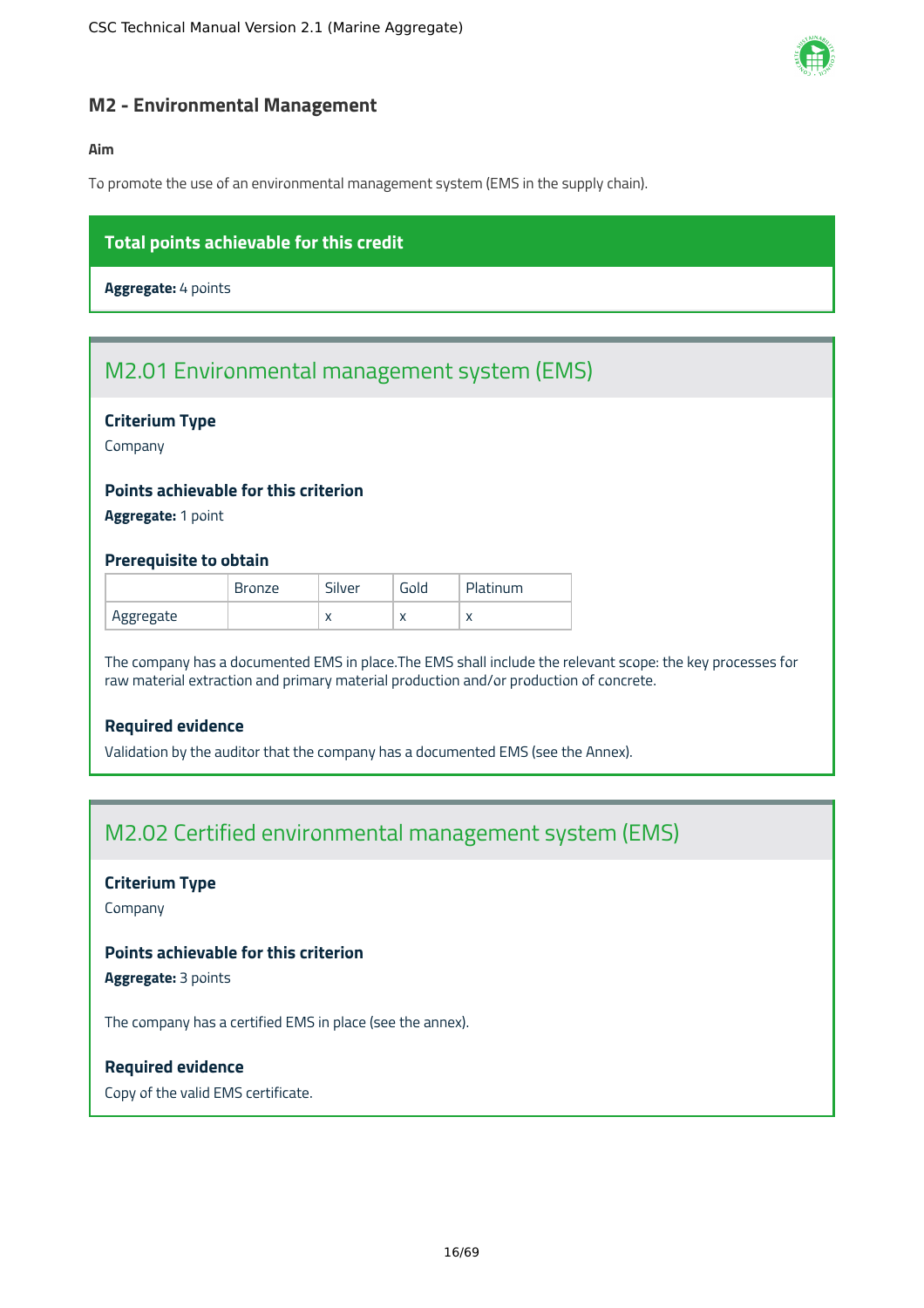

# <span id="page-17-0"></span>**M3 - Quality Management**

# **Aim**

To promote the use of a quality management system in the supply chain.

# **Total points achievable for this credit**

**Aggregate:** 4 points

# M3.01 Quality management system (QMS)

# **Criterium Type**

Company

# **Points achievable for this criterion**

**Aggregate:** 1 point

### **Prerequisite to obtain**

|           | Bronze | Silver    | Gold      | Platinum |
|-----------|--------|-----------|-----------|----------|
| Aggregate |        | $\lambda$ | $\lambda$ |          |

The company has a documented quality management system in place.

# **Required evidence**

Validation by the auditor that the company has a documented quality management system.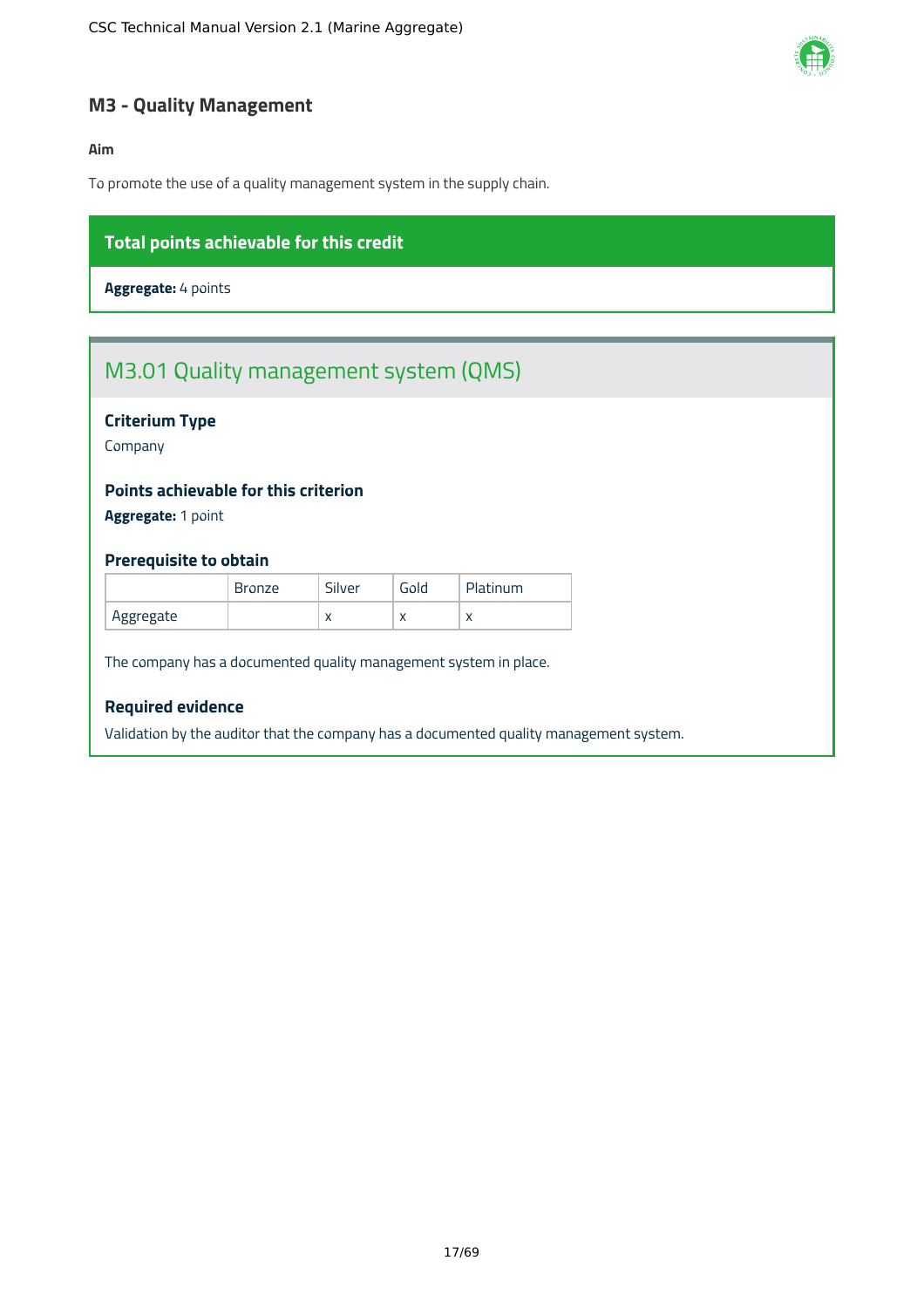

# M3.02 Certified Quality management system (QMS)

# **Criterium Type**

Company

# **Points achievable for this criterion**

**Aggregate:** 3 points

# **Prerequisite to obtain**

|           | <b>Bronze</b> | Silver | Gold | Platinum |
|-----------|---------------|--------|------|----------|
| Aggregate |               |        |      | 2 points |

#### **Score at least 2 points to obtain Platinum.**

A certified quality management system is in place (see the annex).

# **Required evidence**

Copy of the valid QMS certificate.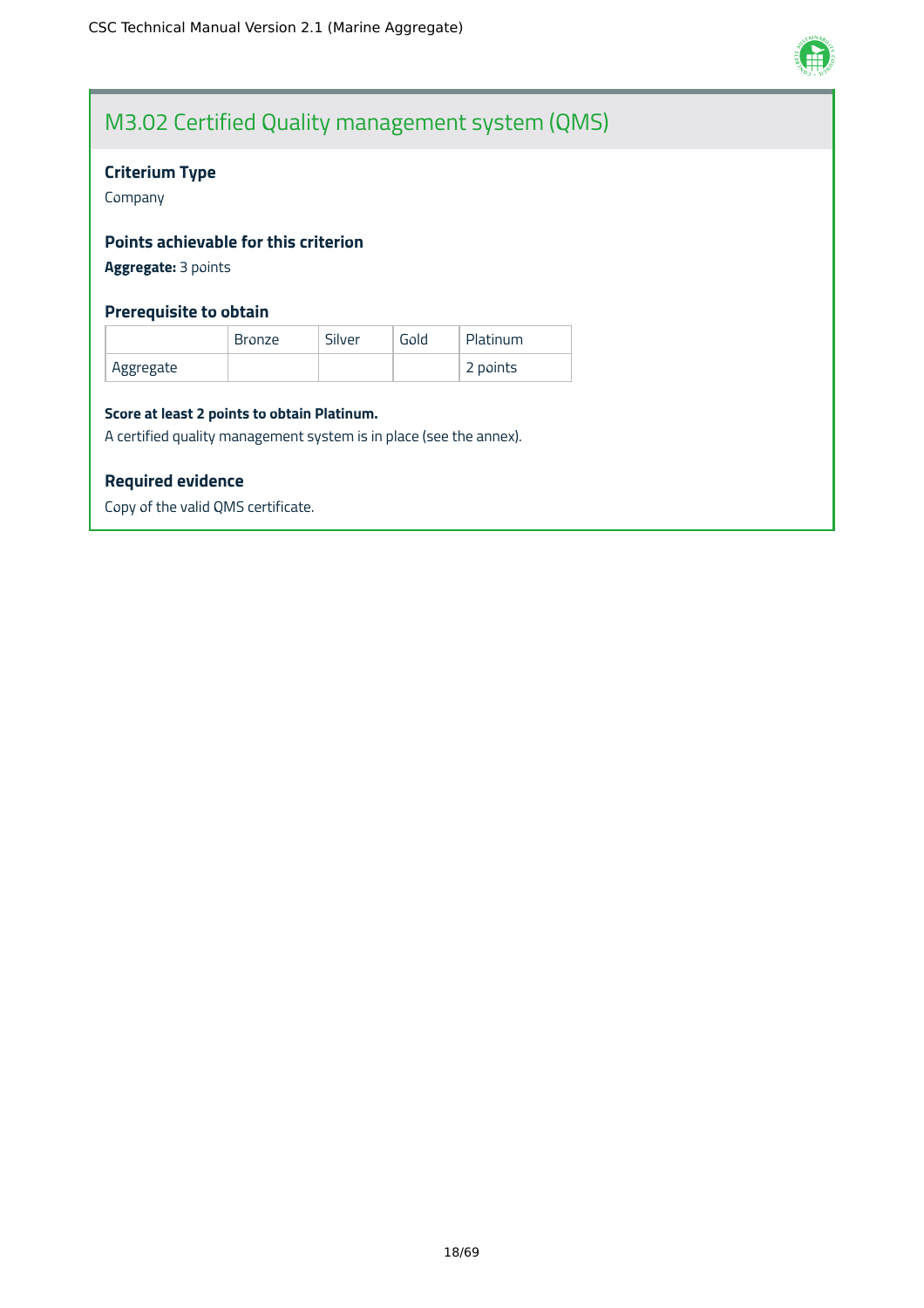

# <span id="page-19-0"></span>**M4 - Health & Safety Management**

# **Aim**

To promote the use of health and safety management systems.

# **Total points achievable for this credit**

**Aggregate:** 4 points

# M4.01 Health and safety management system

# **Criterium Type**

Company

# **Points achievable for this criterion**

**Aggregate:** 1 point

# **Prerequisite to obtain**

|           | <b>Bronze</b> | Silver     | Gold | Platinum  |
|-----------|---------------|------------|------|-----------|
| Aggregate |               | $\sqrt{ }$ | ⌒    | $\lambda$ |

The company has a health and safety management system in place.

# **Required evidence**

Validation by the auditor that the company has a documented health and safety management system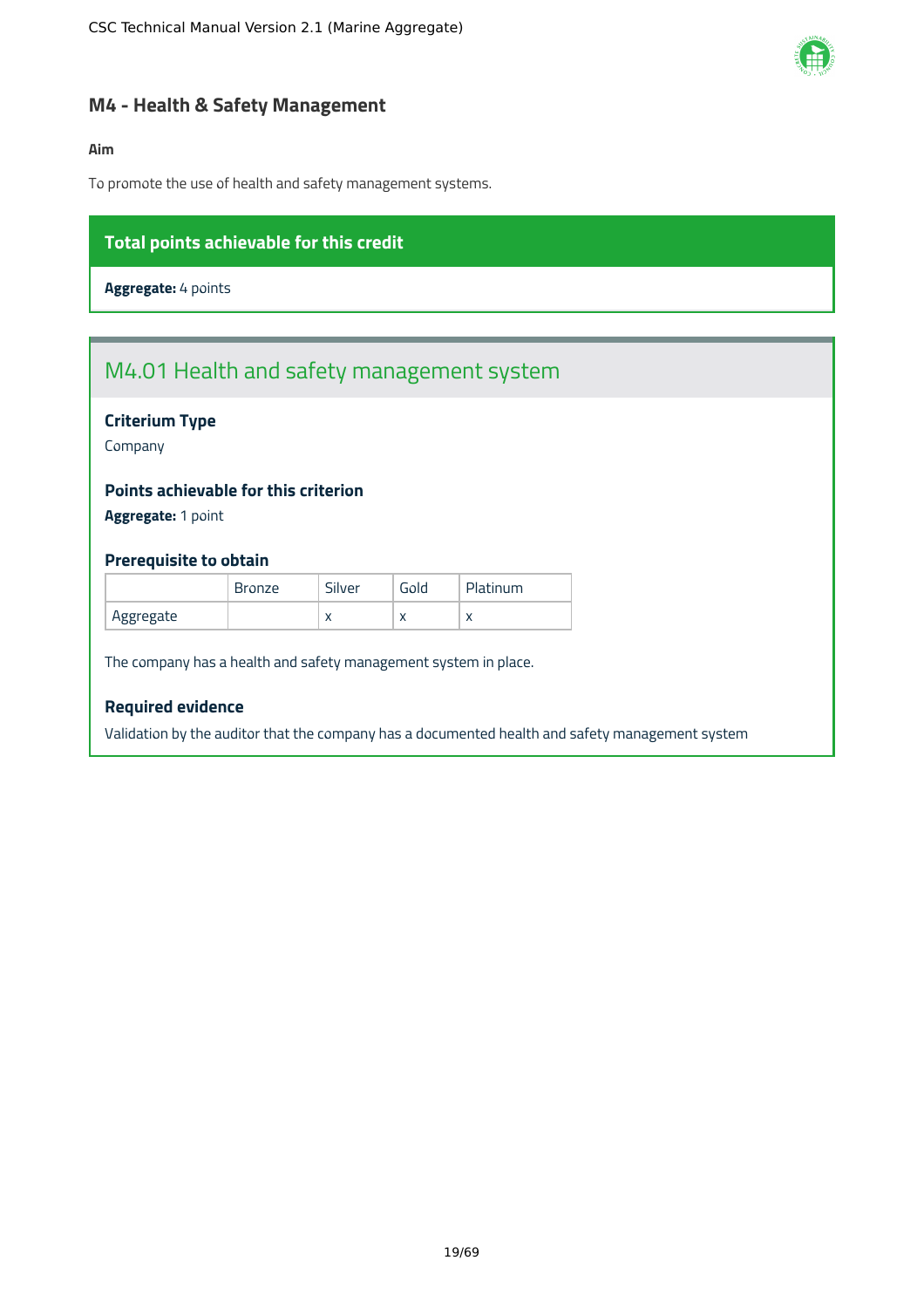

# M4.02 Certified health and safety management system

# **Criterium Type**

Company

# **Points achievable for this criterion**

**Aggregate:** 3 points

# **Prerequisite to obtain**

|           | <b>Bronze</b> | Silver | Gold | Platinum |
|-----------|---------------|--------|------|----------|
| Aggregate |               |        |      | 2 points |

#### **Score at least 2 points to obtain Platinum.**

The company has a certified health and safety management system in place (see the annex)

### **Required evidence**

Copy of the valid Health & Safety certificate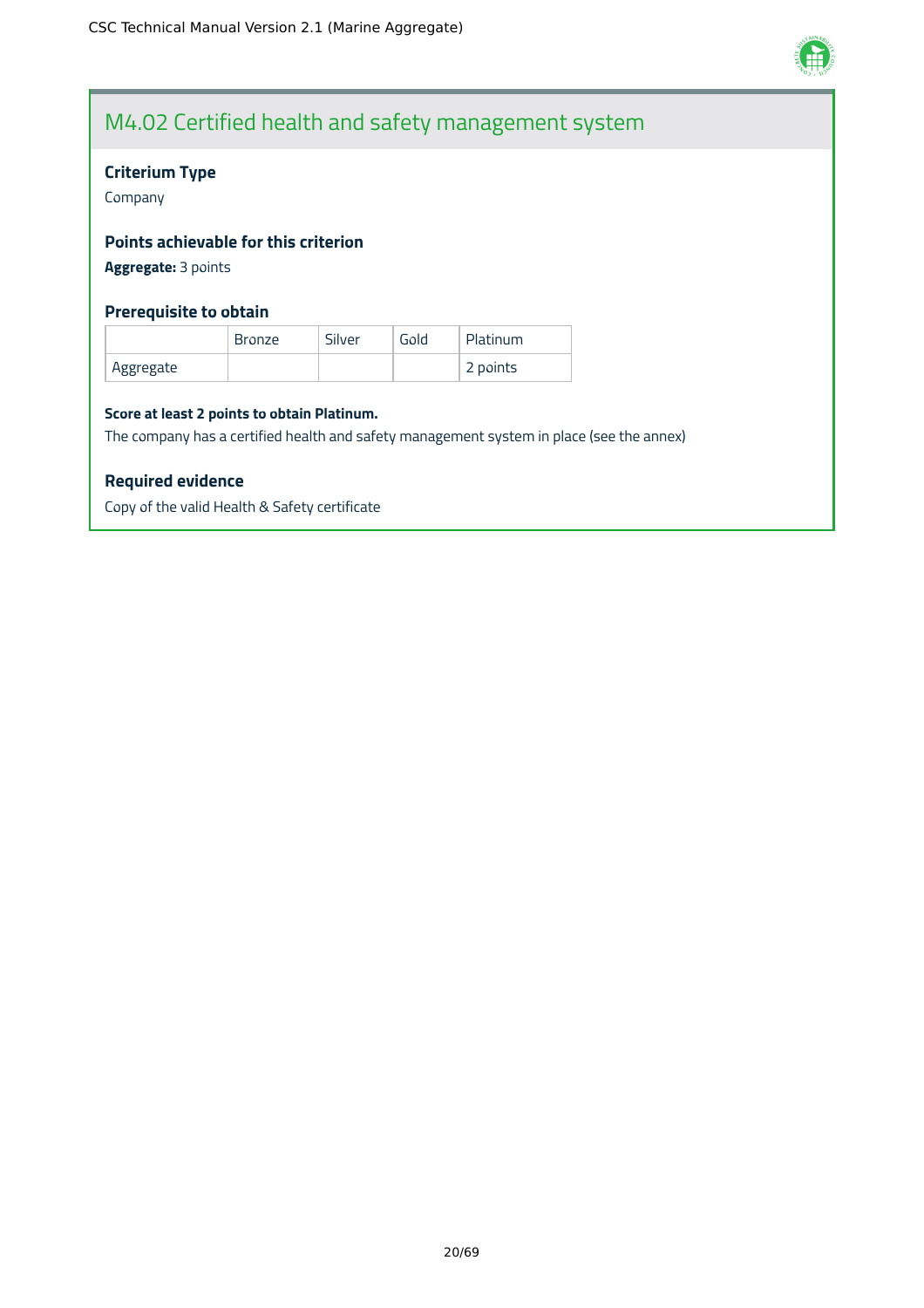

# <span id="page-21-0"></span>**M5 - Benchmarking**

### **Aim**

Publish actual performance data.

# **Total points achievable for this credit**

**Aggregate:** 7 points (+1EP)

# M5.01 Publishing annual performance data (KPIs)

### **Criterium Type**

Company

# **Points achievable for this criterion**

**Aggregate:** 5 points

The company publishes annual performance data (KPIs) on a regular basis by publishing an annual sustainability report (see the annex).

The performance data must cover the following relevant topics with a minimum of five of the listed topics (if the company offers concrete or aggregates, at least one indicator must also address concrete, respectively aggregates):

- Use of secondary materials;
- Use of fossil fuels;
- Production of renewable energy/ % of renewable energy;
- Carbon dioxide emissions;
- Clinker content (if applicable);
- % of transport (raw material and or to client) within total emissions;
- Use of potable water;
- Incidents/injuries/accidents;
- **•** Employee health & well-being;
- Returned concrete (%reused/returned, %reused/produced);
- Waste (%hazardous, %non-hazardous, %sent to recovery operations, %sent to disposal operations).

# **Required evidence**

Copy of / link to the latest sustainability report (not older than 1 1/2 years) available upon certification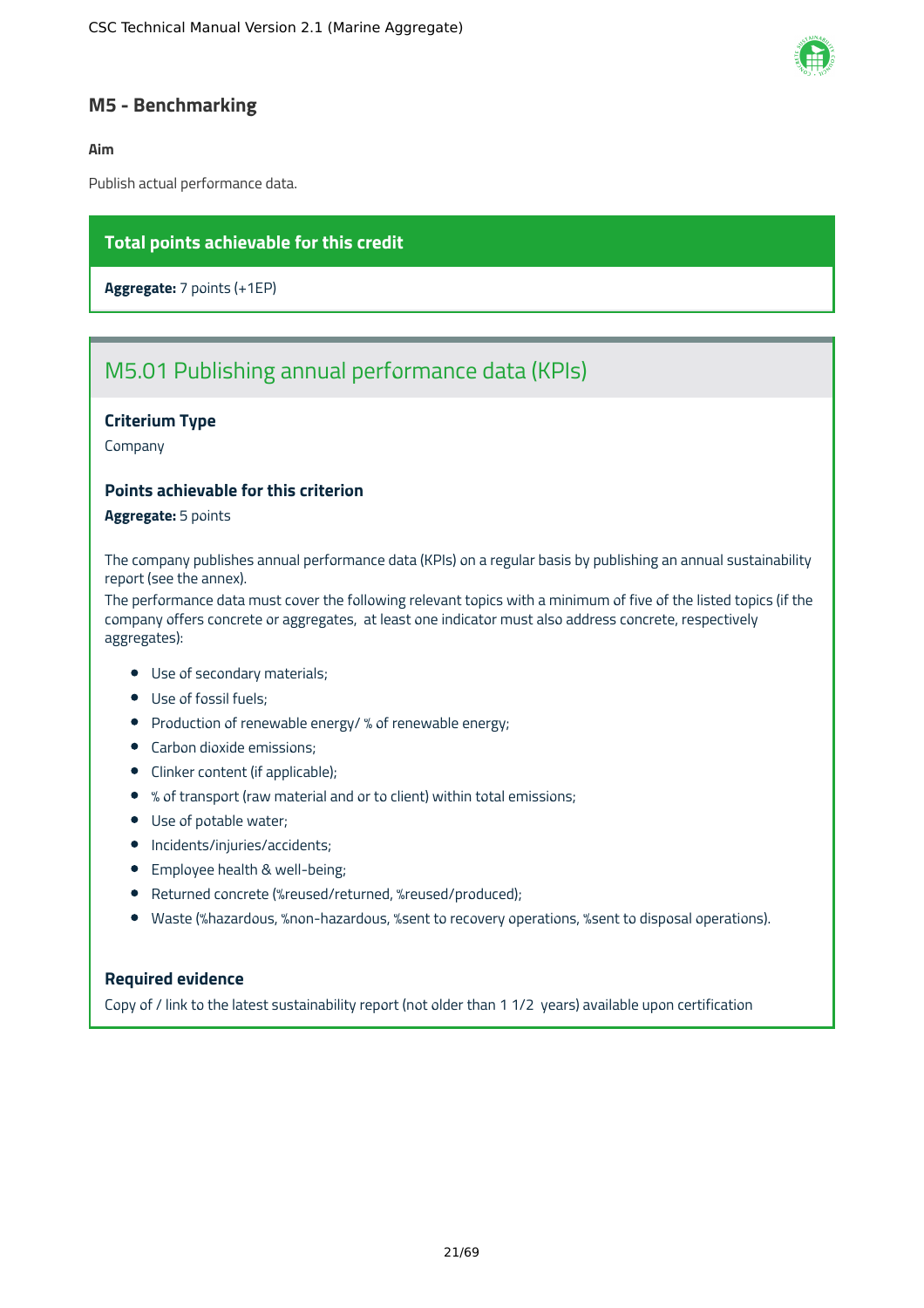

# M5.02 Externally verified KPIs

# **Criterium Type**

Company

# **Points achievable for this criterion**

**Aggregate:** 2 points

The KPIs are externally verified (see the annex).

# **Required evidence**

Evidence of the publicly available external verification OR Evidence that the company has been audited against the CSI/GCCA Charter within the last five years.

# M5.03 (EP) Participation to a benchmarking study

# **Criterium Type**

Company

# **Points achievable for this criterion**

**Aggregate:** 1 point

#### Exemplary Performance criteria:

The company participates in the region of certification in an annual benchmark that covers at least 20% of the market, see the annex**.** The performance data must cover the following relevant topics with a minimum of five of the listed topics:

- Use of secondary materials;
- Use of fossil fuels;
- Production of renewable energy/ % of renewable energy;
- Carbon dioxide emissions;
- Clinker content (if applicable)
- % of transport (raw material and or to client) within total emissions;
- Use of potable water;
- Incidents/injuries/accidents;
- **•** Employee health & well-being;
- Returned concrete (%reused/returned, %reused/produced)
- Waste (%hazardous, %non-hazardous, %sent to recovery operations, %sent to disposal operations)

# **Required evidence**

Evidence of participation in a benchmark, for accepted schemes see the annex.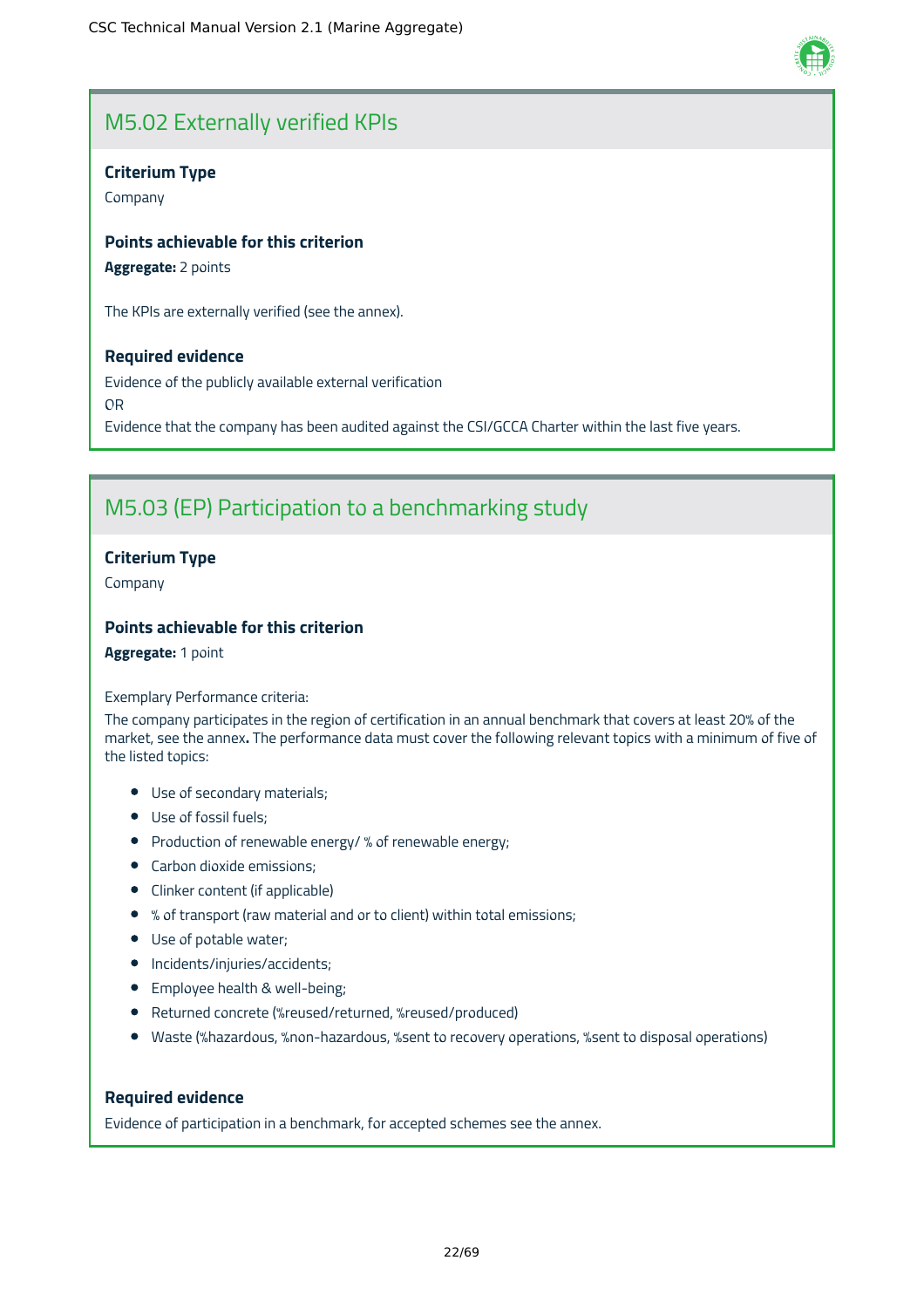# <span id="page-23-0"></span>**Environmental**

# <span id="page-23-1"></span>**E1 - Life Cycle Impact**

# **Aim**

Provide transparency and encourage the use of products and materials with an improved life-cycle impact.

# **Total points achievable for this credit**

**Aggregate:** 6 points (+1EP)

# E1.01 Sectoral environmental product declaration

# **Criterium Type**

Company

# **Points achievable for this criterion**

**Aggregate:** 2 points

# **Prerequisite to obtain**

|           | Bronze | Silver | Gold | Platinum |
|-----------|--------|--------|------|----------|
| Aggregate |        |        |      |          |

The company contributes to the generation of sectoral Environmental Product Declarations (EPD) in the region of the assessed plant(s) for their products by providing representative average LCA data. The EPD's are conforming to national EPD standards.

# **Required evidence**

Evidence confirming that the company has contributed - by providing data - to the generation of at least one industry-wide concrete/Cement/Aggregate EPD in the country where the plant requesting certification is located. The EPD needs to be either valid or in the preparation phase. The requested evidence needs to be issued or confirmed by the sectoral EPD owner or coordinator.

# OR

Confirmation by the local sector association that no EPD is available or in the preparation phase in the country where the plant requesting certification is located.

OR

E1.03 is fulfilled.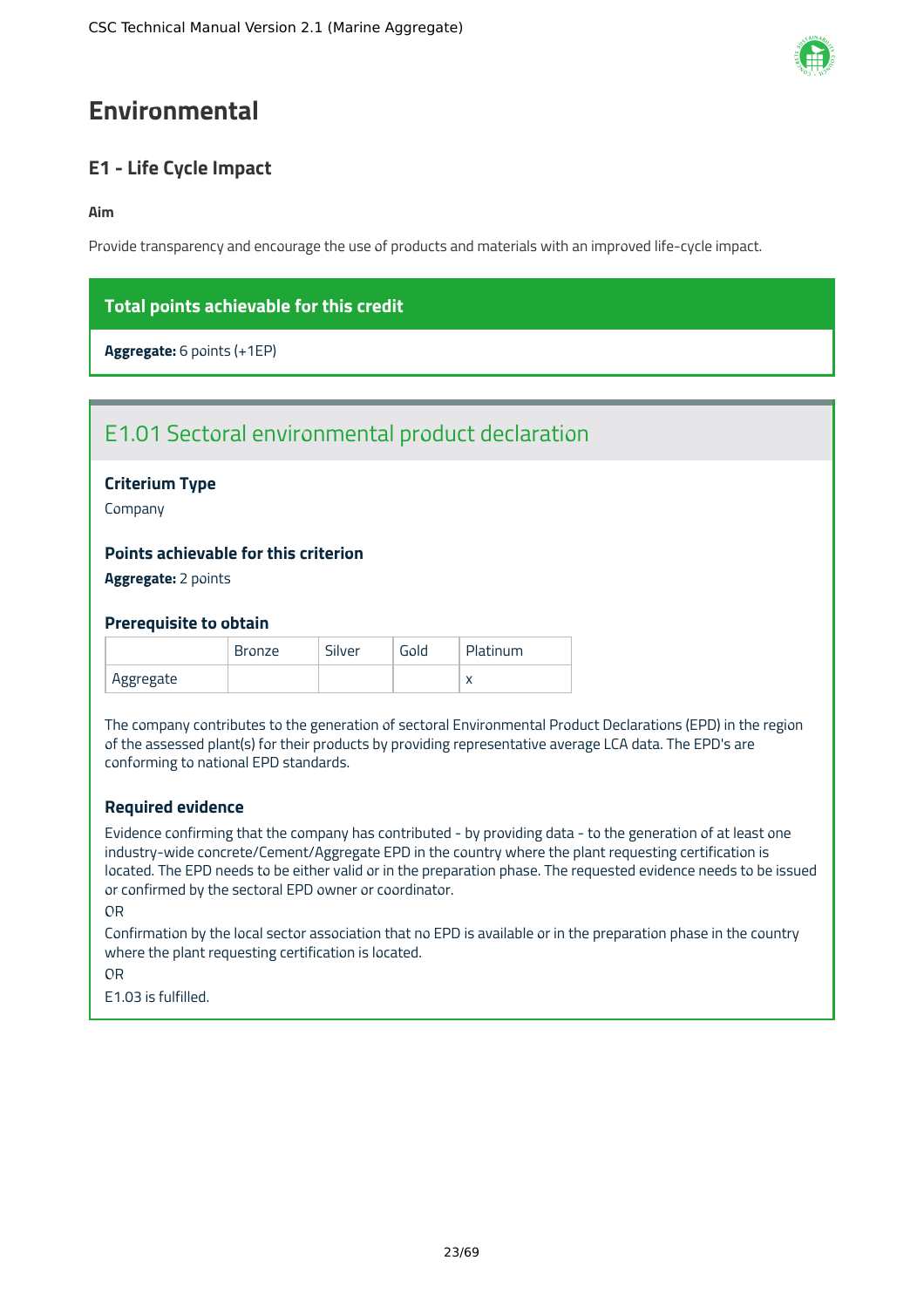

# E1.02 Implementation of life cycle assessment (LCA)

# **Criterium Type**

Company

# **Points achievable for this criterion**

**Aggregate:** 2 points

# **Prerequisite to obtain**

|           | <b>Bronze</b> | Silver    | Gold      | Platinum |
|-----------|---------------|-----------|-----------|----------|
| Aggregate |               | $\lambda$ | $\lambda$ |          |

The company performs company-specific LCA's.

# **Required evidence**

Subscription and demonstrated use of the GCCA Industry EPD Tool. OR Subscription or ownership and use of other LCA-tools (see the annex). OR E1.03 is fulfilled.

# E1.03 Release of environmental product declarations (EPDs)

# **Criterium Type**

Company

# **Points achievable for this criterion**

**Aggregate:** 2 points

The company has released at least one EPD. The EPD follows international or national standards and is third party verified (see the annex).

### **Required evidence**

Electronic copy of the EPD OR Publically available internet link to the EPD.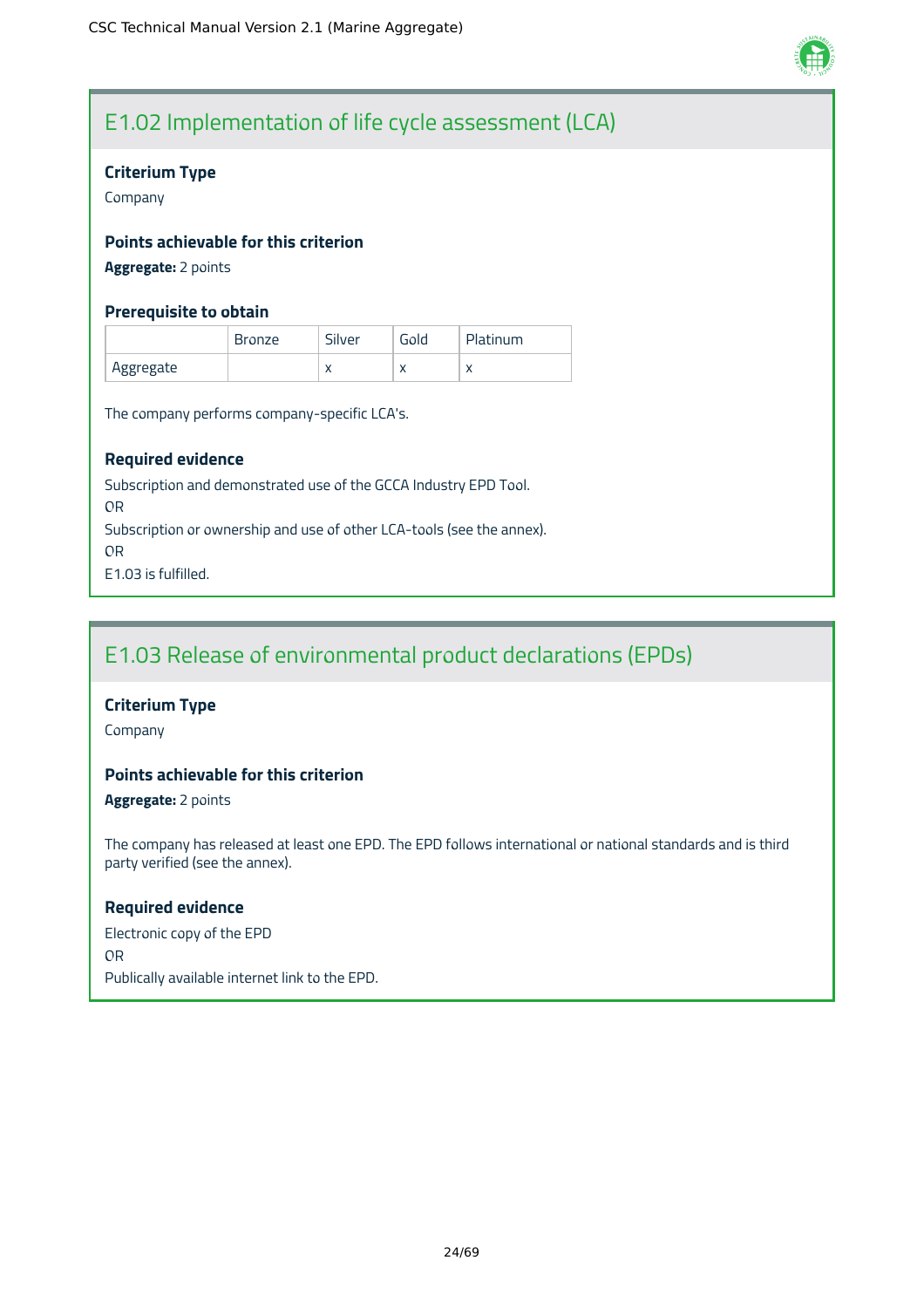

# E1.04 (EP) Reporting of product specific carbon emissions

# **Criterium Type**

Company

# **Points achievable for this criterion**

**Aggregate:** 1 point

Exemplary Performance credit: The company offers product specific carbon calculations to customers on request.

### **Required evidence**

Exemplary product carbon calculation provided to customer OR Product specific EPD OR Publically available offer of product specific carbon calculation (e.g. brochure, mailing, internet page).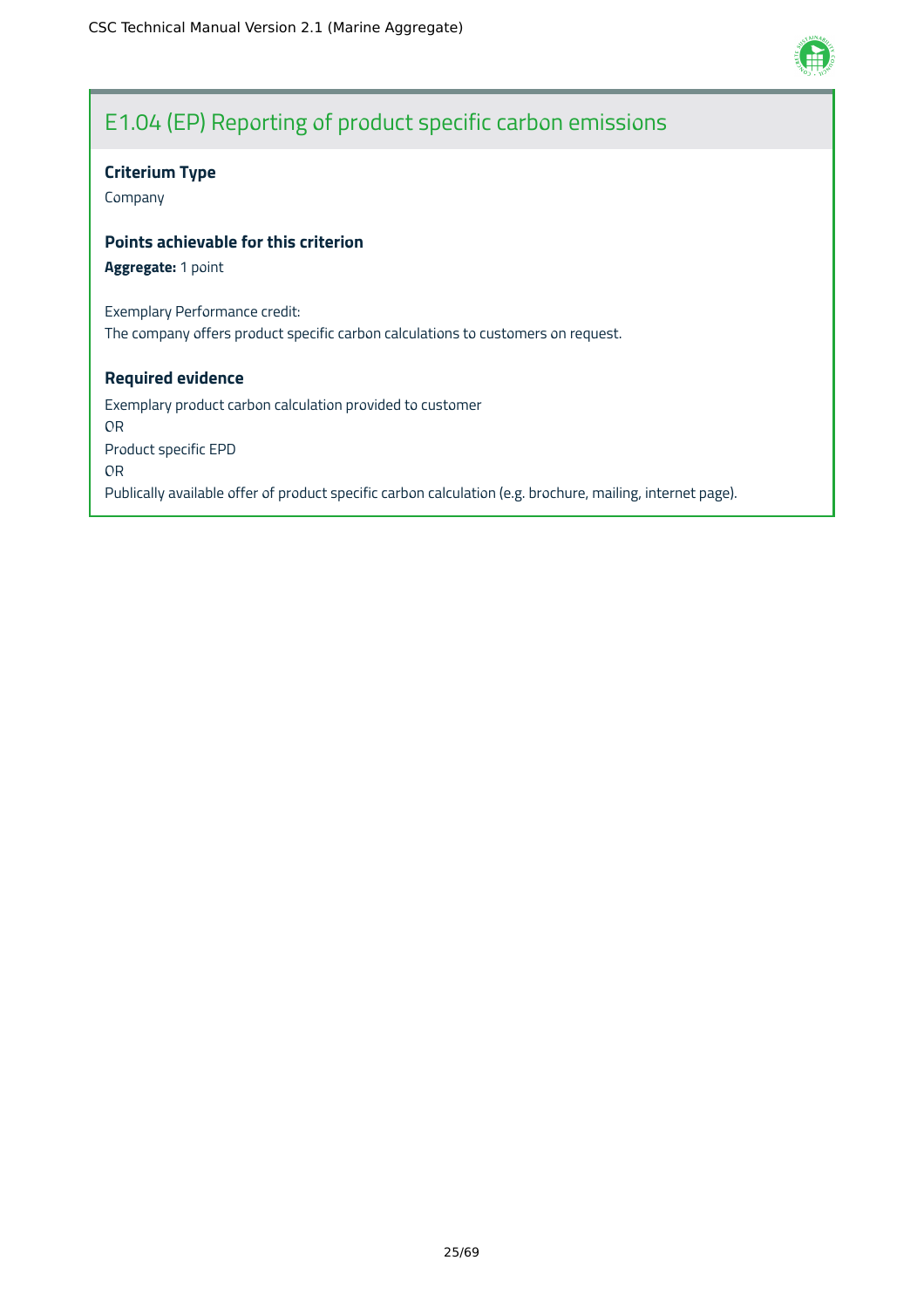

# <span id="page-26-0"></span>**E2 - Land Use**

### **Aim**

To ensure land is used in a rightful way, that land-use conflicts are minimized, and that the land is reclaimed at the end of use in accordance with the planning consent or, if there are no requirements in the planning consent, reclaimed in a way that meets the approval of the local community.

# **Total points achievable for this credit**

# **Aggregate:** 5 points

# E2.01 Policy to avoid globally or nationally important sites

# **Criterium Type**

Company

# **Points achievable for this criterion**

**Aggregate:** 1 point

Companies have a publicly available policy that prohibits operations in sites of potential land use conflict; the definition of these areas should follow accepted frameworks (see the annex).

Companies have a publicly available policy to avoid maritime exclusion zones, e.g. for historical marks, wrecks and zones of biological interest and important sites.

### **Required evidence**

Copy of the policy and proof of publication (e.g. link). AND Copy of the policy (maritime exclusion zones) and proof of publication (e.g. link).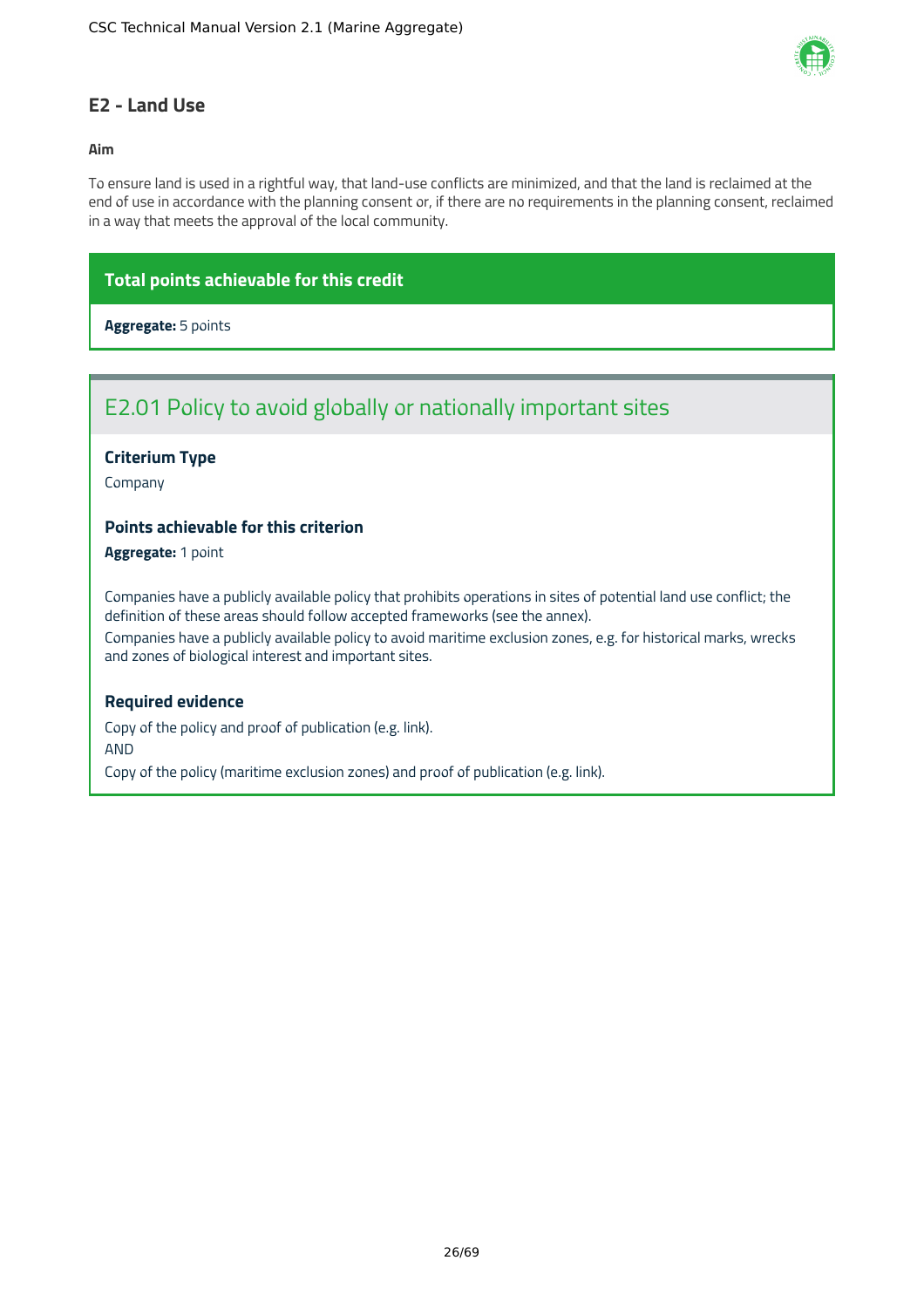

# E2.02 Responsible land use

# **Criterium Type**

Plant

# **Points achievable for this criterion**

**Aggregate:** 3 points

# **Prerequisite to obtain**

|           | <b>Bronze</b> | Silver    | Gold      | Platinum  |
|-----------|---------------|-----------|-----------|-----------|
| Aggregate |               | $\lambda$ | $\lambda$ | $\lambda$ |

The plant ensures the responsible use of land. The company ensures the responsible use of the seabed.

# **Required evidence**

An extraction management plan is in place for all dredging sites, which include caution for important (nature) sites and neighbouring projects.

# E2.03 Protection from pollution

### **Criterium Type**

Plant

# **Points achievable for this criterion**

**Aggregate:** 1 point

### **Prerequisite to obtain**

|           | <b>Bronze</b> | Silver    | <b>Gold</b> | Platinum |
|-----------|---------------|-----------|-------------|----------|
| Aggregate |               | $\lambda$ | $\lambda$   |          |

The plant has facilities where chemicals (including fuels) are stored in conditions where any spillage, including accidental, does not contaminate the land.

### **Required evidence**

Photographs of the storage facilities for chemicals and fuels OR The plant is ISO 14001 certified. OR The criterion is awarded by default if no chemicals and fuels are used and stored on the site.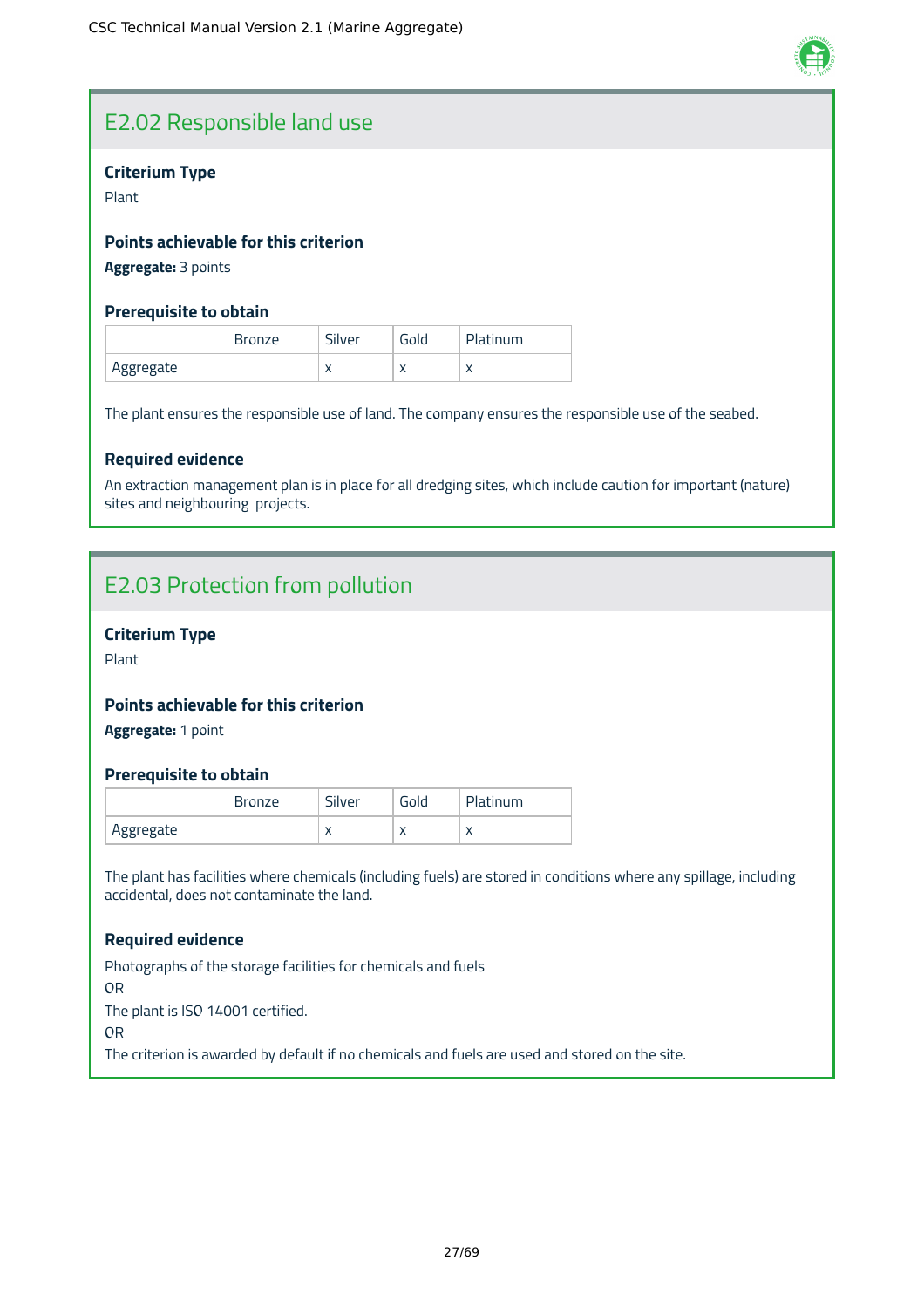

# <span id="page-28-0"></span>**E3 - Energy & Climate**

**Aim**

To promote the responsible use of energy and the reduction of Greenhouse Gas (GHG) emissions.

# **Total points achievable for this credit**

**Aggregate:** 22 points

# E3.01 Climate policy

# **Criterium Type**

Company

# **Points achievable for this criterion**

**Aggregate:** 2 points

### **Prerequisite to obtain**

|           | <b>Bronze</b> | Silver | Gold | Platinum  |
|-----------|---------------|--------|------|-----------|
| Aggregate |               |        |      | $\lambda$ |

The company is committed to measuring, reporting and reducing its GHG emissions.

### **Required evidence**

Publically available policy / commitment to measuring, reporting and reducing the company's greenhouse gas emissions.

OR

Membership to a sector organization (e.g. GCCA) that is publicly committed to measuring, reporting and reducing GHG emissions, and were committing to these principles is required to join the organization.

OR (for aggregates only)

A publically available policy / commitment to measuring, reporting and reducing the company's energy consumption.

Evidence for the commitment to measure GHG emissions is automatically covered via a reporting commitment.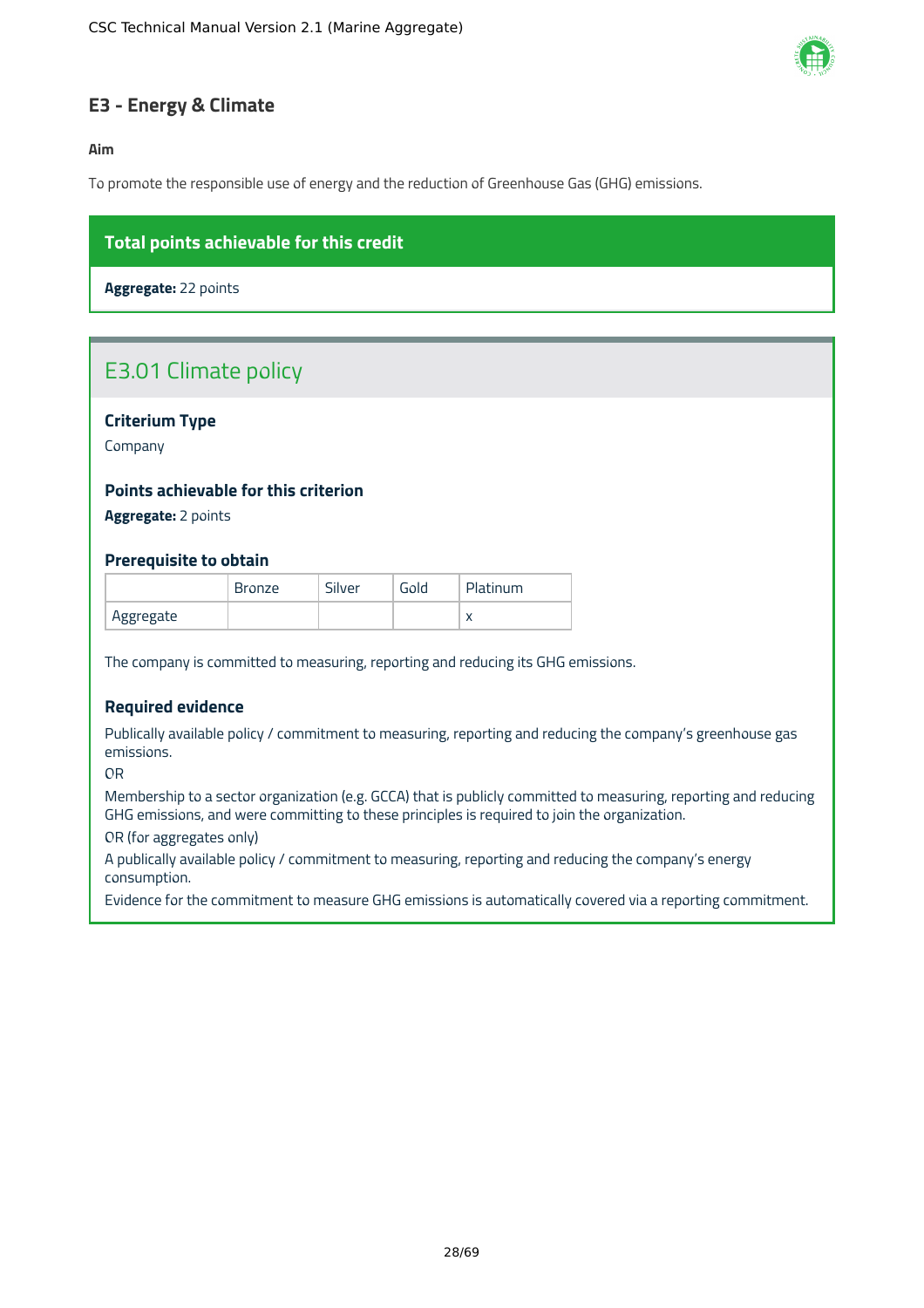# E3.02 Monitoring of GHG emissions

# **Criterium Type**

Company

# **Points achievable for this criterion**

**Aggregate:** 3 points

The company monitors its relevant GHG emissions. **Concrete**: GHG emissions relating to own operations and concrete delivery. **Cement**: GHG emissions as defined in the CSI/GCCA protocol or equivalent (see the annex). **Aggregates**: GHG emissions relating to own operations and aggregate delivery.

# **Required evidence**

Extract of the monitoring results and the related GHG emission calculations OR (for cement and concrete only) Proof that the Company was successfully audited against the CSI/GCCA charter within the last five years

# E3.03 Public reporting of monitoring results

# **Criterium Type**

Company

# **Points achievable for this criterion**

**Aggregate:** 2 points

The company reports monitoring results on a yearly basis.

### **Required evidence**

Copy of the latest publication / link to the latest publication (not older than 1 1/2 years) available upon certification.

OR (for cement and concrete only)

Proof that the Company was successfully audited against the CSI/GCCA charter within the last five years.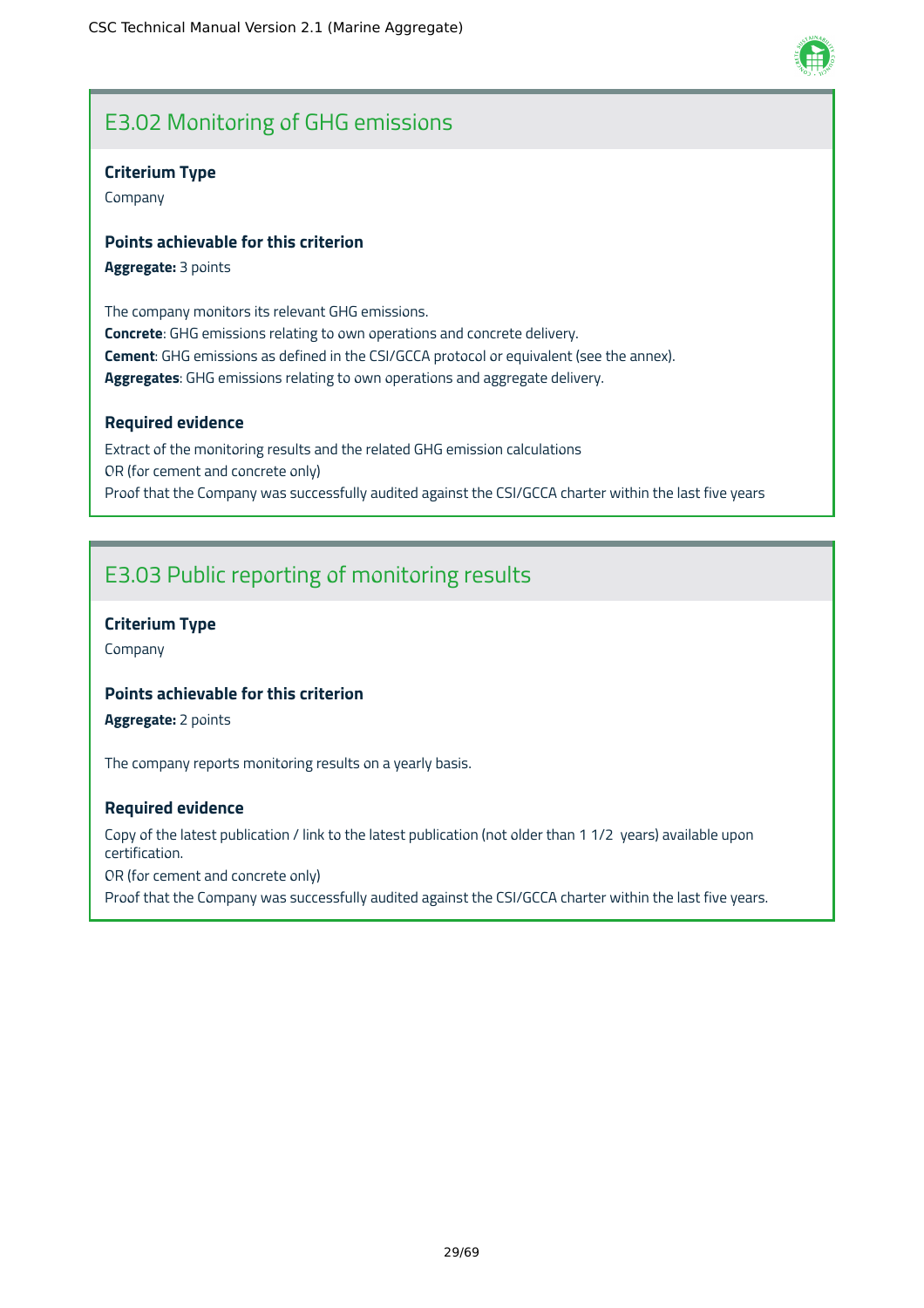

# E3.04 Externally verified reporting of GHG emissions

# **Criterium Type**

Company

# **Points achievable for this criterion**

**Aggregate:** 2 points

The GHG reporting has been externally verified according to accepted standards (see the annex) and to at least a level of limited assurance.

# **Required evidence**

Copy of the verification statement

# E3.06 CO2 emission reduction target

# **Criterium Type**

Company

# **Points achievable for this criterion**

**Aggregate:** 1 point

The company has a public CO2 reduction target.

### **Required evidence**

Publically available CO2 reduction target. Cement: The criterion is automatically fulfilled if the company has a science based CO2 emission reduction target according to E3.07.

# E3.08 Energy reduction potentials

**Criterium Type**

Plant

# **Points achievable for this criterion**

**Aggregate:** 2 points

The plant has identified potential actions to reduce its energy consumption.

# **Required evidence**

Evidence of the site energy audit report or own analysis of energy consumption and energy reduction potentials. OR ISO 50001 certificate

30/69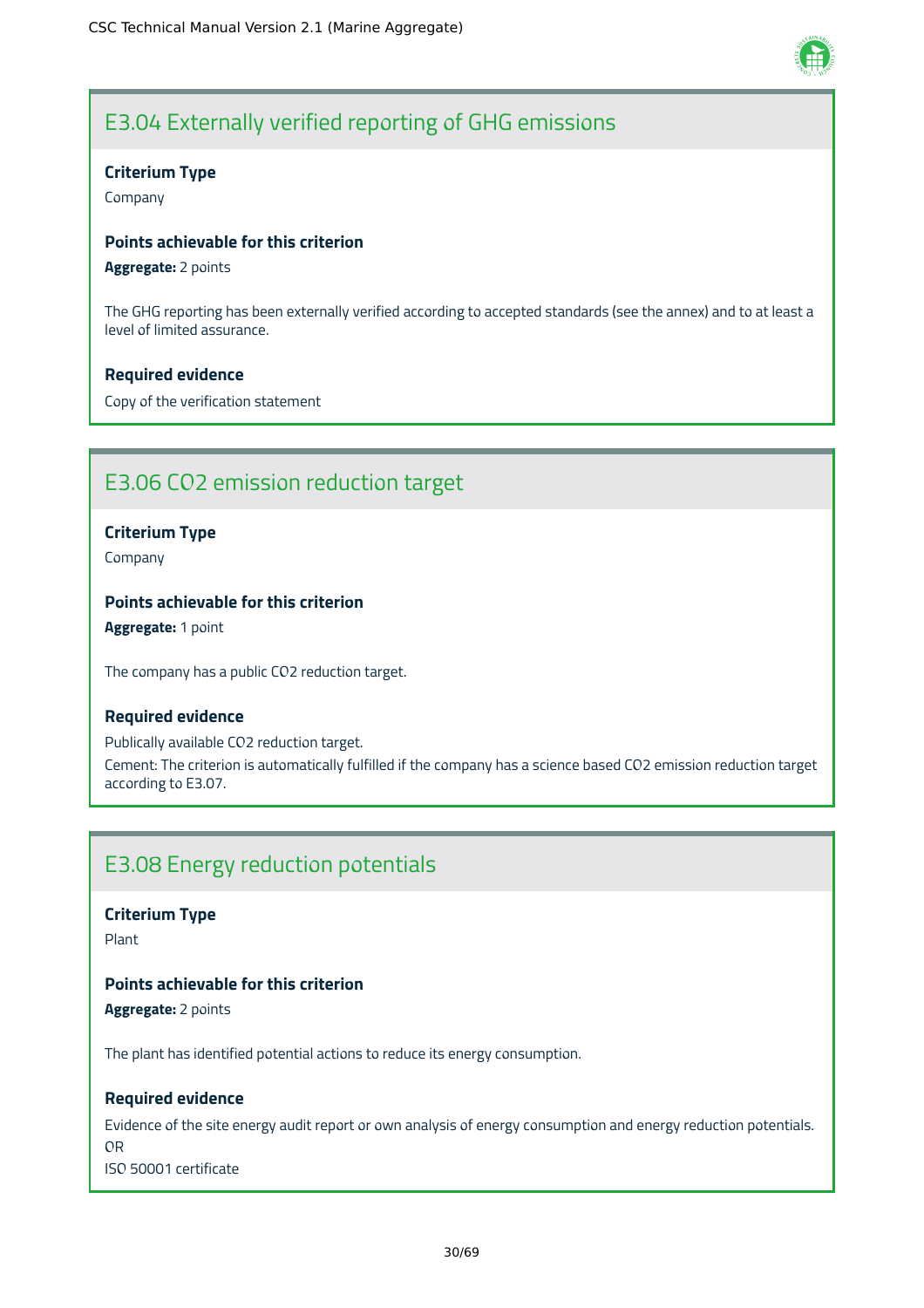

# E3.09 Achievement of CO2 emission reduction target

### **Criterium Type**

Company

# **Points achievable for this criterion**

**Aggregate:** 1 point

The company is on track to meet its CO2 reduction target according to E3.06 and E3.07, respectively.

**Cement: 1 point for target according to E3.06**

**6 points for target according to E3.07**

# **Required evidence**

Externally verified proof (e.g. externally audited annual report) that the company is on track to achieve its CO2 reduction target (= in line with published reduction path).

# E3.10 Implementation of energy reduction potentials

# **Criterium Type**

Plant

# **Points achievable for this criterion**

**Aggregate:** 3 points

The plant has implemented at least one of the energy reduction potentials identified in E3.08

### **Required evidence**

Proof of implementation including an evaluation of the (expected) energy savings.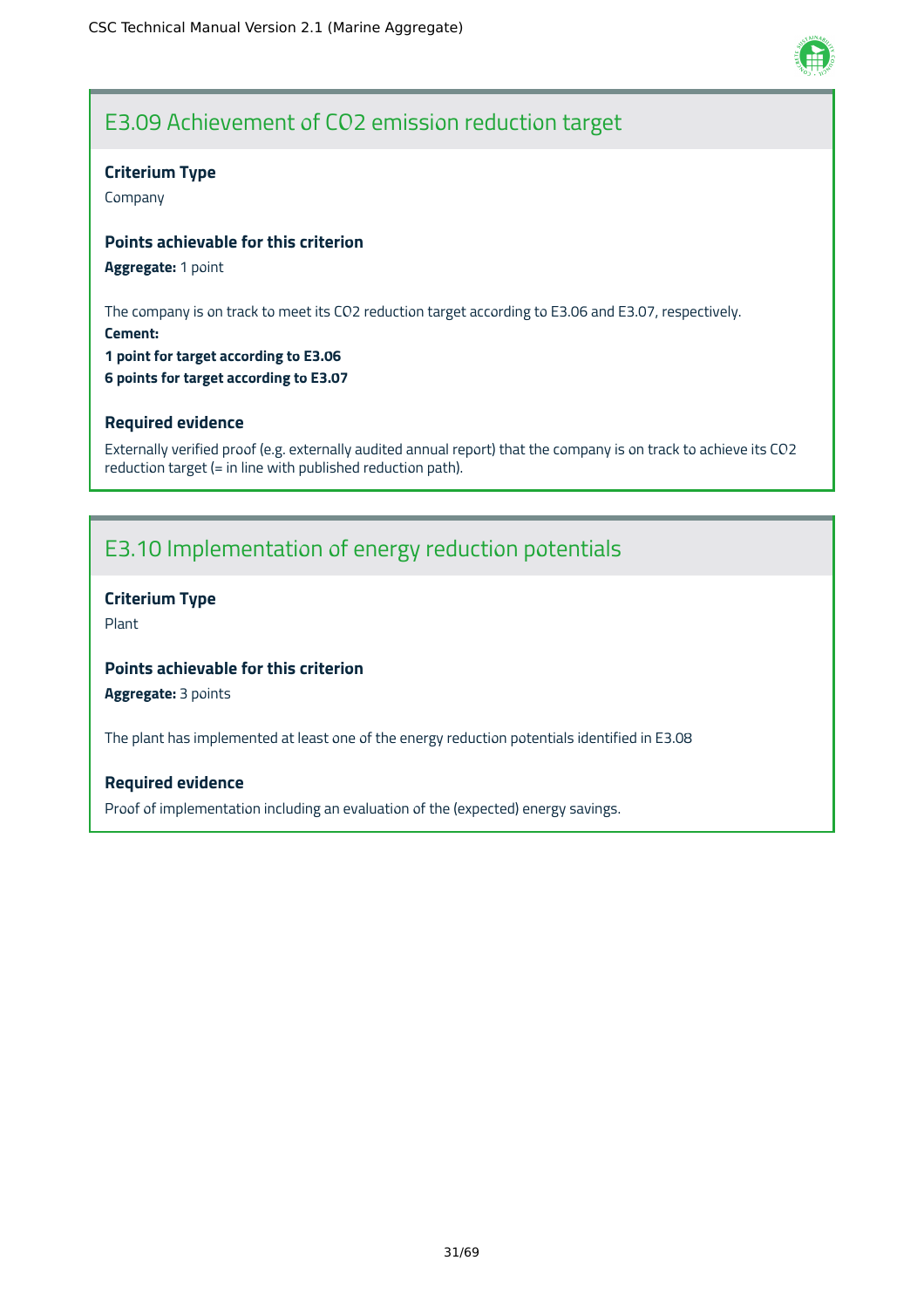

# E3.11 Energy saving awareness creation

#### **Criterium Type**

Plant

# **Points achievable for this criterion**

# **Aggregate:** 1 point

#### **Prerequisite to obtain**

|           | <b>Bronze</b> | Silver    | Gold      | Platinum  |
|-----------|---------------|-----------|-----------|-----------|
| Aggregate |               | $\lambda$ | $\lambda$ | $\lambda$ |

Relevant workers have been made aware of

- the biggest drivers for energy (thermal/electricity) consumption
- and how they can contribute to reducing energy consumption.

### **Required evidence**

Copy of relevant e-mail, notice or other information channel.

# E3.13 Use of renewable electrical energy

# **Criterium Type**

Plant

# **Points achievable for this criterion**

**Aggregate:** 5 points

#### **Prerequisite to obtain**

|           | <b>Bronze</b> | Silver | Gold | Platinum |
|-----------|---------------|--------|------|----------|
| Aggregate |               |        |      | 1 point  |

#### **Score at least 1 point to obtain Platinum.**

The plant uses renewable electrical energy.

- $P = 1$  if share of renewable electrical energy  $> = 20%$
- $P = 2$  if share of renewable electrical energy  $> = 40\%$
- $P = 3$  if share of renewable electrical energy  $> = 60\%$
- $P = 4$  if share of renewable electrical energy  $> = 80%$
- $P = 5$  if share of renewable electrical energy = 100%

#### **Required evidence**

Applicable national energy mix

OR

Company specific confirmation such as contract or invoice(s) specifying renewable energy (share)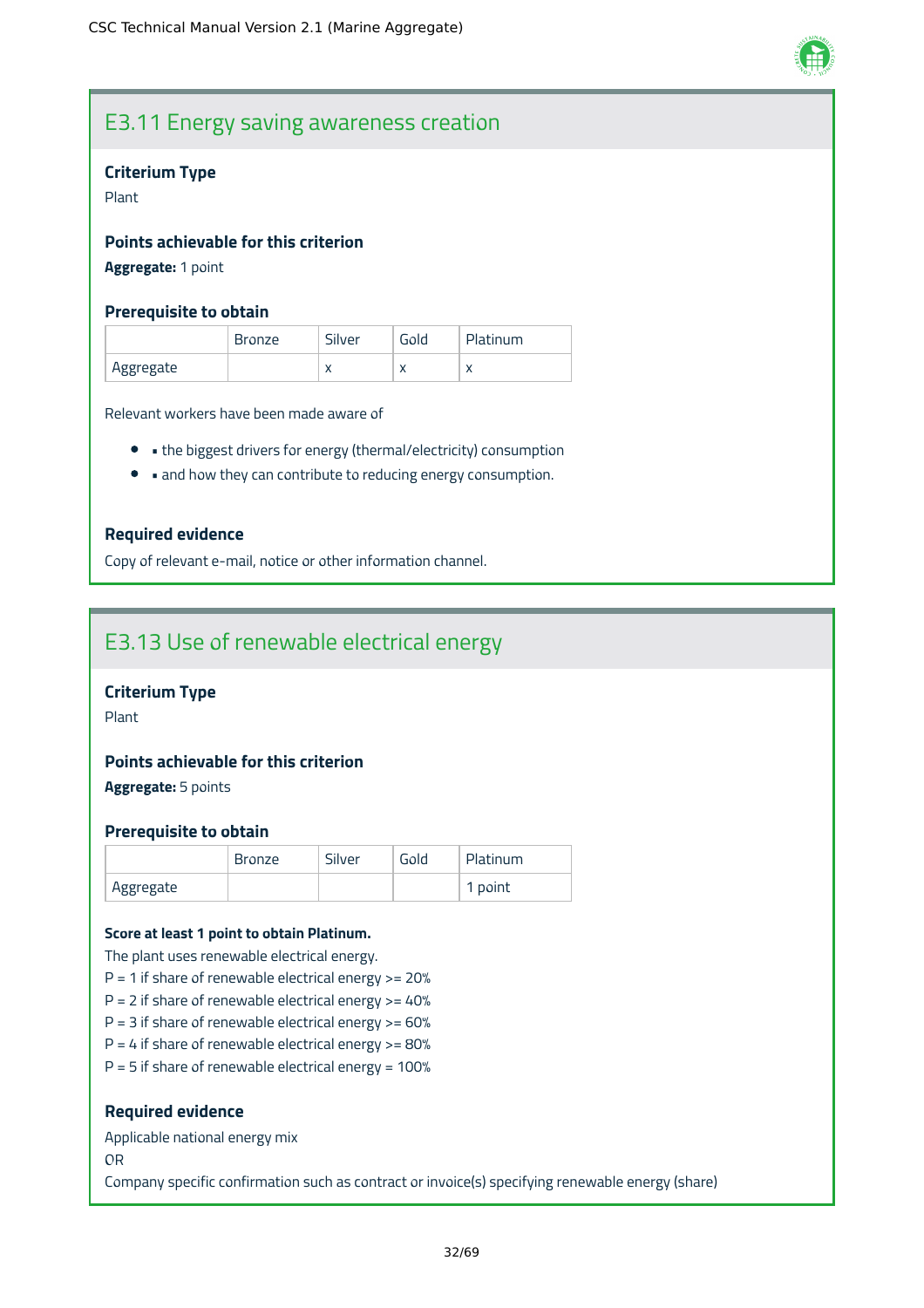

# <span id="page-33-0"></span>**E4 - Air Quality**

**Aim**

To minimize emissions of air pollutants and particulate matter from exhaust gases.

# **Total points achievable for this credit**

**Aggregate:** 4 points

# E4.09 Process and fugitive dust reduction measures

# **Criterium Type**

Plant

### **Points achievable for this criterion**

**Aggregate:** 4 points

#### **Prerequisite to obtain**

|           | <b>Bronze</b> | Silver | Gold | Platinum |
|-----------|---------------|--------|------|----------|
| Aggregate |               |        |      | 2 points |

#### **Score at least 2 points to obtain Platinum.**

Dust suppression measures (see the annex) have been implemented to effectively reduce process and fugitive dust emissions.

#### **Points achievable for this criterion:**

**4 as of two measures implemented**

**up to 4:**

**up to 4:**

- 
- **2 for one measure**
- **4 as of two measures implemented**

**2 for one measure**

**Concrete Concrete Cement Aggregates** 

**up to 4:**

- **2 for one measure**
- **4 as of two measures implemented**

#### **Required evidence**

Photographic evidence of one measure taken.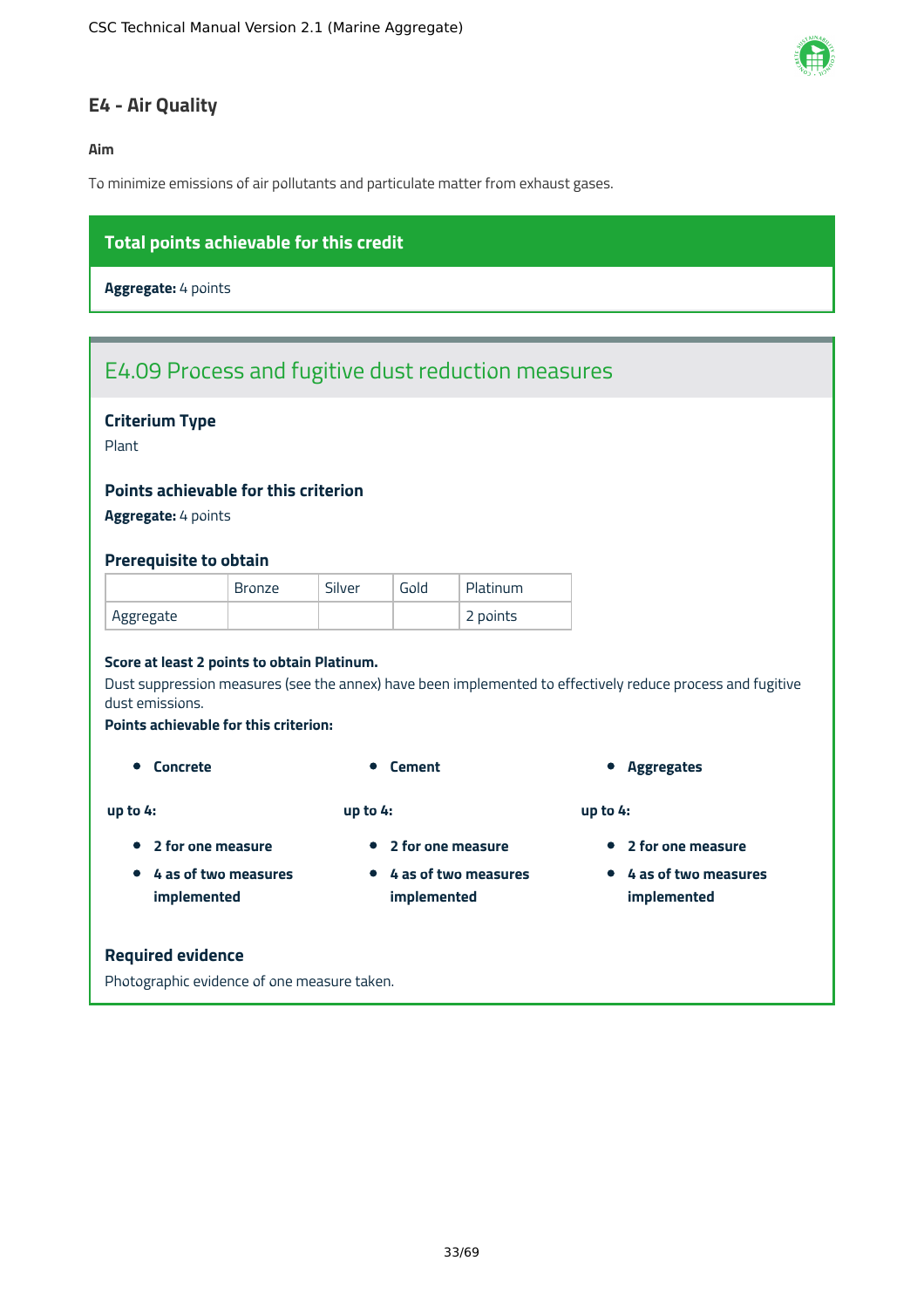

# <span id="page-34-0"></span>**E5 - Water**

### **Aim**

To optimize water use and to ensure that discharged water is of a quality that does not harm the environment.

# **Total points achievable for this credit**

**Aggregate:** 13 points (+1EP)

# E5.01 Water scarcity and impact

# **Criterium Type**

Plant

# **Points achievable for this criterion**

**Aggregate:** 1 point

### **Prerequisite to obtain**

|           | <b>Bronze</b> | Silver       | Gold      | Platinum  |
|-----------|---------------|--------------|-----------|-----------|
| Aggregate |               | $\mathbf{v}$ | $\lambda$ | $\lambda$ |

For the area of the plant, water scarcity is assessed using recognized assessments (see the annex).

# **Required evidence**

A copy of the water scarcity analysis incl. risk category.

OR

A copy of the ESIA including a water assessment.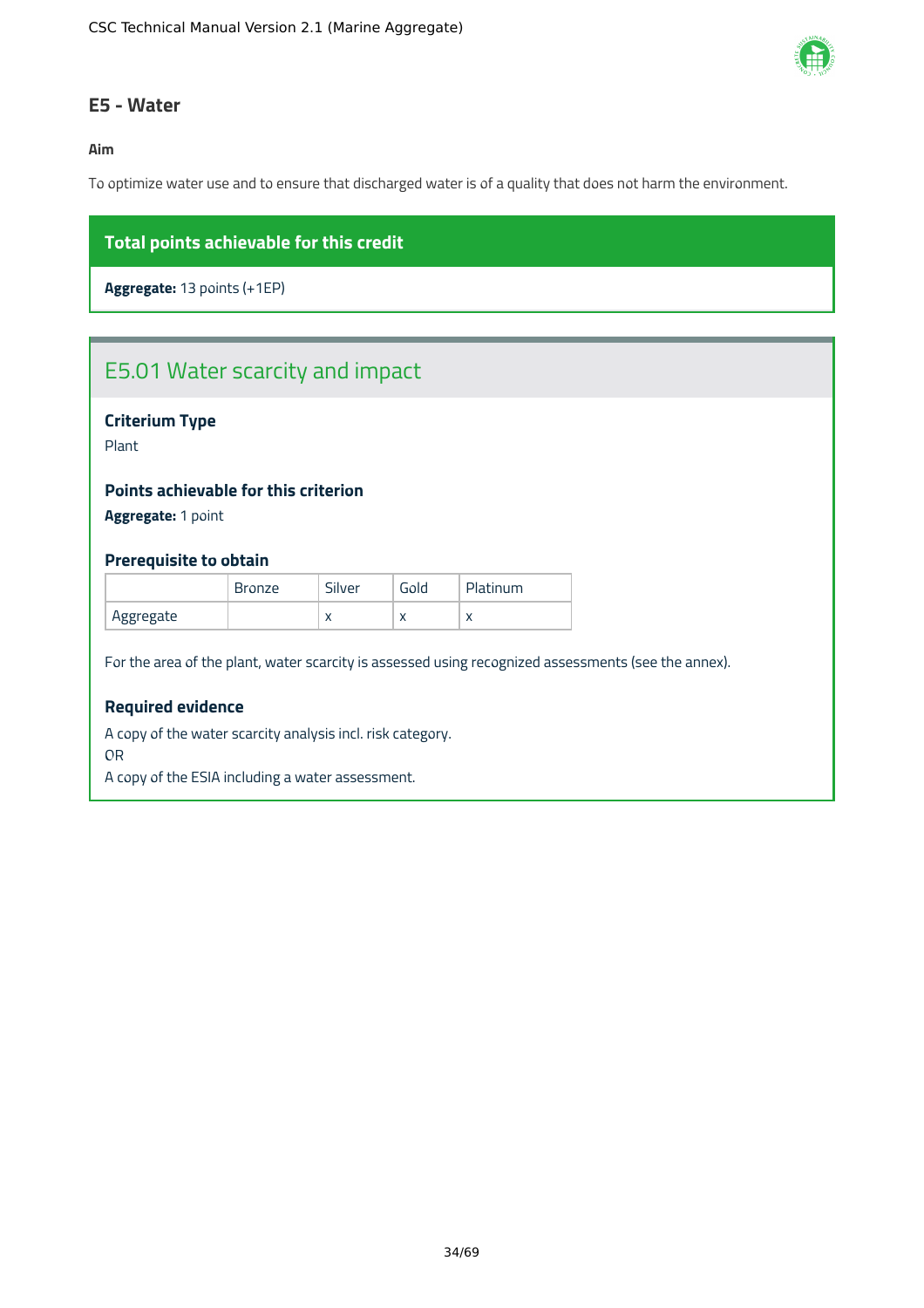

# E5.02 Water monitoring

# **Criterium Type**

Company

# **Points achievable for this criterion**

**Aggregate:** 2 points

# **Prerequisite to obtain**

|           | <b>Bronze</b> | Silver    | Gold      | Platinum |
|-----------|---------------|-----------|-----------|----------|
| Aggregate |               | $\lambda$ | $\lambda$ |          |

The company monitors and reports water consumption according to the GCCA Sustainability Guidelines for the monitoring and reporting of water in cement manufacturing or an equivalent water protocol (see the annex).

# **Required evidence**

Proof that the company monitors and reports according to the GCCA Sustainability Guidelines for the monitoring and reporting of water in cement manufacturing or an equivalent water protocol OR

Proof that the company was successfully audited against the GCCA/CSI charter within the last five years.

# E5.03 Water target

### **Criterium Type**

Company

### **Points achievable for this criterion**

**Aggregate:** 2 points

### **Prerequisite to obtain**

|           | <b>Bronze</b> | Silver    | Gold | Platinum |
|-----------|---------------|-----------|------|----------|
| Aggregate |               | $\lambda$ | ∧    |          |

#### **Prerequisite to obtain, if the plant is located in water scarce areas according to E5.01.**

The company has at least one publicly declared improvement target related to water withdrawal and regularly reports on its implementation progress. Possible targets include, but are not restricted to, the key performance indicators defined in the GCCA Sustainability Guidelines for the monitoring and reporting of water in cement manufacturing or an equivalent water protocol (see the annex).

### **Required evidence**

Copy of a non-confidential document stating the target or link to the public statement detailing the water related target.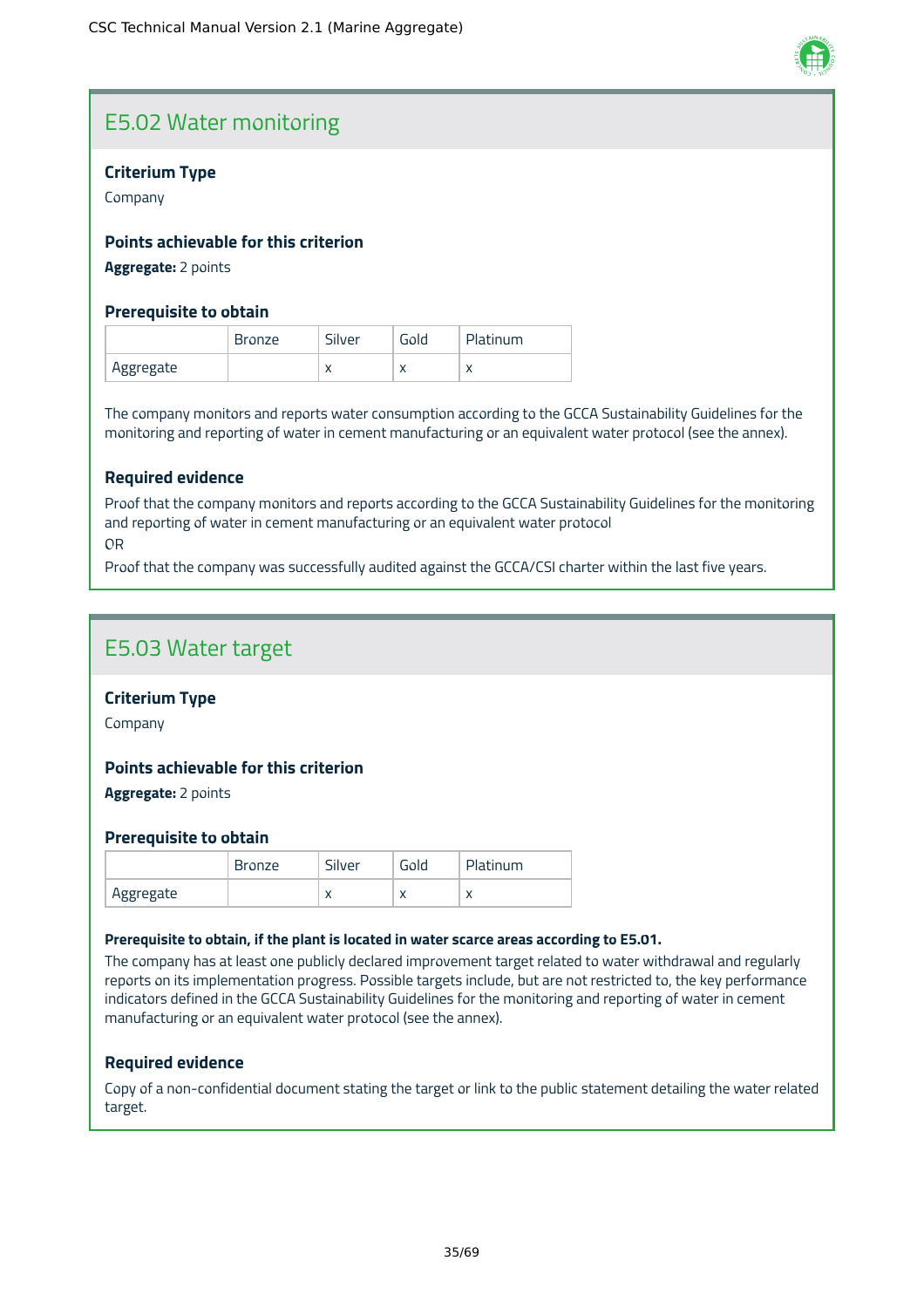

# E5.04 Verification of water reporting

# **Criterium Type**

Company

# **Points achievable for this criterion**

#### **Aggregate:** 2 points

The company carries out assurance at least once every three years using recognized, independent assurance practitioners and the scope of assured data covers at least the total water withdrawal according to the GCCA Sustainability Guidelines for the monitoring and reporting of water in cement manufacturing or an equivalent water protocol (see the annex).

### **Required evidence**

Certification / Assurance report OR Proof that the company was successfully audited against the GCCA/CSI charter within the last five years.

# E5.05 Report on water use and quality of discharged water

# **Criterium Type**

Plant

# **Points achievable for this criterion**

**Aggregate:** 2 points

The plant reports water in terms of quantity of use, quality of the discharged water to its stakeholders on at least an annual basis.

The criterion is also awarded if - at the exception of sanitary water - no water is discharged.

### **Required evidence**

Copy of the public report or link to the public website OR Minutes, letters or similar of the communication to stakeholders. OR Evidence that - at the exception of sanitary water - no water is discharged.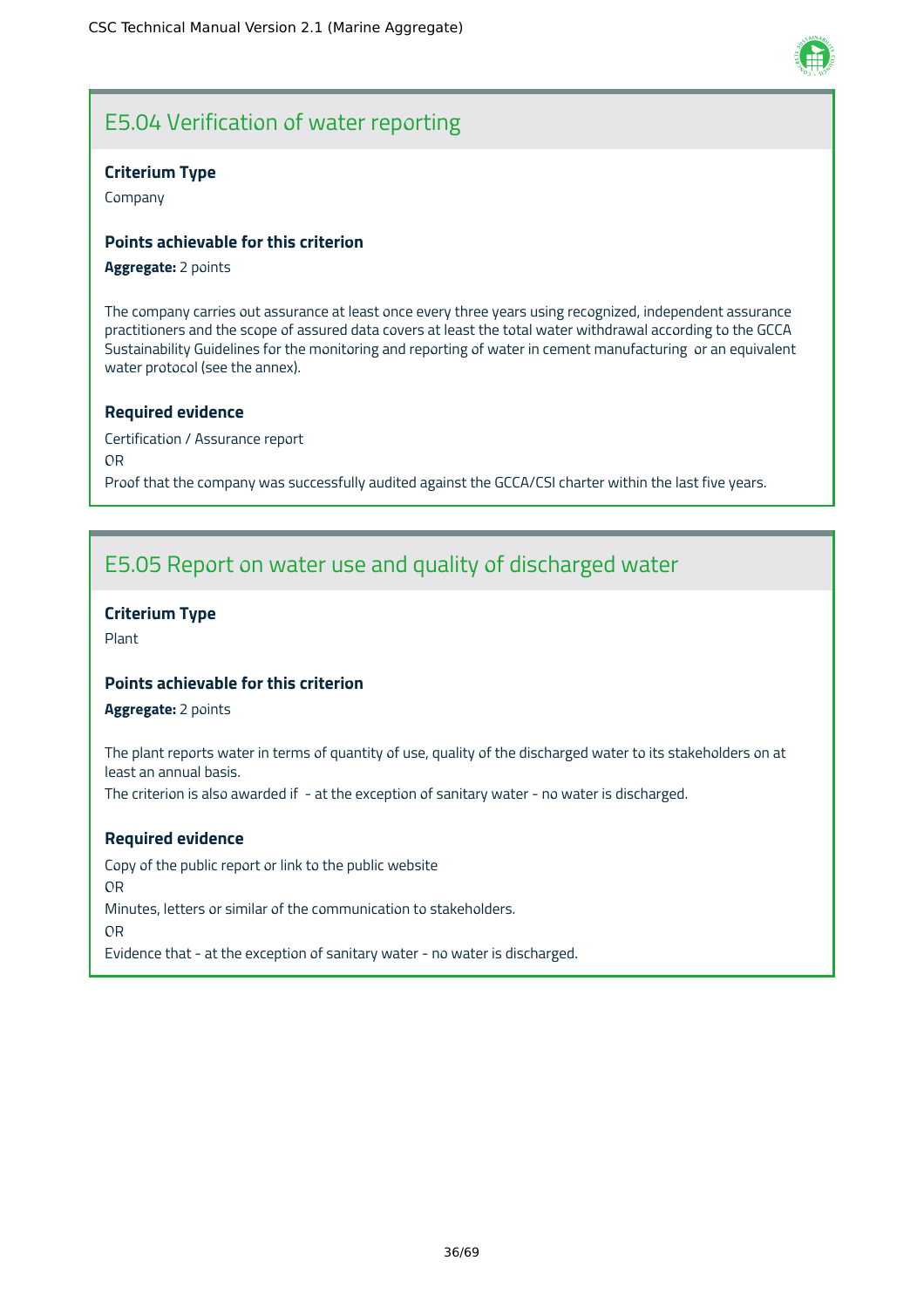

# E5.06 Action for reduction of water consumption

# **Criterium Type**

Company

# **Points achievable for this criterion**

#### **Aggregate:** 2 points

The company has achieved the previous water improvement target (E5.03) or, if the target is in the future, can show that it is on track to meet it.

OR

The plant has a recycling facility, which treats rainwater and water from washing trucks. The criterion is also awarded if - at the exception of sanitary water - no water is discharged.

# **Required evidence**

Proof that the target has been met, or, if the target is in the future, proof that the plant is on track to achieve it (=at least linear progress must be demonstrated)

OR

Evidence that a recycling facility for rainwater and water from washing trucks is in place, e.g.

- Photographic evidence
- Water flow diagrams
- Stormwater management plan incl. the reference to the recycling plant

OR

Evidence that - at the exception of sanitary water - no water is discharged.

# E5.07 Action for improving the quality of discharged water

# **Criterium Type**

Plant

# **Points achievable for this criterion**

**Aggregate:** 2 points

The plant has a system in place to enhance the quality of water discharged, e.g. by filtration or sedimentation. The criterion is also awarded if - at the exception of sanitary water - no water is discharged.

### **Required evidence**

Relevant evidence (e.g. photographic) that a system to enhance water quality is in place. OR

Evidence that - at the exception of sanitary water - no water is discharged.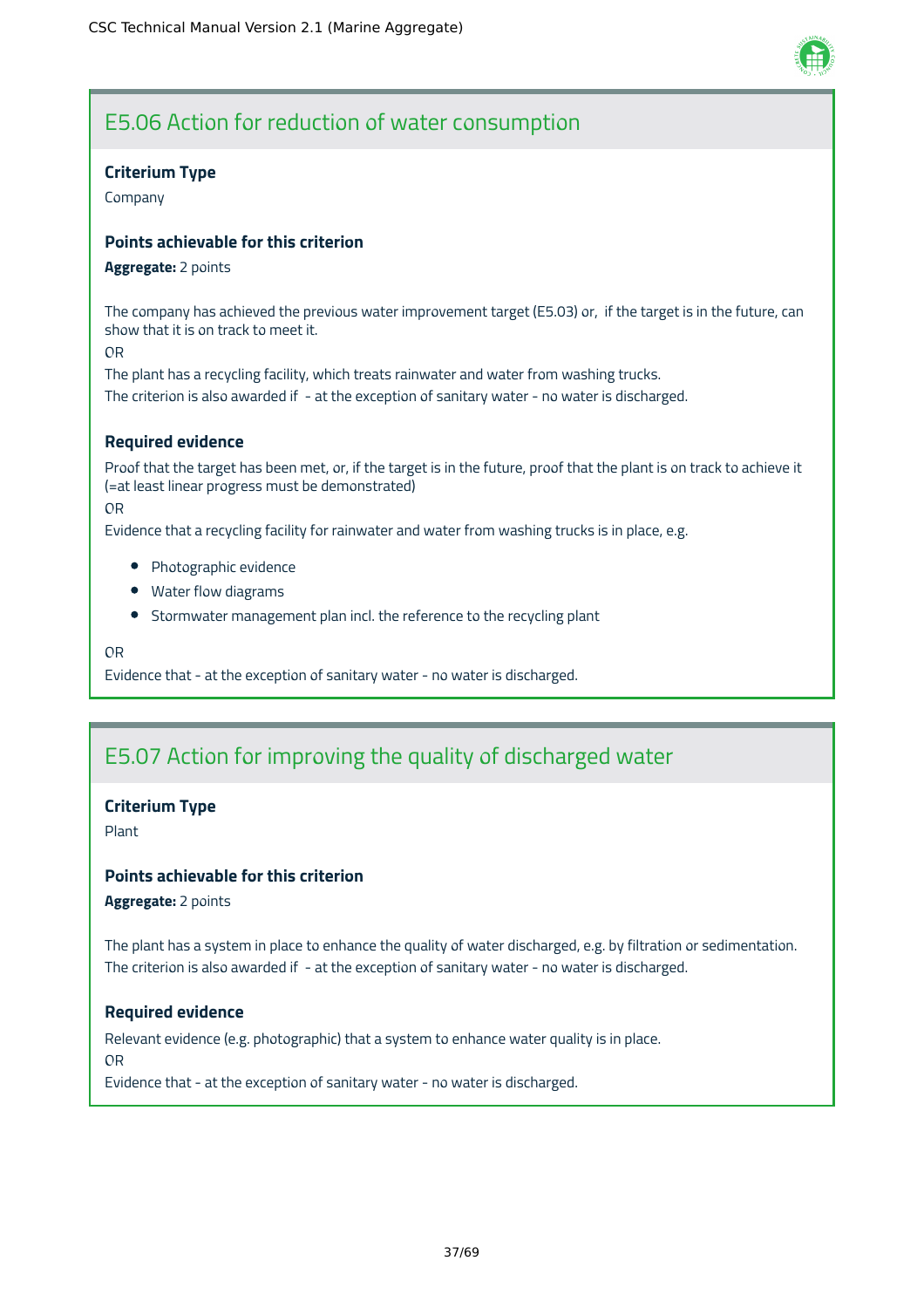

# E5.08 (EP) Supplying water to nearby communities

# **Criterium Type**

Plant

# **Points achievable for this criterion**

**Aggregate:** 1 point

Ecemplary Performance criteria: The plant provides water to nearby communities.

# **Required evidence**

Proof that water is supplied (e.g. contract or letter from the community) and water quality is monitored. OR

In Countries where supplying water to the community is forbidden by law, evidence that the plant is supporting a water related project in the community.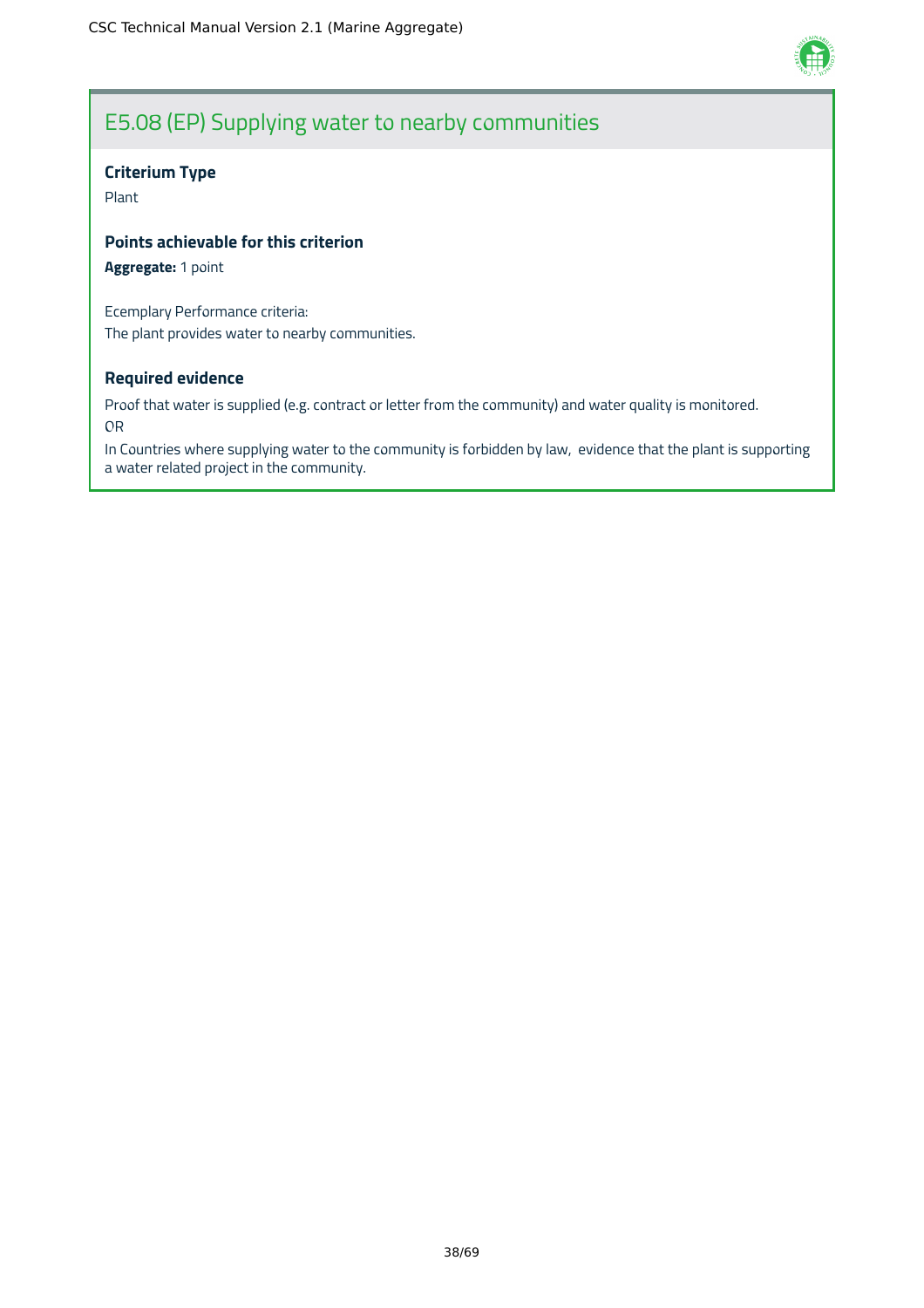

# <span id="page-39-0"></span>**E6 - Biodiversity**

### **Aim**

To maintain or enhance the biodiversity value and the ecosystems throughout the value chain, taking particular consideration of the often unique biodiversity in karst areas.

# **Total points achievable for this credit**

**Aggregate:** 17 points

# E6.01 Biodiversity policy

# **Criterium Type**

Company

# **Points achievable for this criterion**

**Aggregate:** 2 points

The company has a publicly available policy with biodiversity as an integral element.

# **Required evidence**

Copy of the policy AND Proof of public availability.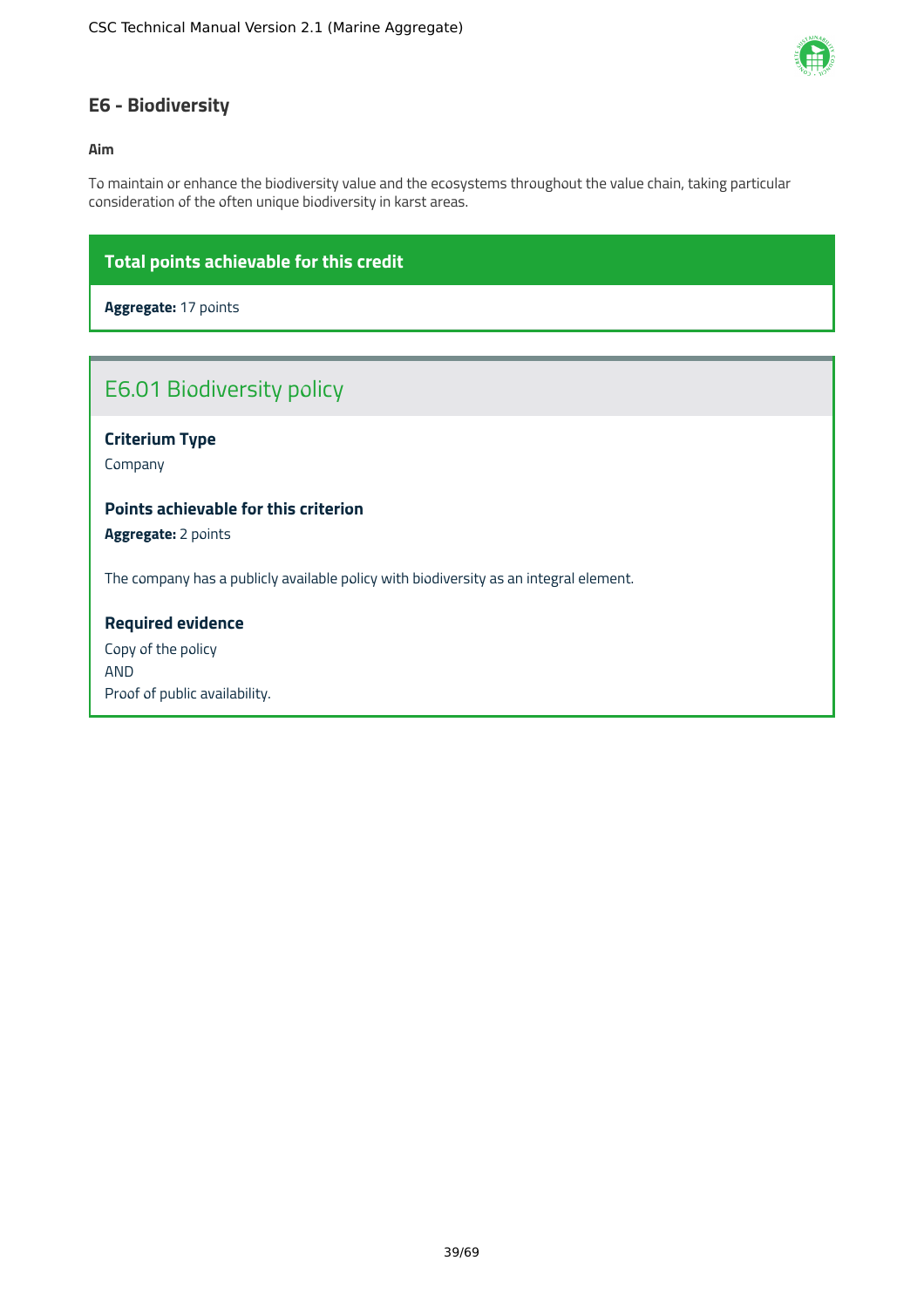

# E6.02 Biodiversity assessment

# **Criterium Type**

Company

# **Points achievable for this criterion**

**Aggregate:** 3 points

# **Prerequisite to obtain**

|           | <b>Bronze</b> | Silver    | Gold      | Platinum |
|-----------|---------------|-----------|-----------|----------|
| Aggregate |               | $\lambda$ | $\lambda$ |          |

The company has carried out a biodiversity assessment before starting quarrying operations or major expansions.

The biodiversity assessment can be part of the Environmental and Social Impact Assessment (ESIA) and includes:

- The identification of key habitats/species/ecosystems, and associated mitigation measures if required
- Threats, risks and opportunities to biodiversity

# **Required evidence**

Copy of the biodiversity assessment.

# E6.03 High biodiversity value area assessment

# **Criterium Type**

Company

### **Points achievable for this criterion**

**Aggregate:** 3 points

### **Prerequisite to obtain**

|           | Bronze | Silver       | Gold      | Platinum  |
|-----------|--------|--------------|-----------|-----------|
| Aggregate |        | $\mathbf{v}$ | $\lambda$ | $\lambda$ |

The company has assessed whether the dredging sites overlap or are in close proximity with a High Biodiversity Value Area (including protected areas and high biodiversity areas according to GRI Standard 304).

### **Required evidence**

Copy of the site assessment, which can be part of the biodiversity assessment.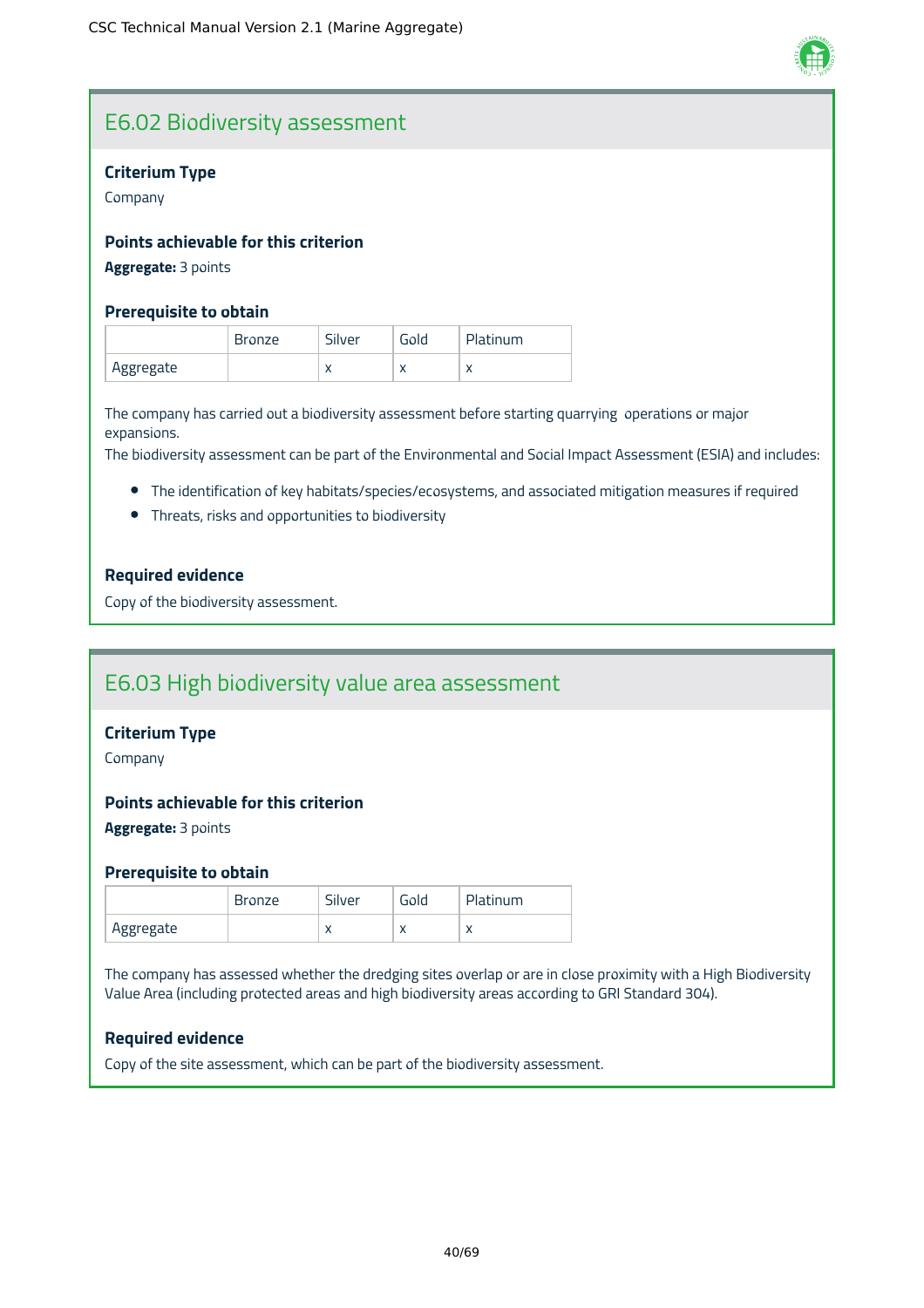

# E6.04 Regular biodiversity value area assessment

# **Criterium Type**

Company

# **Points achievable for this criterion**

#### **Aggregate:** 3 points

The company carries out biodiversity assessments for all dredging sites on a regular basis, at least once every ten years.

# **Required evidence**

Copy of the latest biodiversity assessments for each dredging site.

# E6.05 Biodiversity management/action plan

# **Criterium Type**

Company

# **Points achievable for this criterion**

**Aggregate:** 3 points

### **Prerequisite to obtain**

|           | <b>Bronze</b> | Silver    | Gold      | Platinum  |
|-----------|---------------|-----------|-----------|-----------|
| Aggregate |               | $\lambda$ | $\lambda$ | $\lambda$ |

#### Prerequisite to obtain if a dredging site is in or close to high biodiversity value areas according to E6.03

The company has a biodiversity management plan (BMP) or a biodiversity action plan (BAP) in place for all dredging sites which includes mitigation related to any adverse impacts to nationally/ internationally important biodiversity. Prioritization should be given to avoidance and minimization of impacts to biodiversity. The inclusion of biodiversity management in the Environmental Management System (EMS) would be the

equivalent to a BMP/BAP.

### **Required evidence**

A copy of the BMP or BAP.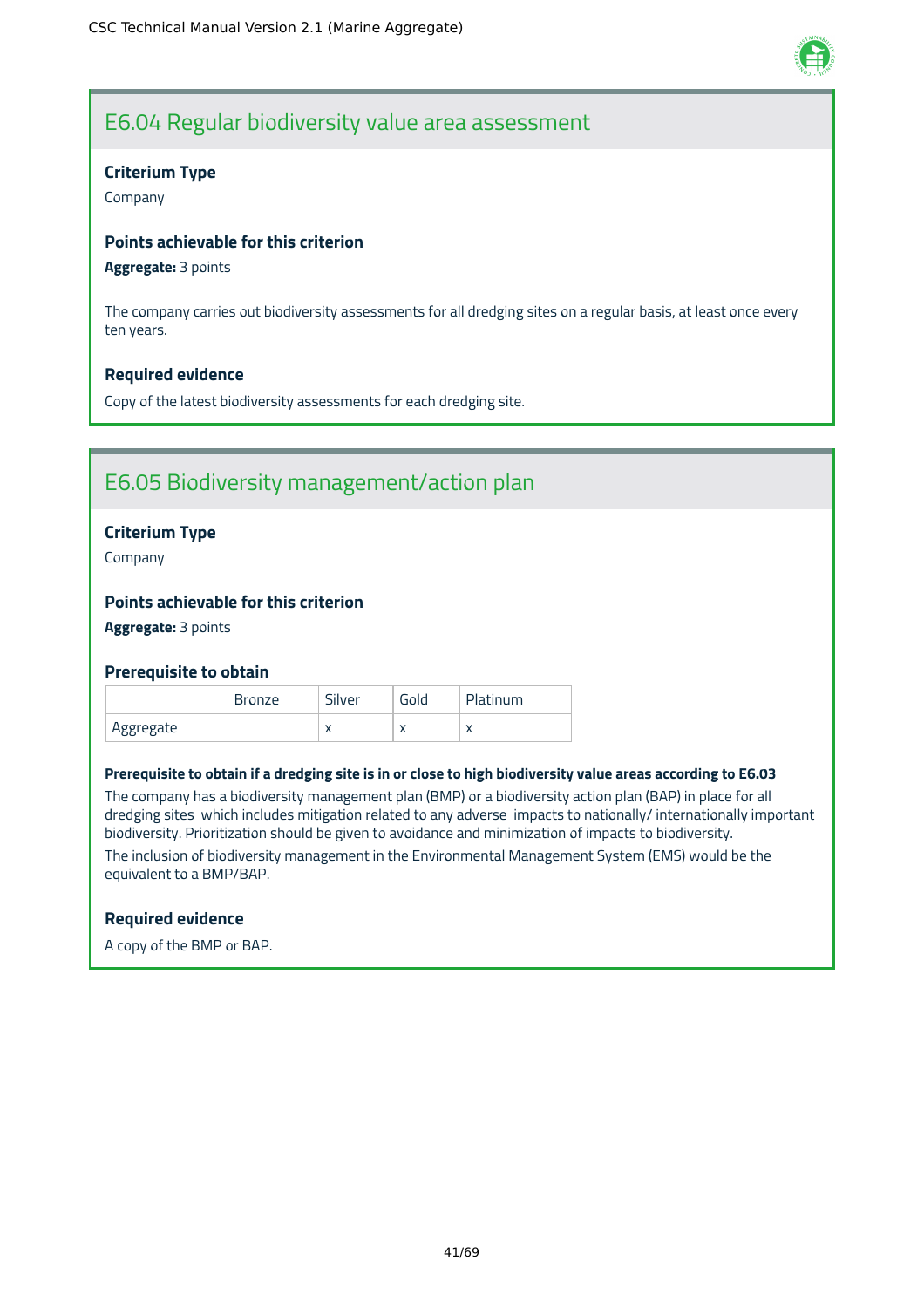

# E6.06 Biodiversity impact assessment

# **Criterium Type**

Company

# **Points achievable for this criterion**

**Aggregate:** 3 points

The company assesses and monitors its impact on biodiversity in all dredging sites in line with the sequential steps of the mitigation hierarchy: avoid, minimize and mitigate, using a recognized methodology (see the annex).

# **Required evidence**

A copy of the impact assessment or monitoring report for all dredging sites.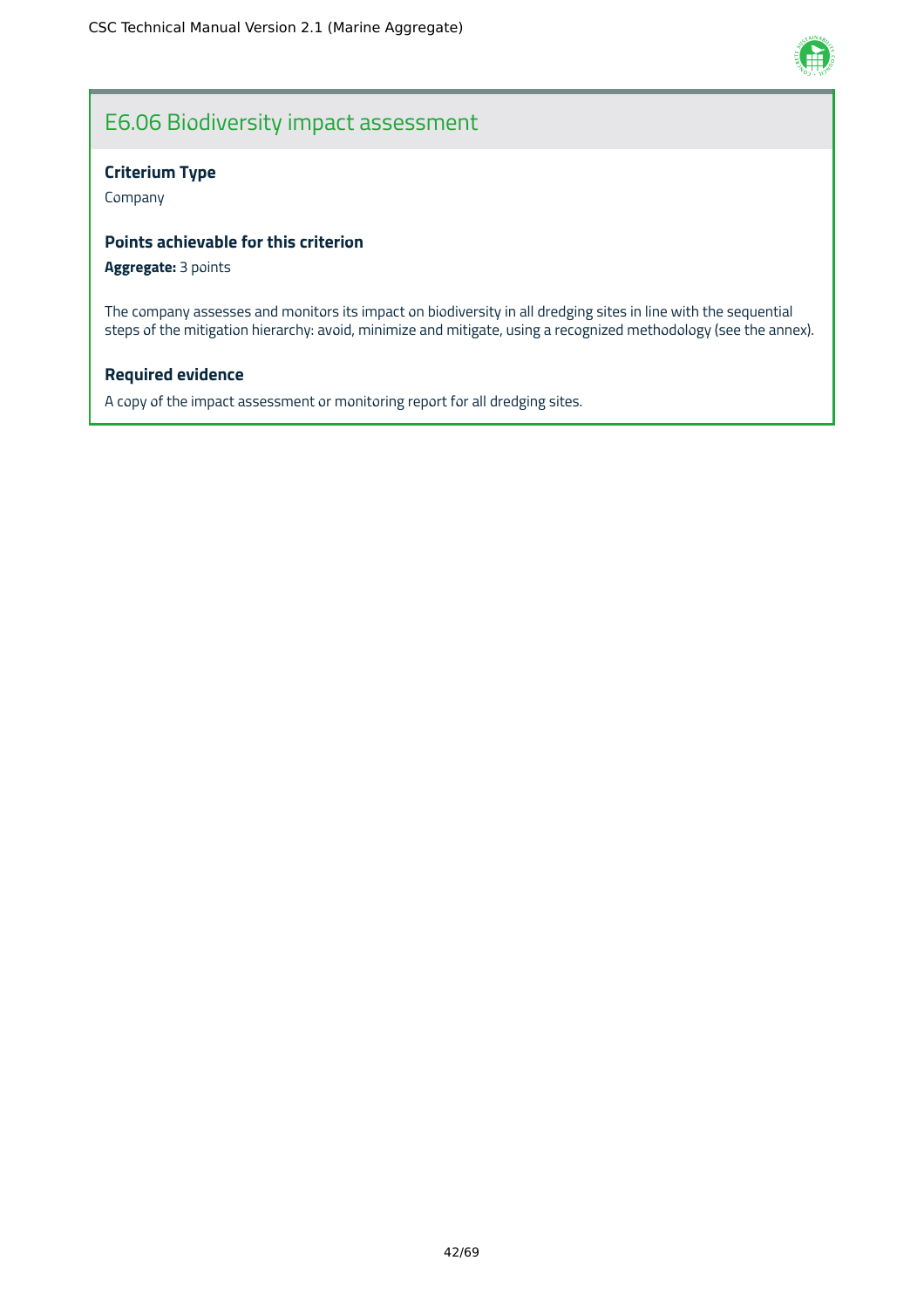

# <span id="page-43-0"></span>**E8 - Transport**

### **Aim**

To minimize environmental impact of transportation.

# **Total points achievable for this credit**

**Aggregate:** 5 points (+2EP)

# E8.01 Transport policy

### **Criterium Type**

Company

#### **Points achievable for this criterion**

**Aggregate:** 2 points

The organization has a policy that addresses the environmental impacts of the transport of materials and products to customers.

#### **Required evidence**

#### A copy of the policy.

If an external company takes over the transport service, it must be ensured that the policy also takes this into account.

# E8.02 Transport management system

#### **Criterium Type**

Plant

#### **Points achievable for this criterion**

**Aggregate:** 2 points

#### **Prerequisite to obtain**

|           | <b>Bronze</b> | Silver    | Gola | Platinum |
|-----------|---------------|-----------|------|----------|
| Aggregate |               | $\lambda$ | ◠    |          |

The plant has a dispatching system in place that contains e.g. operations related transportation data in terms of modes of transportation and distances covered. Distances travelled by contractors are also covered.

### **Required evidence**

Extract of the transportation management system (or logistical disposition system) showing that it contains the required items.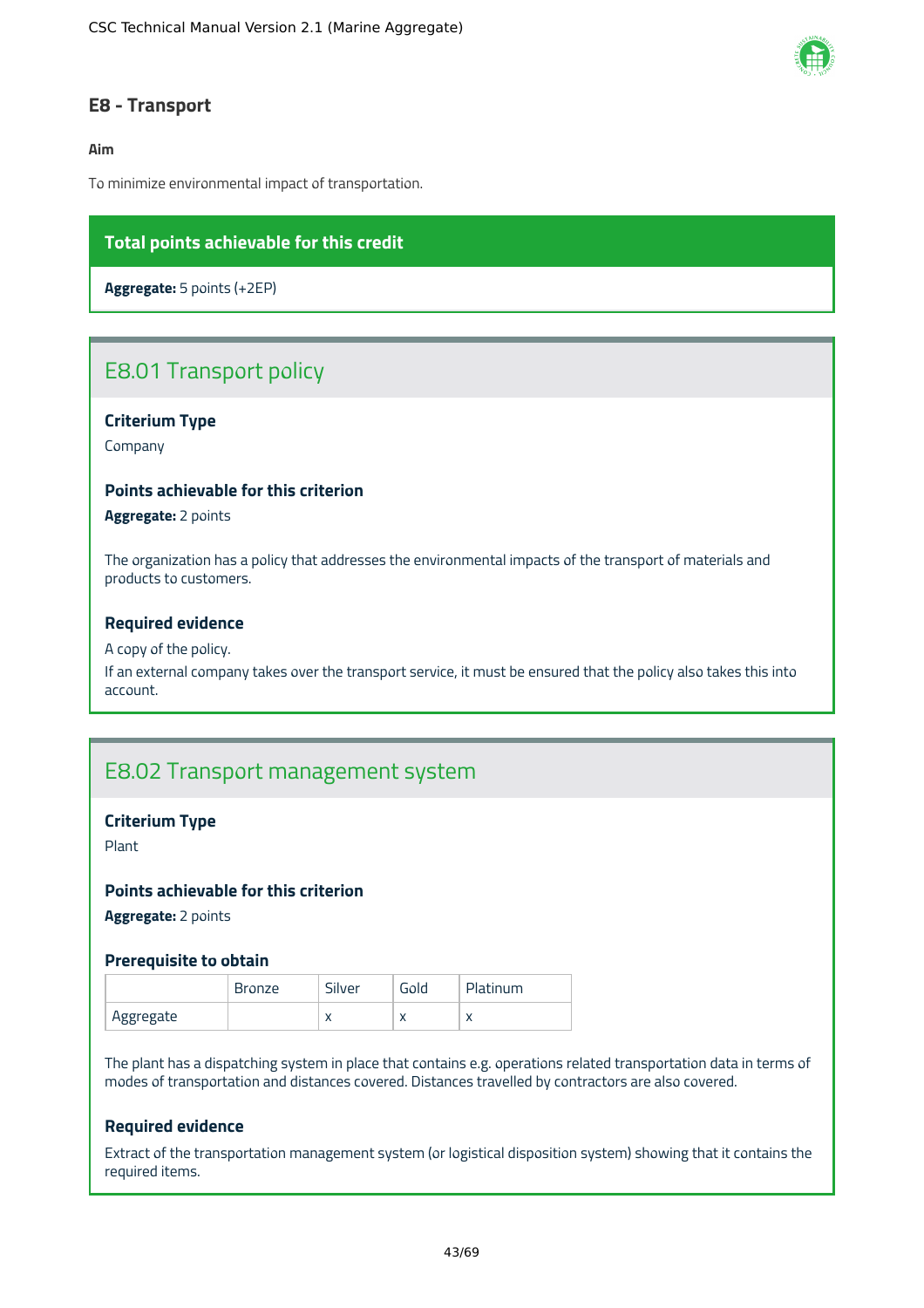

# E8.03 Fuel saving awareness training

# **Criterium Type**

Company

# **Points achievable for this criterion**

# **Aggregate:** 1 point

The organization performs training of its own and/or external drivers to create awareness for fuel efficient driving.

### **Required evidence**

Copy of relevant training material/information AND participant list.

# E8.04 (EP) Next generation trucks

# **Criterium Type**

Plant

# **Points achievable for this criterion**

**Aggregate:** 2 points

Exemplary Performance: The plant uses trucks with innovative, CO2 emission reducing drive technology. Points achievable for this criterion:

| <b>Concrete</b>                                                        | <b>Cement</b>                | <b>Aggregates</b>            |
|------------------------------------------------------------------------|------------------------------|------------------------------|
| Up to 2 Points                                                         |                              |                              |
| 2 points if the innovative technology drives                           | 2 Points                     | 2 Points                     |
| the main engine and drum.                                              | If the innovative technology | If the innovative technology |
| 1 point if the innovative technology drives<br>the rotating drum only. | drives the main engine.      | drives the main engine.      |

### **Required evidence**

Evidence that at least one truck with innovative drive technology is used as a permanent, integral part of the truck fleet.

For accepted innovative, CO2 emission reducing drive technologies see the annex.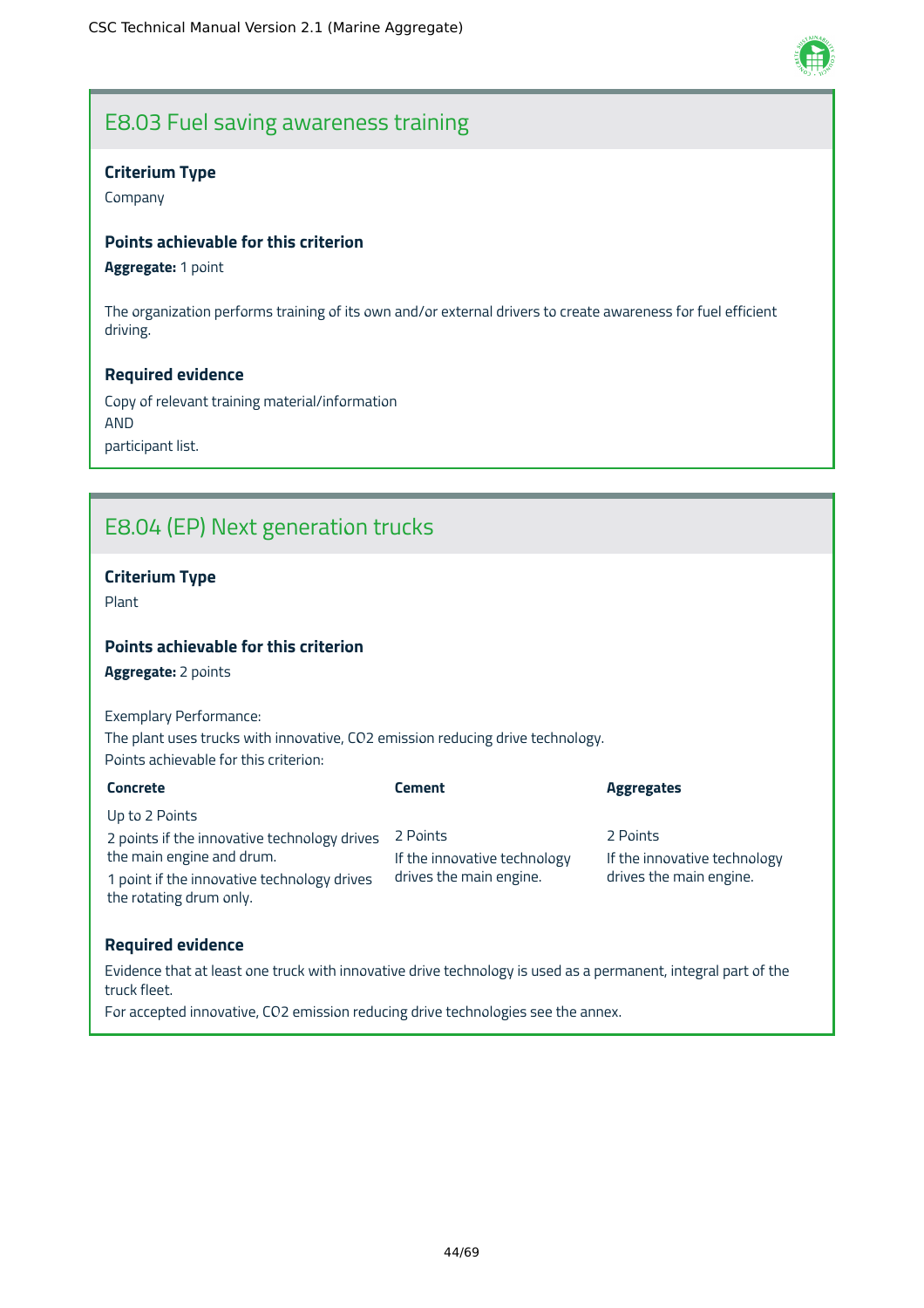# <span id="page-45-0"></span>**Social**

# <span id="page-45-1"></span>**S1 - Local Community**

**Aim**

To contribute to create long-term value in the community in which the company operates.

# **Total points achievable for this credit**

**Aggregate:** 14 points

# S1.01 Policy

**Criterium Type**

Company

# **Points achievable for this criterion**

**Aggregate:** 4 points

The company has a policy in place to engage with the local community on a regular basis (at least once every three years if there are no major changes affecting the local community).

# **Required evidence**

A copy of the policy.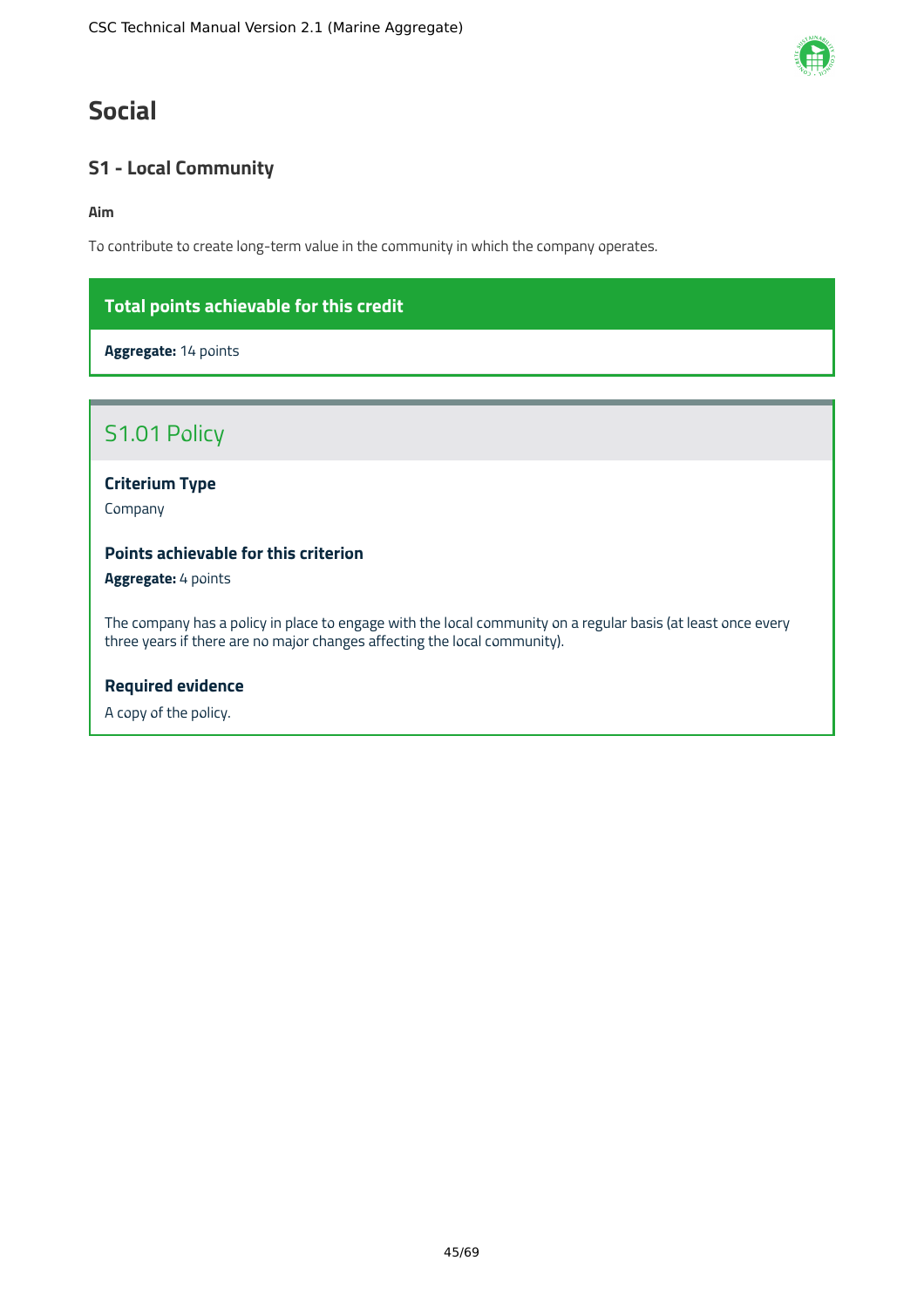

# S1.02 Social investment

# **Criterium Type**

Company

# **Points achievable for this criterion**

#### **Aggregate:** 2 points

### **Prerequisite to obtain**

|           | <b>Bronze</b> | Silver    | Gold      | Platinum                 |
|-----------|---------------|-----------|-----------|--------------------------|
| Aggregate |               | $\lambda$ | $\lambda$ | $\overline{\phantom{a}}$ |

The company has a written policy to invest resources in initiatives and programs aimed at improving the social aspects of community life through for example the following:

- taking into account the promotion of community development in planning social investment projects;
- avoiding actions that perpetuate a community's dependence on the company's philanthropic activities, ongoing presence or support;
- partnering with other organizations, including government, business or non-governmental organizations (NGOs) to maximize synergies and make use of complementary resources, knowledge and skills;
- contributing to programs that provide access to food and other essential products for vulnerable or discriminated groups and persons with low income;
- taking into account land devaluation and displacement;
- **•** improving the local infrastructure

### **Required evidence**

A copy of the policy

# S1.03 Communication & information

### **Criterium Type**

Plant

# **Points achievable for this criterion**

**Aggregate:** 1 point

The plant actively communicates with and informs the local community on all aspects that have or could significantly impact on them, such as increase/decrease of economic activities (extension/reduction of the plant), pollution (land, air, water, noise) and traffic.

### **Required evidence**

Evidence of active communication and information, such as meetings with local authorities,, information sessions, flyers, folders and other forms of communication that actively seek to reach the local community.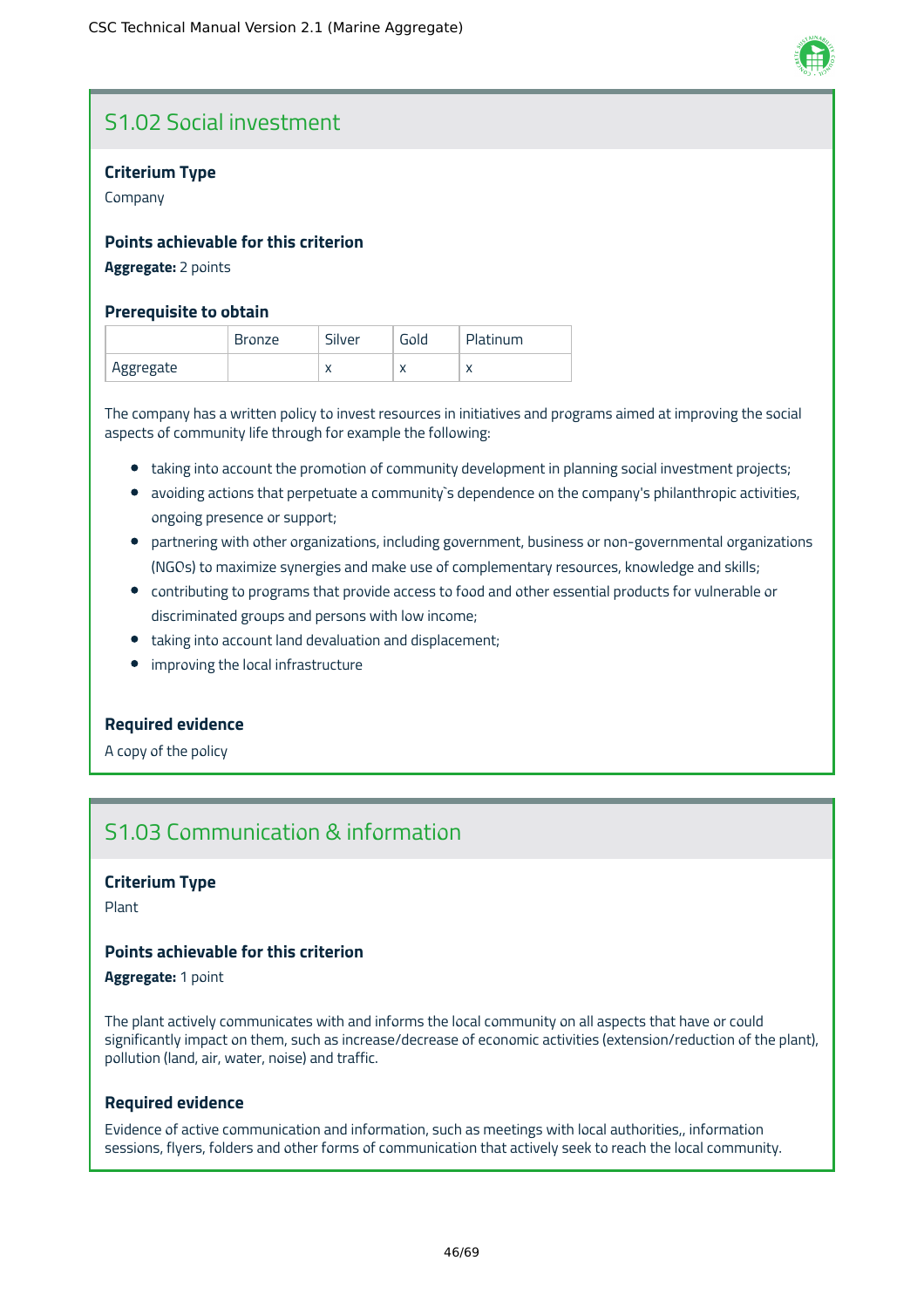

# S1.04 Noise/vibration management plan

### **Criterium Type**

Plant

# **Points achievable for this criterion**

**Aggregate:** 1 point

- A noise and/or vibration management plan is in place.
- Stakeholders representing the local community have been informed when implementing the plan, unless no residential areas are affected.

# **Required evidence**

Copy of the noise and/or vibration management plan

OR

equivalent evidence such as e.g. national law or a building/operational permit with a reference to noise limits and/or noise management

Evidence of the stakeholder consultation

OR

equivalent evidence such as e.g. building/operational permit in case a dialogue is part of the requirements and if noise protection is covered by national law

OR

evidence that no residential areas are affected by noise from the plant (e.g. zoning plan or other suitable maps)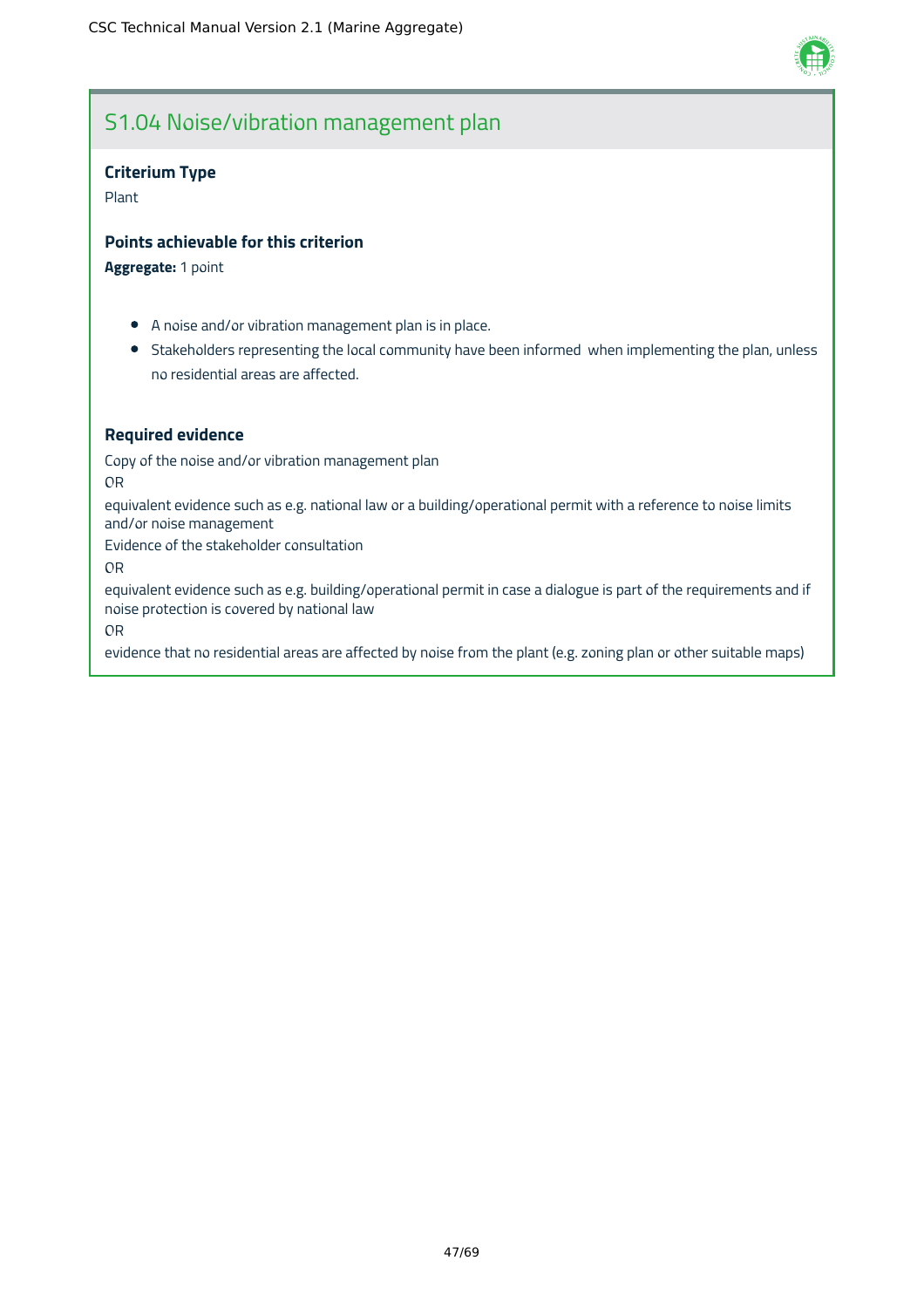

# S1.05 Implementation of the noise/vibration management plan

### **Criterium Type**

Plant

# **Points achievable for this criterion**

**Aggregate:** 3 points

#### Concrete:

The strategies of the noise management plan have been implemented.

Cement and Aggregates:

The strategies of the noise management plan have been implemented, and vibration where blasting is involved If mining operations use blasting, the implemented management plan includes

monitoring vibrations in nearby communities (measurements shall be done in appropriately selected internal and external points)

AND

• showing demonstrable efforts to reduce vibrations in nearby communities (e.g. use of ripping in most sensitive areas, use of pioneering blasting techniques to reduce vibrations beyond the site).

# **Required evidence**

Concrete: Evidence of the measures taken, e.g. photos. Cement, aggregates: Evidence of the measures taken, e.g. monitoring protocols or photos OR A management declaration, if no blasting is done

# S1.06 Safety around site for the local community

# **Criterium Type**

Plant

# **Points achievable for this criterion**

**Aggregate:** 2 points

The plant has taken active safety measures such that risks of injuries to passerby are minimized, such as:

- proper fences or clear identification of the industrial area around the site;
- signs to warn of any risks (e.g. swimming, fishing, high voltage)
- communications for the local community explaining site safety hazards

### **Required evidence**

Evidence (photographs) of the measures taken.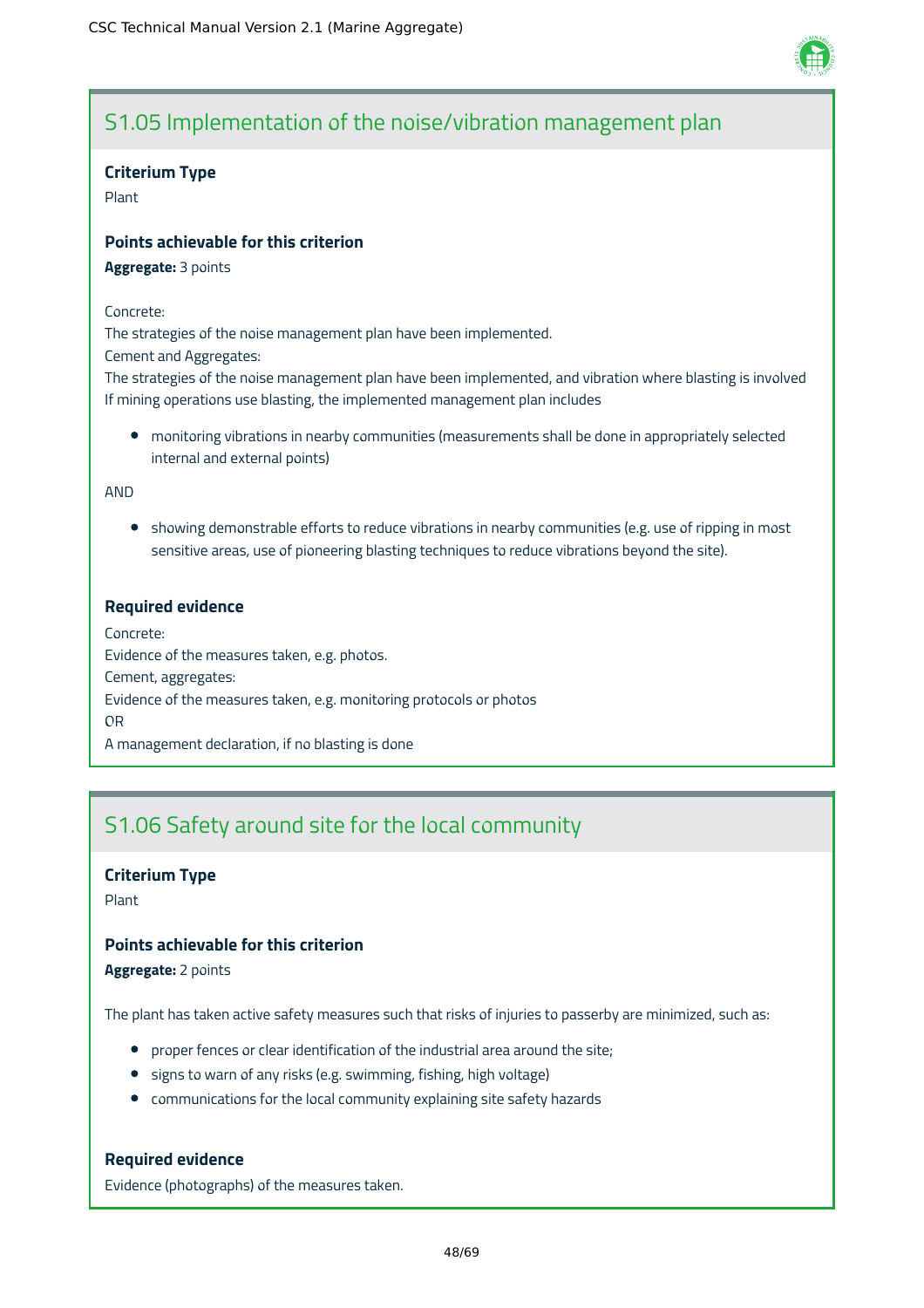

# S1.07 Transport to and from the site

# **Criterium Type**

Plant

# **Points achievable for this criterion**

# **Aggregate:** 1 point

Measures are taken to minimize the risk of accidents in the local community related to site transportation, such as:

- clear routing for trucks to the site(s)
- measures that reduce the risk of accidents (e.g. fences around play areas, accident prevention on trucks)

### **Required evidence**

Evidence (photographs) of the measures taken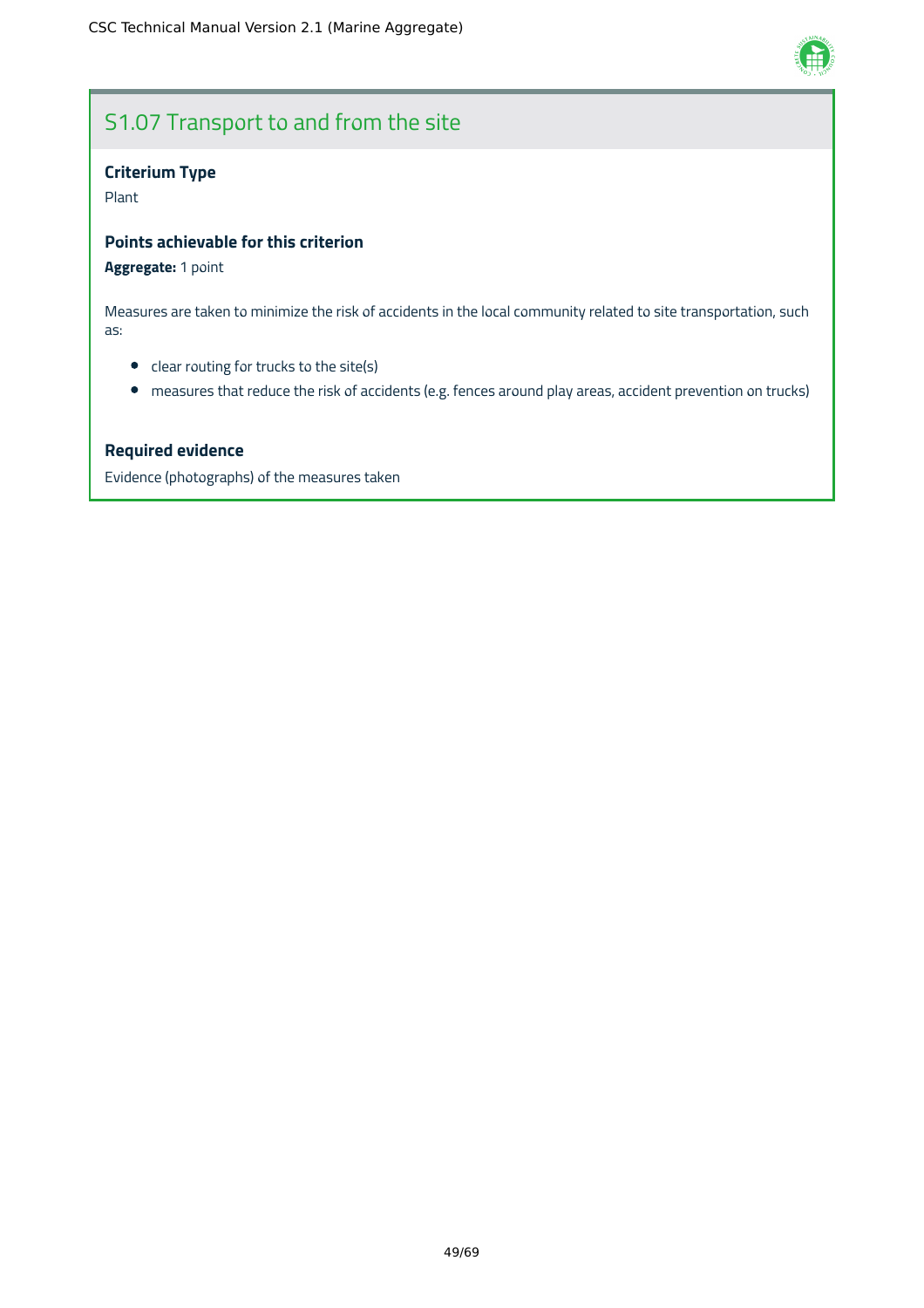

# <span id="page-50-0"></span>**S3 - Occupational Health & Safety**

#### **Aim**

- to ensure the inclusion of workers into occupational safety and health (OSH) matters
- to protect the physical, mental and social well-being of workers
- to prevent harm to health caused by working conditions

# **Total points achievable for this credit**

#### **Aggregate:** 20 points

# S3.01 Risk analysis

**Criterium Type**

Plant

### **Points achievable for this criterion**

**Aggregate:** 2 points

#### **Prerequisite to obtain**

|           | <b>Bronze</b> | Silver    | Gold | Platinum |
|-----------|---------------|-----------|------|----------|
| Aggregate |               | $\lambda$ | ◠    |          |

The company analyses and controls the health and safety risks involved in its activities at least once every two years.

# **Required evidence**

Evidence of the analysis - not older than two years at the moment of certification (e.g. by providing exemplary documents covering plants within the scope of certification).

# S3.02 Risk analysis at least on an annual basis

#### **Criterium Type**

Company

# **Points achievable for this criterion**

**Aggregate:** 1 point

The company analyses and controls the health and safety risks involved in its activities at least once every year.

# **Required evidence**

Evidence of the analysis - not older than one year at the moment of certification.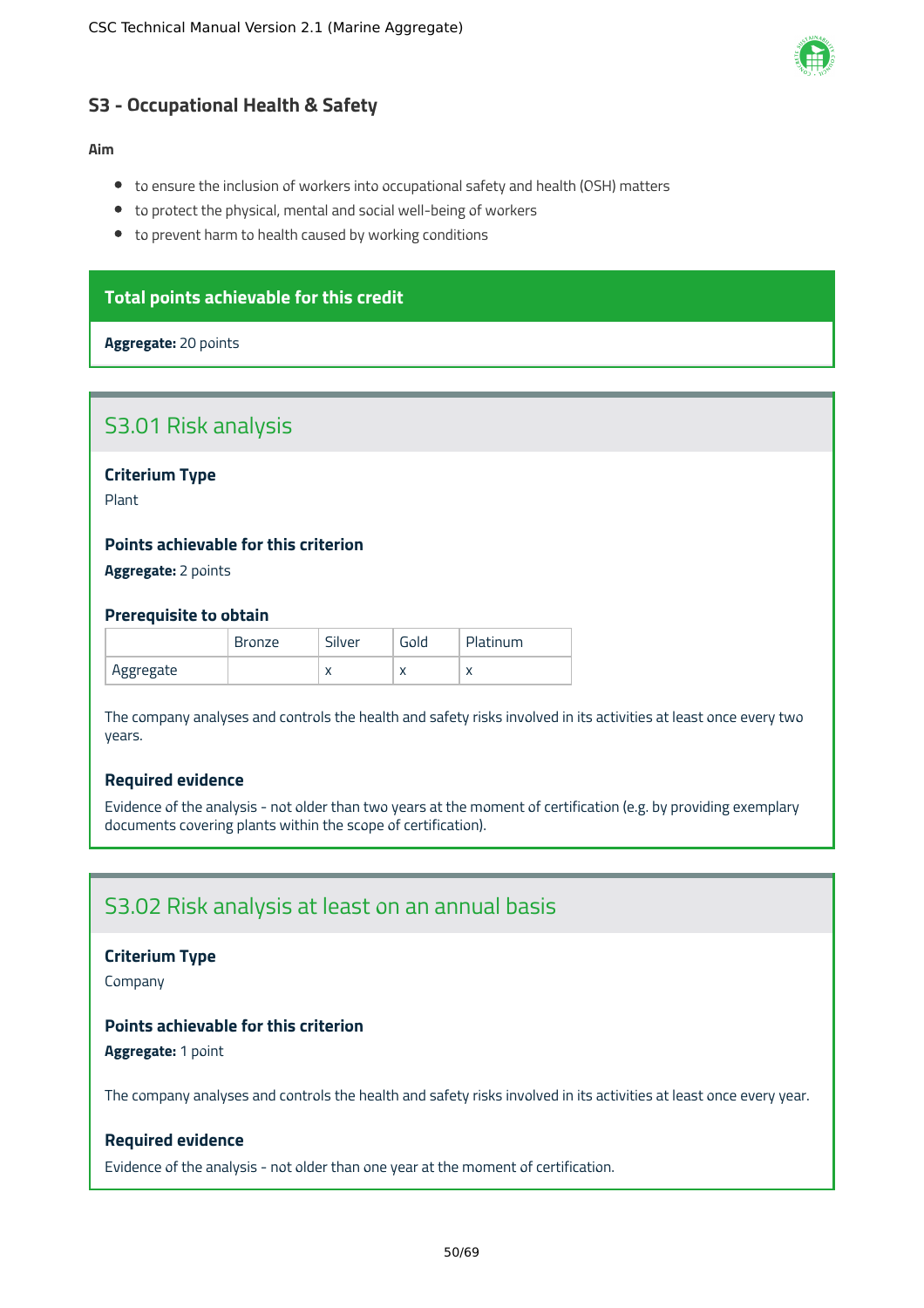

# S3.03 Preventive actions

# **Criterium Type**

Company

# **Points achievable for this criterion**

**Aggregate:** 2 points

# **Prerequisite to obtain**

|           | <b>Bronze</b> | Silver | Gold | Platinum |
|-----------|---------------|--------|------|----------|
| Aggregate |               |        | ◠    |          |

The company takes preventive actions based on the findings of S3.01 and S3.02, including specifying appropriate personal protective equipment (PPE), where appropriate.

# **Required evidence**

Evidence that shows implementation actions, e.g. photographs of new equipments, educational documents, other documents providing evidence that measures have been taken

# S3.04 Occupational health and safety policy

# **Criterium Type**

Company

### **Points achievable for this criterion**

**Aggregate:** 2 points

### **Prerequisite to obtain**

|           | Bronze | Silver    | Gold      | Platinum |
|-----------|--------|-----------|-----------|----------|
| Aggregate |        | $\lambda$ | $\lambda$ |          |

The company has an OHS policy in place which for example refers to:

- the scope of the policy
- training for health and safety
- toolbox instructions
- health and safety related measures
- registration of illness and safety incidents
- **•** responsibilities

# **Required evidence**

Copy of the policy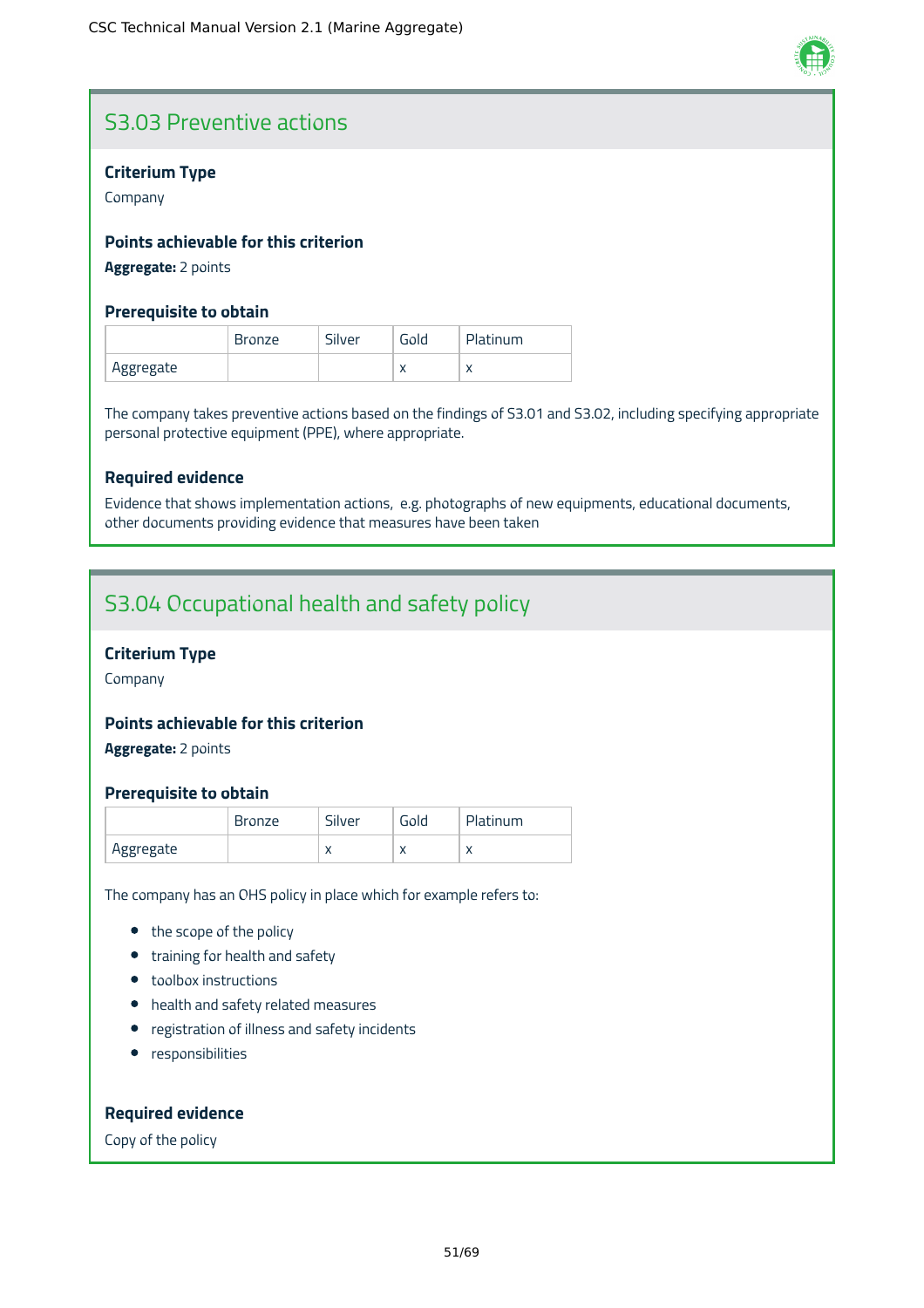

# S3.05 Availability of the OHS policy

# **Criterium Type**

Company

# **Points achievable for this criterion**

**Aggregate:** 1 point

# **Prerequisite to obtain**

|           | <b>Bronze</b> | Silver | Gold      | Platinum |
|-----------|---------------|--------|-----------|----------|
| Aggregate |               |        | $\lambda$ |          |

The policy is shared with, and is available to every employee.

# **Required evidence**

Evidence that the policy is available to all employees.

# S3.06 Access to medical treatment

# **Criterium Type**

Plant

# **Points achievable for this criterion**

**Aggregate:** 1 point

### **Prerequisite to obtain**

|           | Bronze | Silver    | Gold      | Platinum |
|-----------|--------|-----------|-----------|----------|
| Aggregate |        | $\lambda$ | $\lambda$ |          |

The plant ensures quick access to medical treatment.

AND

If the plant has regularly more than five employees per shift on site, there should be at least one trained first aider in each shift.

### **Required evidence**

Evidence about the availability of 1st aid or medical treatment within reasonable proximity.

Evidence that there is at least one trained first aider in each shift (e.g. shift plans, number of trained first aiders) OR

Evidence that normally not more than five employees per shift are on site (e.g. shift plans).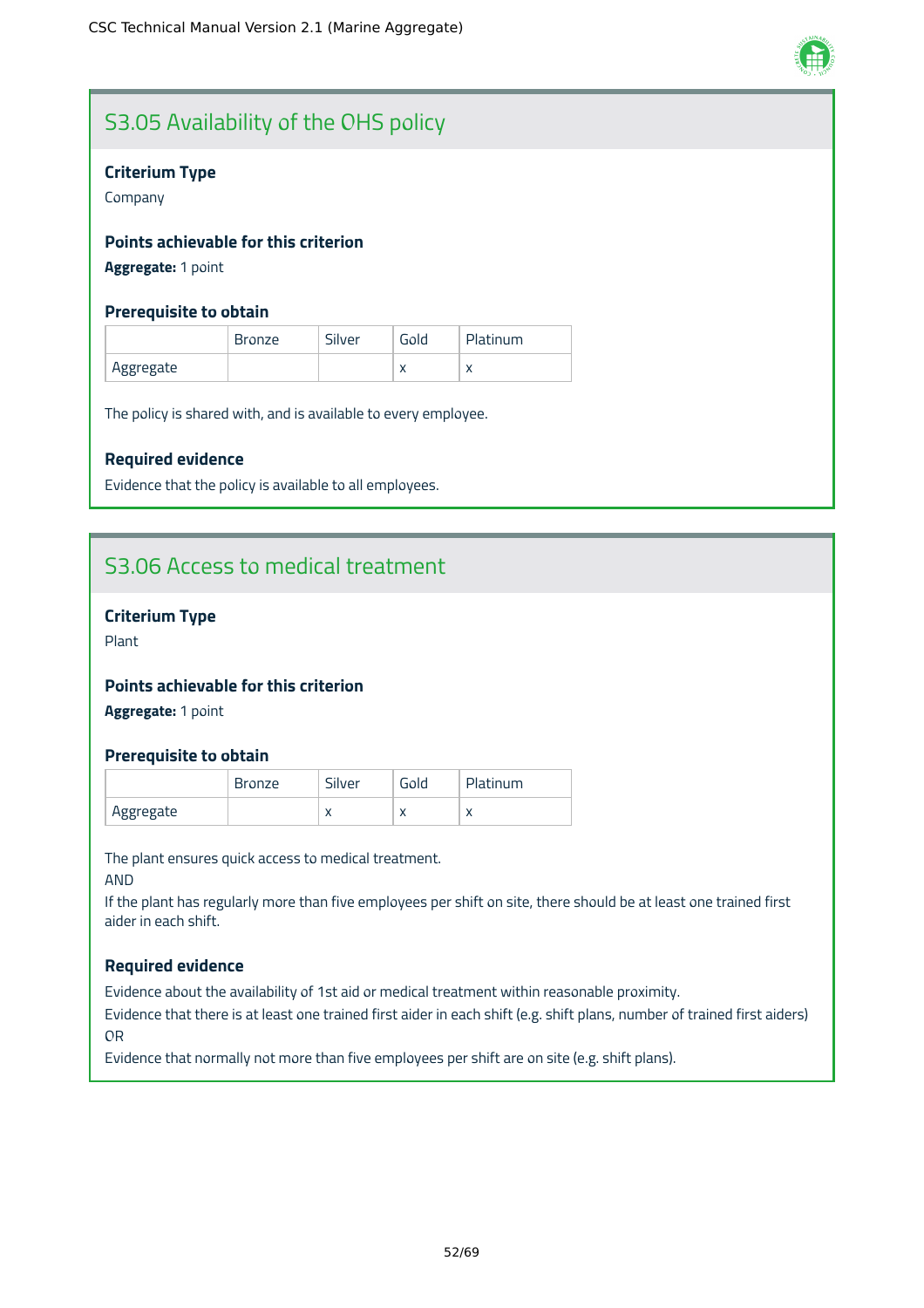

# S3.07 Access to clean drinking water

# **Criterium Type**

Plant

# **Points achievable for this criterion**

**Aggregate:** 1 point

# **Prerequisite to obtain**

|           | <b>Bronze</b> | Silver    | Gold      | <b>Platinum</b> |
|-----------|---------------|-----------|-----------|-----------------|
| Aggregate |               | $\lambda$ | $\lambda$ | $\lambda$       |

Access to clean drinking water and sanitation for all workforces on site must be guaranteed.

### **Required evidence**

Evidence about the access to clean drinking water and sanitation, e.g. signed WASH pledge or photographs of facility or water quality report of municipality.

# S3.08 Training on health and safety

### **Criterium Type**

Plant

# **Points achievable for this criterion**

**Aggregate:** 2 points

### **Prerequisite to obtain**

|           | Bronze | Silver    | Gold      | Platinum  |
|-----------|--------|-----------|-----------|-----------|
| Aggregate |        | $\lambda$ | $\lambda$ | $\lambda$ |

The employees receive an introduction and are regularly trained on health and safety issues related to their work. For example:

- by instructions
- meetings with employees addressing health and safety issues

# **Required evidence**

e.g. minutes of training, scripts of educational training not older than three years at the moment of certification.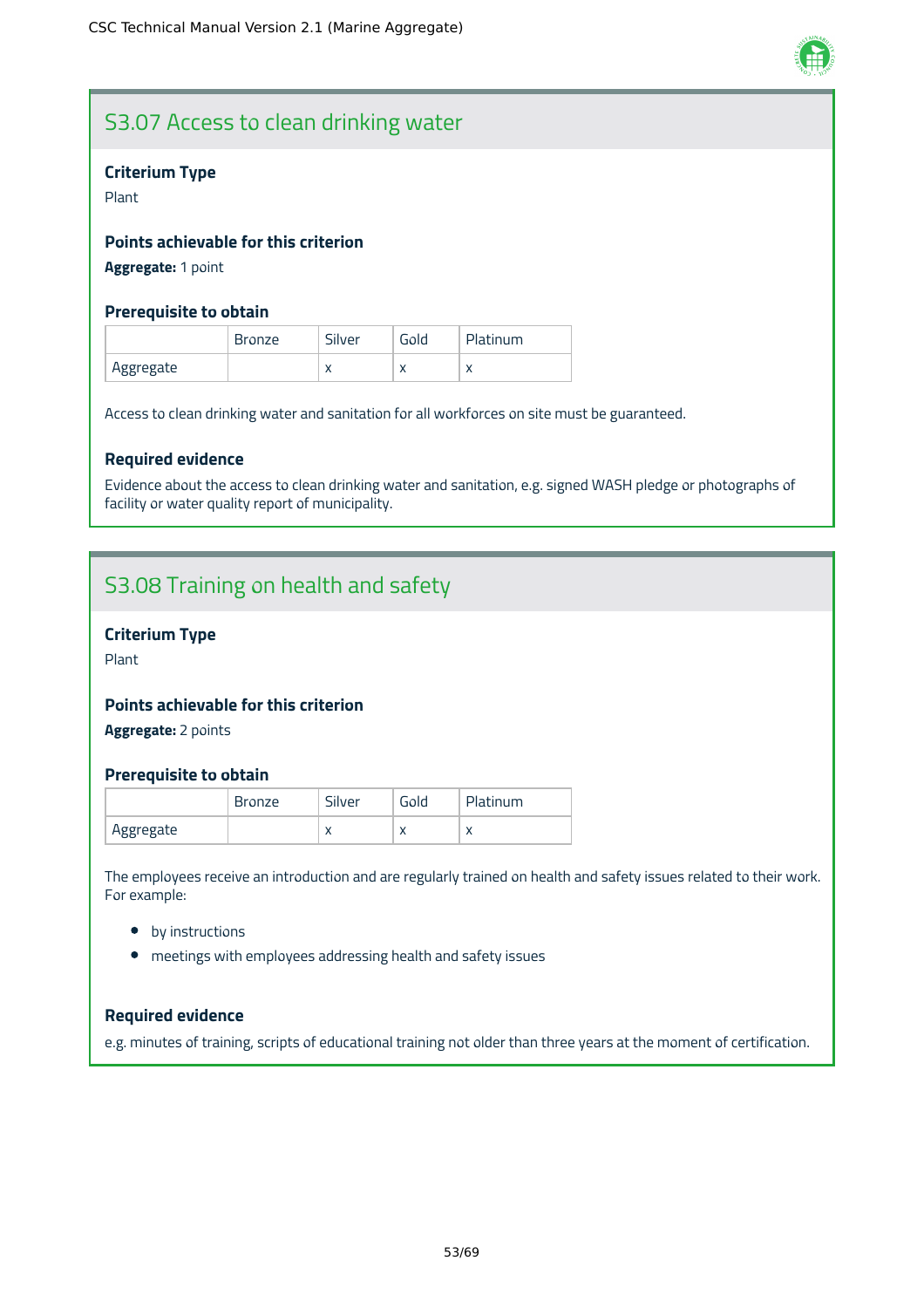

# S3.09 Recording of incidents

# **Criterium Type**

Company

# **Points achievable for this criterion**

**Aggregate:** 2 points

# **Prerequisite to obtain**

|           | <b>Bronze</b> | Silver    | Gold | Platinum  |
|-----------|---------------|-----------|------|-----------|
| Aggregate |               | $\lambda$ |      | $\lambda$ |

The company records:

- near misses\*;
- medical incidents\*;
- lost time injuries\*;
- fatalities\*

(\*) equivalent terminologies may apply

# **Required evidence**

Record/statistics not older than one and half years at the moment of certification.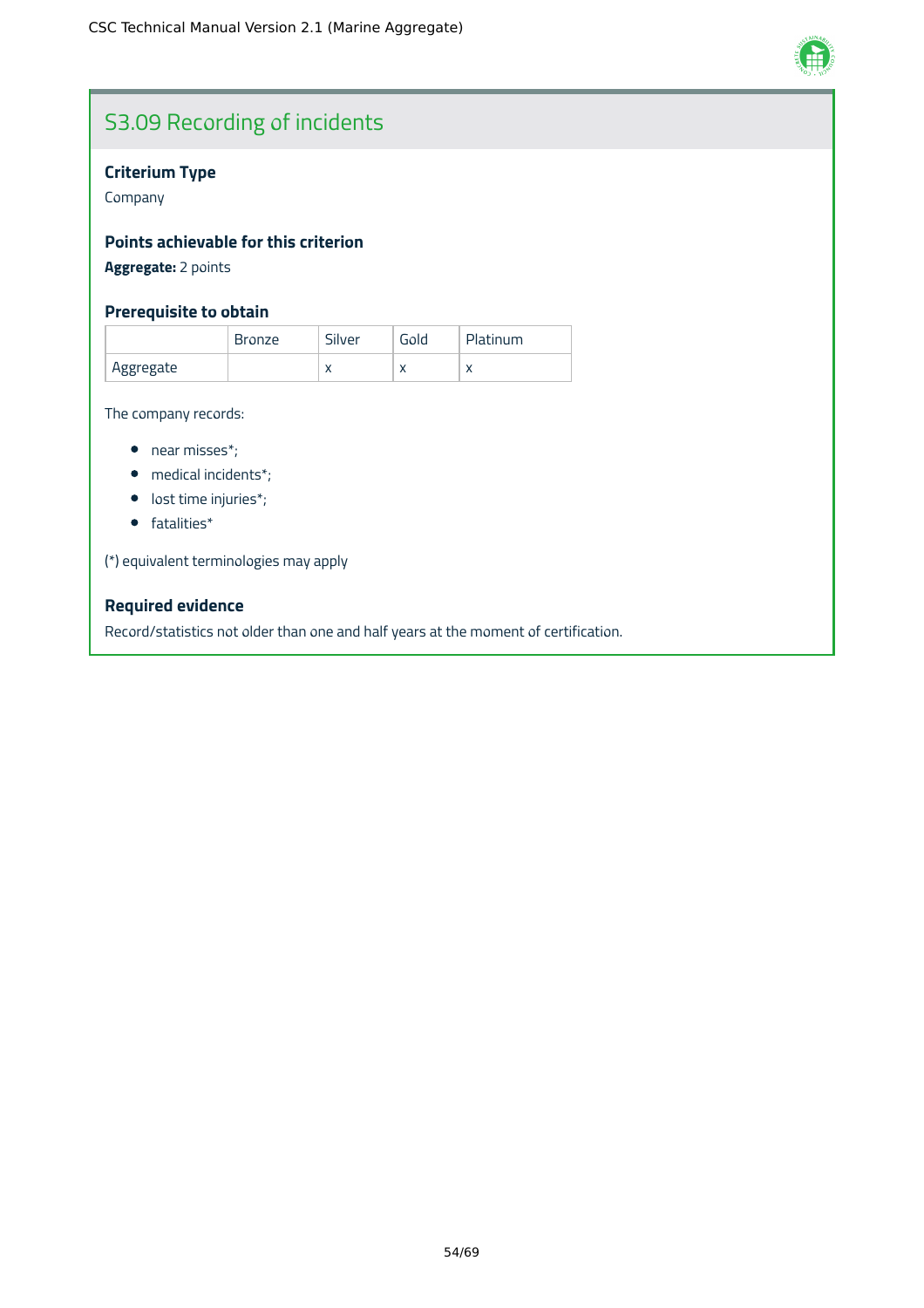

# S3.10 Corrective actions based upon incidents

# **Criterium Type**

Company

# **Points achievable for this criterion**

# **Aggregate:** 2 points

### **Prerequisite to obtain**

|           | <b>Bronze</b> | Silver    | Gold      | Platinum |
|-----------|---------------|-----------|-----------|----------|
| Aggregate |               | $\lambda$ | $\lambda$ |          |

The company analyses the following incidents and implements corrective actions:

- **•** fatal incidents
- potential fatal incidents or near misses
- **·** lost time incidents
- medical treatments

# **Required evidence**

Documentation of the analysis and corrective actions, where applicable, taken after an incident

# S3.11 No Lost Time Injuries (LTI) during the last three years

### **Criterium Type**

Plant

# **Points achievable for this criterion**

**Aggregate:** 2 points

The plant has had no Lost Time Injuries (LTI) during the last three years at the moment of certification.

### **Required evidence**

Evidence in the record/statistics that no LTI incidents have occurred at the plant during the last three years at the moment of certification.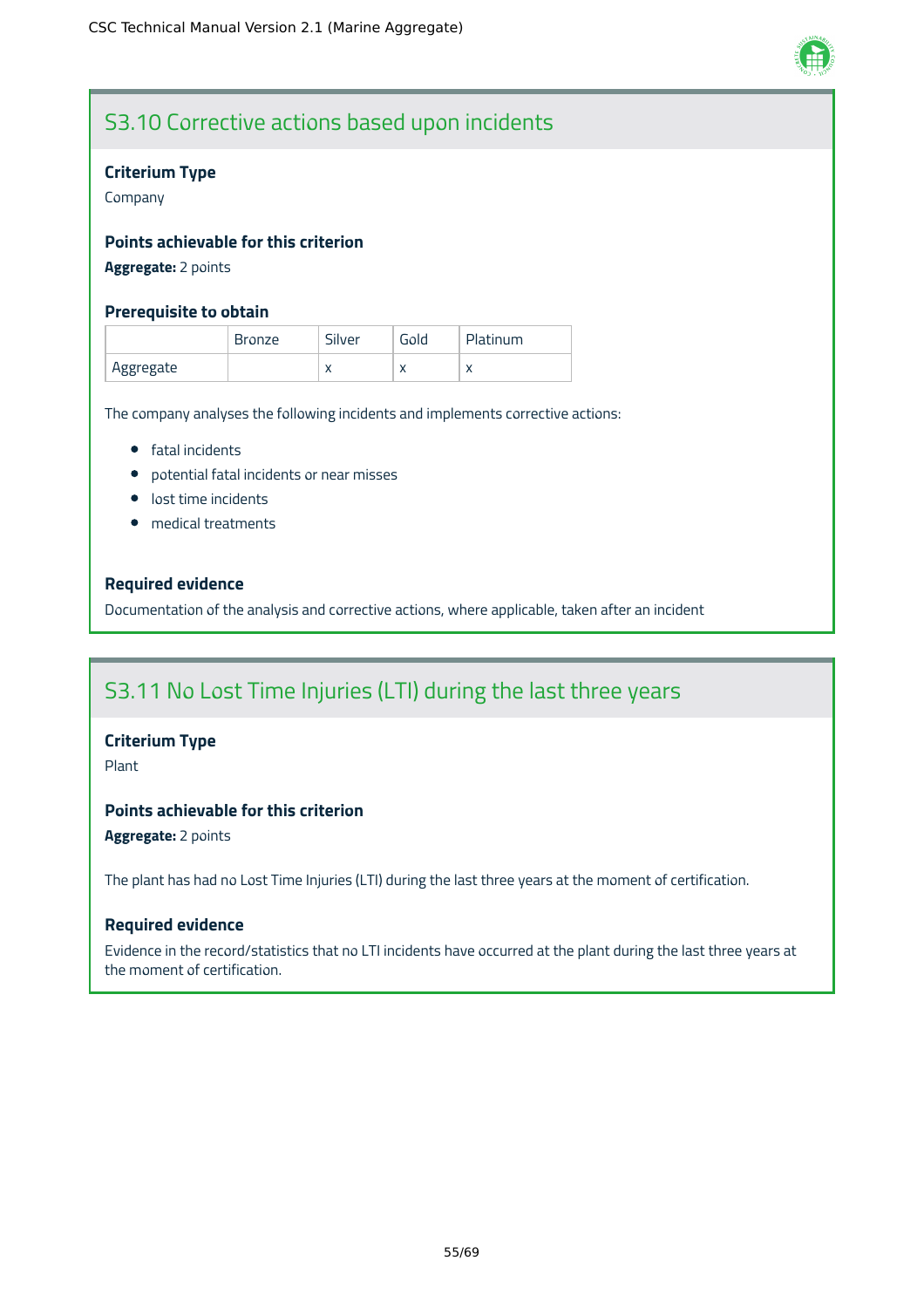

# S3.12 No fatality during last three years

# **Criterium Type**

Plant

# **Points achievable for this criterion**

**Aggregate:** 2 points

# **Prerequisite to obtain**

|           | <b>Bronze</b> | Silver | Gold | Platinum |
|-----------|---------------|--------|------|----------|
| Aggregate |               |        |      |          |

The plant has had no fatality involving employees, contractors and third parties during the last three years at the moment of certification.

# **Required evidence**

Evidence in the record/statistics that no fatal incidents have occurred at the plant during the last three years at the moment of certification.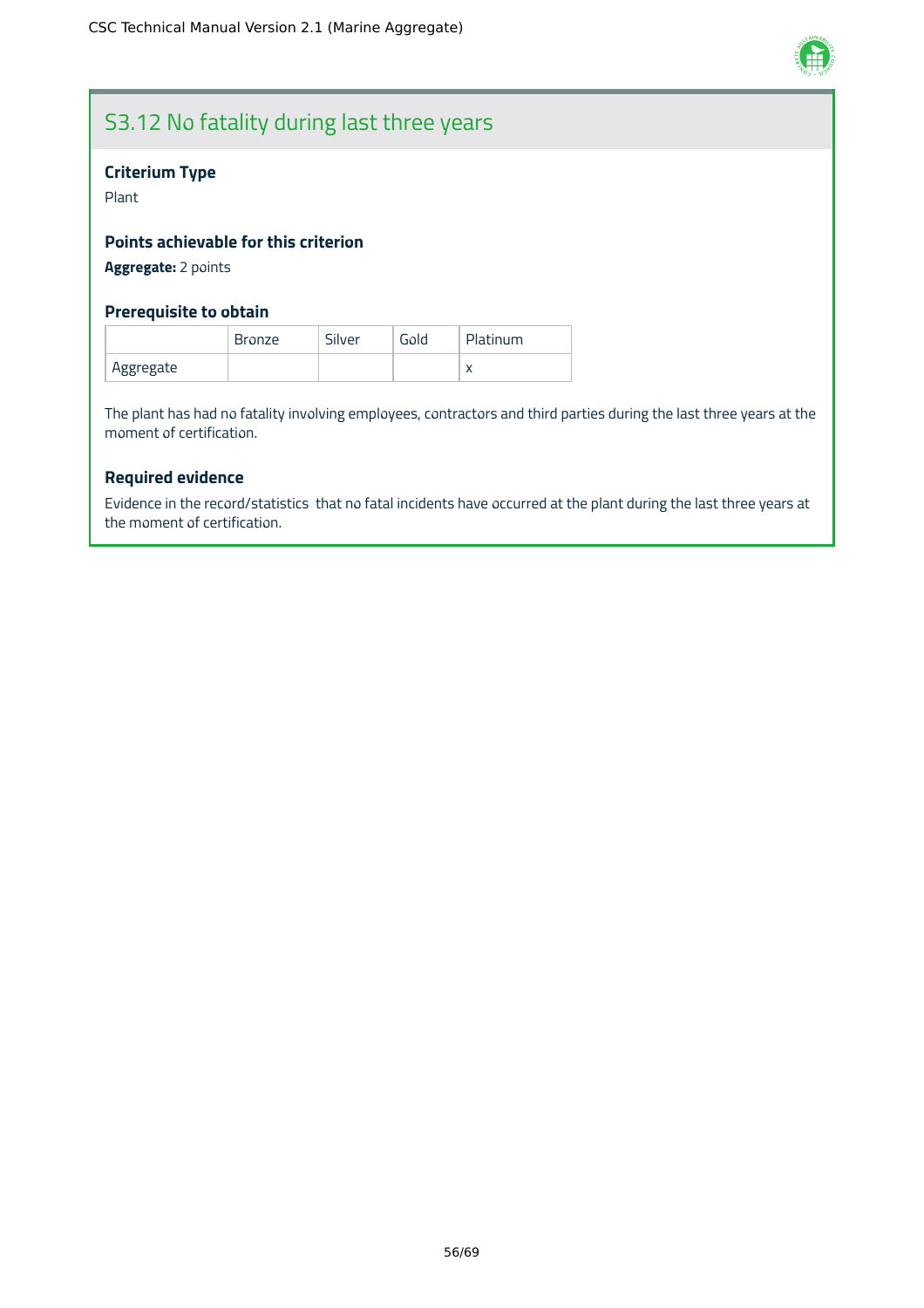

# <span id="page-57-0"></span>**S4 - Labor Practices**

### **Aim**

To ensure the fair and equitable treatment of workers.

# **Total points achievable for this credit**

**Aggregate:** 8 points (+1EP)

# S4.01 Policy on social protection

# **Criterium Type**

Company

#### **Points achievable for this criterion**

**Aggregate:** 1 point

Where changes in operations would have major employment impacts, the company has a written commitment to provide reasonable notice to the appropriate authorities and representatives of the workers so that the implications may be examined jointly to mitigate any adverse impact to the greatest possible extent.

#### **Required evidence**

Copy of a formal document containing this commitment OR local law in case this fulfills the requirement.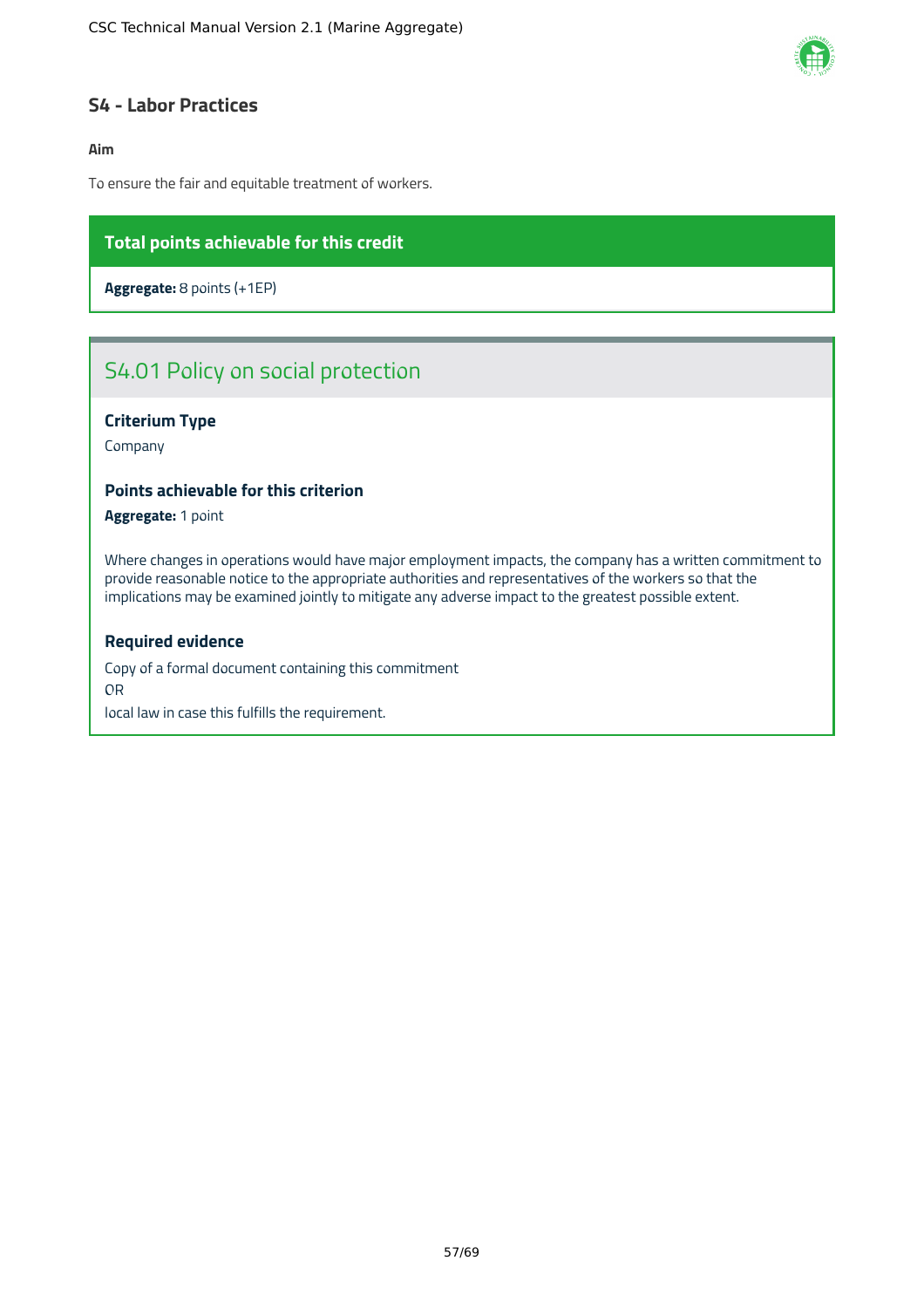

# S4.02 Personal record for all employees

# **Criterium Type**

Company

# **Points achievable for this criterion**

#### **Aggregate:** 1 point

Every employee has a personal record dossier with proof of education and safety training relevant to the tasks the employees perform.

AND

All personal data and the privacy of the workers are protected against unauthorized access.

# **Required evidence**

Evidence of the existence of personal records for all employees, for example a picture of the cover of the records of different people with different functions, or a letter signed by the person responsible for human resources that explains that records

are kept for all employees.

OR

Relevant local laws.

Explanation, where possible supported by photographic evidence (e.g. a locked room, filing cabinet or password protected program), of how personal data is protected.

OR

Relevant local laws.

# S4.03 Access to personal record for all employees

### **Criterium Type**

Company

### **Points achievable for this criterion**

**Aggregate:** 1 point

All employees are granted access to their personal record upon first request.

### **Required evidence**

Copy of a formal document containing this right to access. OR Relevant local laws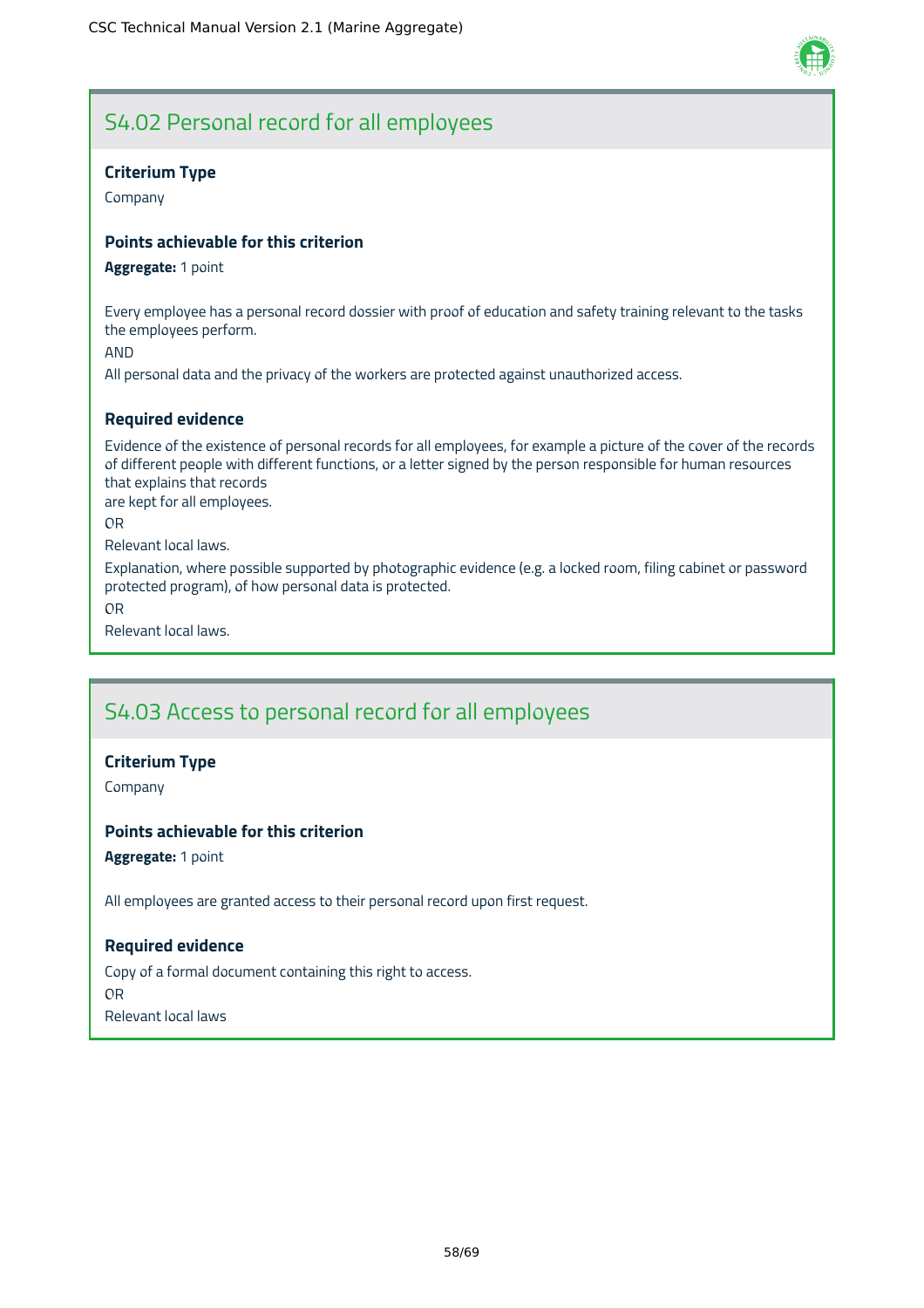# S4.04 Personal evaluation

# **Criterium Type**

Company

# **Points achievable for this criterion**

**Aggregate:** 1 point

An appraisal procedure is in place which foresees regular evaluation meetings with the employee; the results of the meeting being signed off by the employee.

# **Required evidence**

Representative sample of cover sheets of current evaluation reports for different employees with different functions

AND

A copy of the appraisal procedure.

# S4.05 Availability of job profiles

# **Criterium Type**

Company

# **Points achievable for this criterion**

**Aggregate:** 1 point

A profile has been made for every job

# **Required evidence**

A copy of a number of representative function profiles.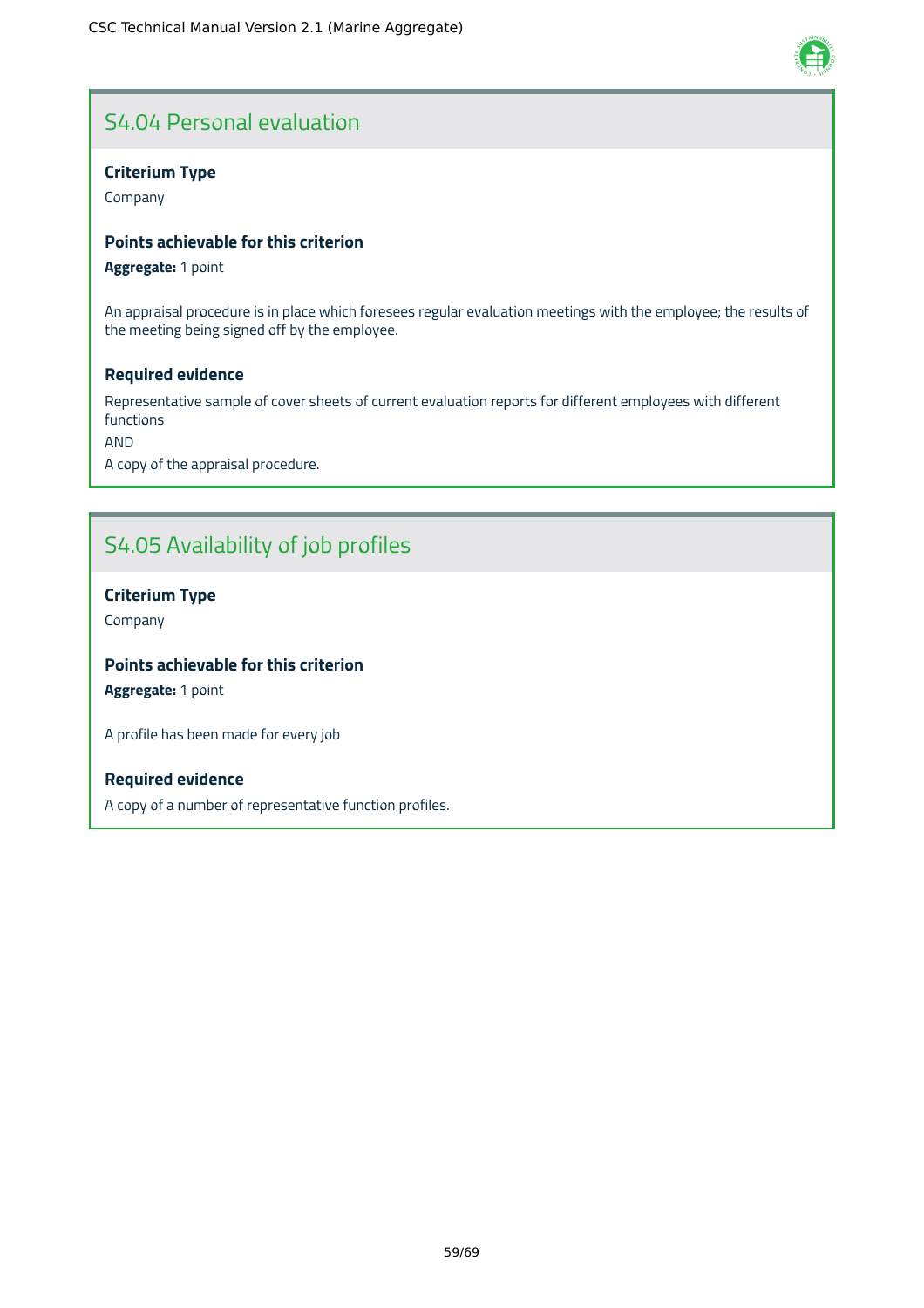

# S4.06 Skills development in the workplace

# **Criterium Type**

Company

# **Points achievable for this criterion**

**Aggregate:** 1 point

# **Prerequisite to obtain**

|           | <b>Bronze</b> | Silver | Gold      | <b>Platinum</b> |
|-----------|---------------|--------|-----------|-----------------|
| Aggregate |               |        | $\lambda$ | $\lambda$       |

All workers at all stages of their work experience are provided with access to skills development, training and apprenticeships, and opportunities for career advancement.

# **Required evidence**

Evidence of access to skills development

# S4.07 Preventive medical examination

# **Criterium Type**

Company

# **Points achievable for this criterion**

**Aggregate:** 1 point

Regular preventive medical examination is offered to all employees at no cost at least every three years as recommended in the GCCA health management handbook.

### **Required evidence**

Evidence of preventive medical examination no older than three years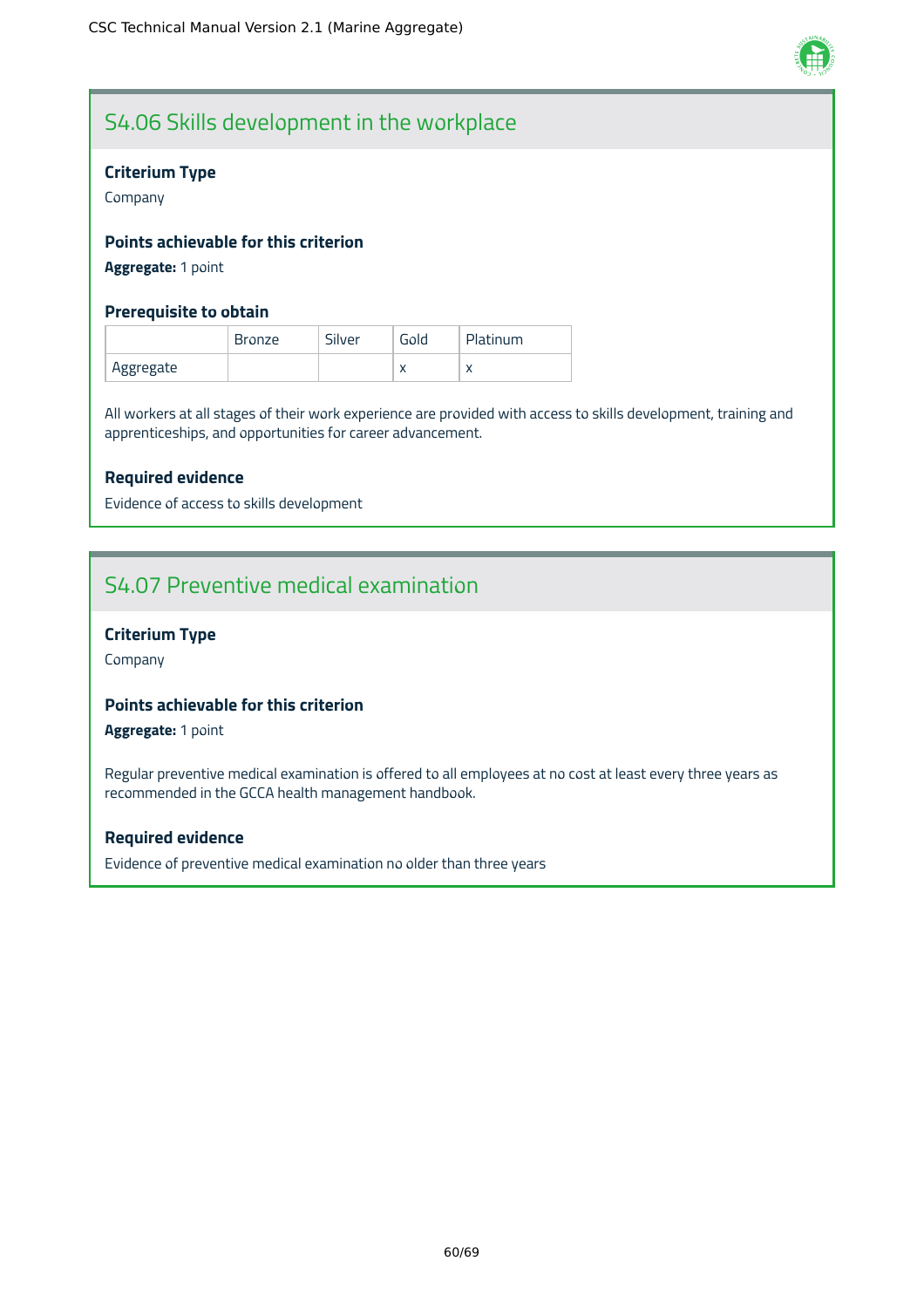

# S4.08 Work-life balance

# **Criterium Type**

Company

# **Points achievable for this criterion**

# **Aggregate:** 1 point

# **Prerequisite to obtain**

|           | <b>Bronze</b> | Silver | Gold      | Platinum |
|-----------|---------------|--------|-----------|----------|
| Aggregate |               |        | $\lambda$ |          |

Work-life balance in terms of reasonable working hours, parental and family leave opportunities, overtime voluntary, overpaid and infrequent, and other social services.

Conditions of work permit work-life balance in terms of reasonable working hours (overtime is voluntary and infrequent), parental leave and child care, and other services.

# **Required evidence**

Evidence that choices in work-life balance are possible, such as evidence of facilities, voluntary contractual agreements

OR

Evidence (e.g. exemplary time sheets), that working hours comply with contract or locals laws

OR

Reference to local law (where applicable).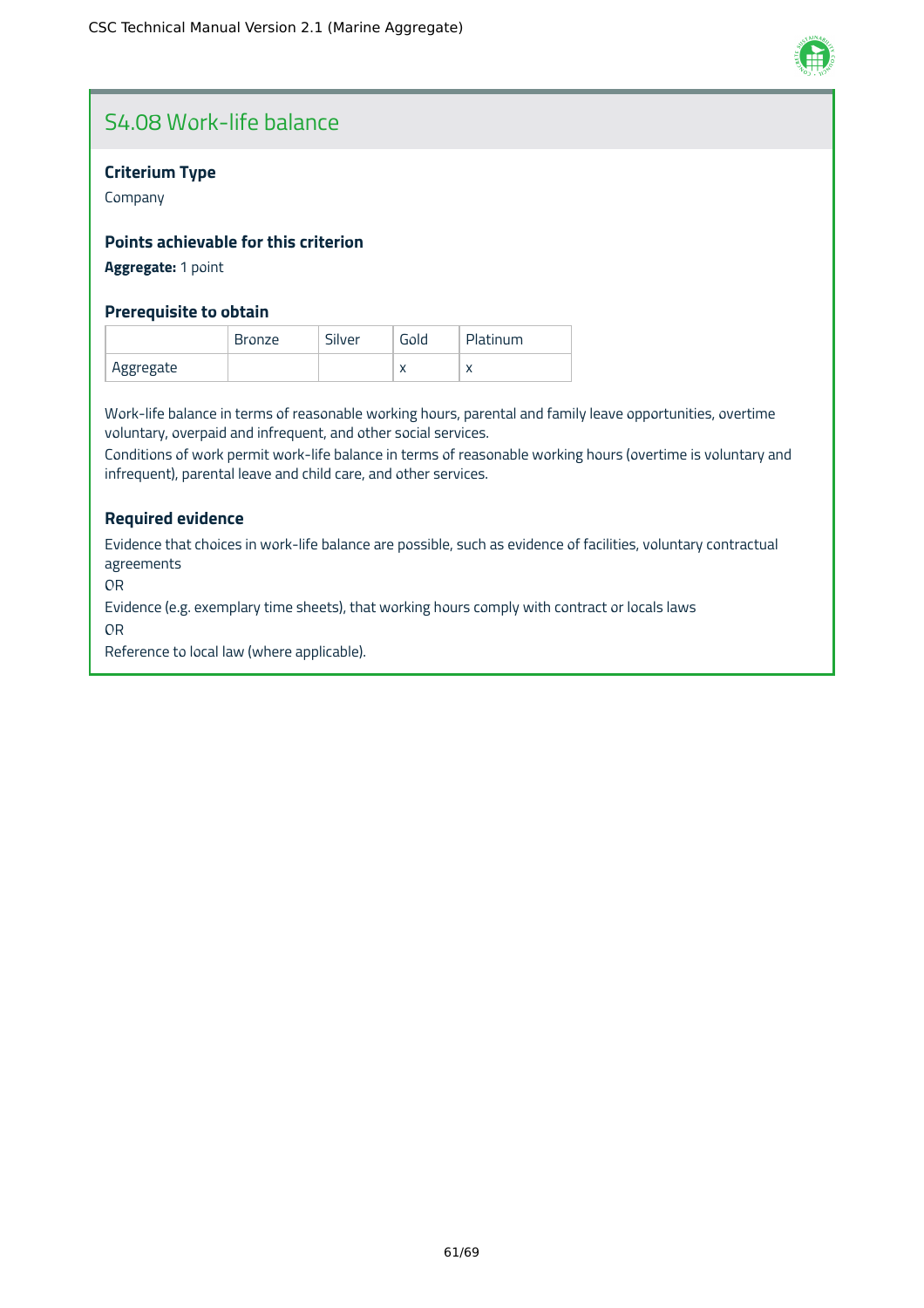

# S4.09 (EP) External control of social standards and compliance with human rights

# **Criterium Type**

Company

# **Points achievable for this criterion**

**Aggregate:** 1 point

Exemplary Performance criteria:

There is a reasonable level of external control of social standards and compliance with human rights via a dedicated external adequacy audit (see the annex).

# **Required evidence**

Adequacy investigation comprising the following elements of human rights management:

- 1. Culture (includes "tone from the top")
- 2. Objectives
- 3. Risks (includes risk assessments, reporting, KPIs)
- 4. Programme (includes policy, whistleblowing, case management, sanctions)
- 5. Organisation
- 6. Communication (includes communication concept and trainings)
- 7. Controls (including audits)

(for adequate evidence see the annex)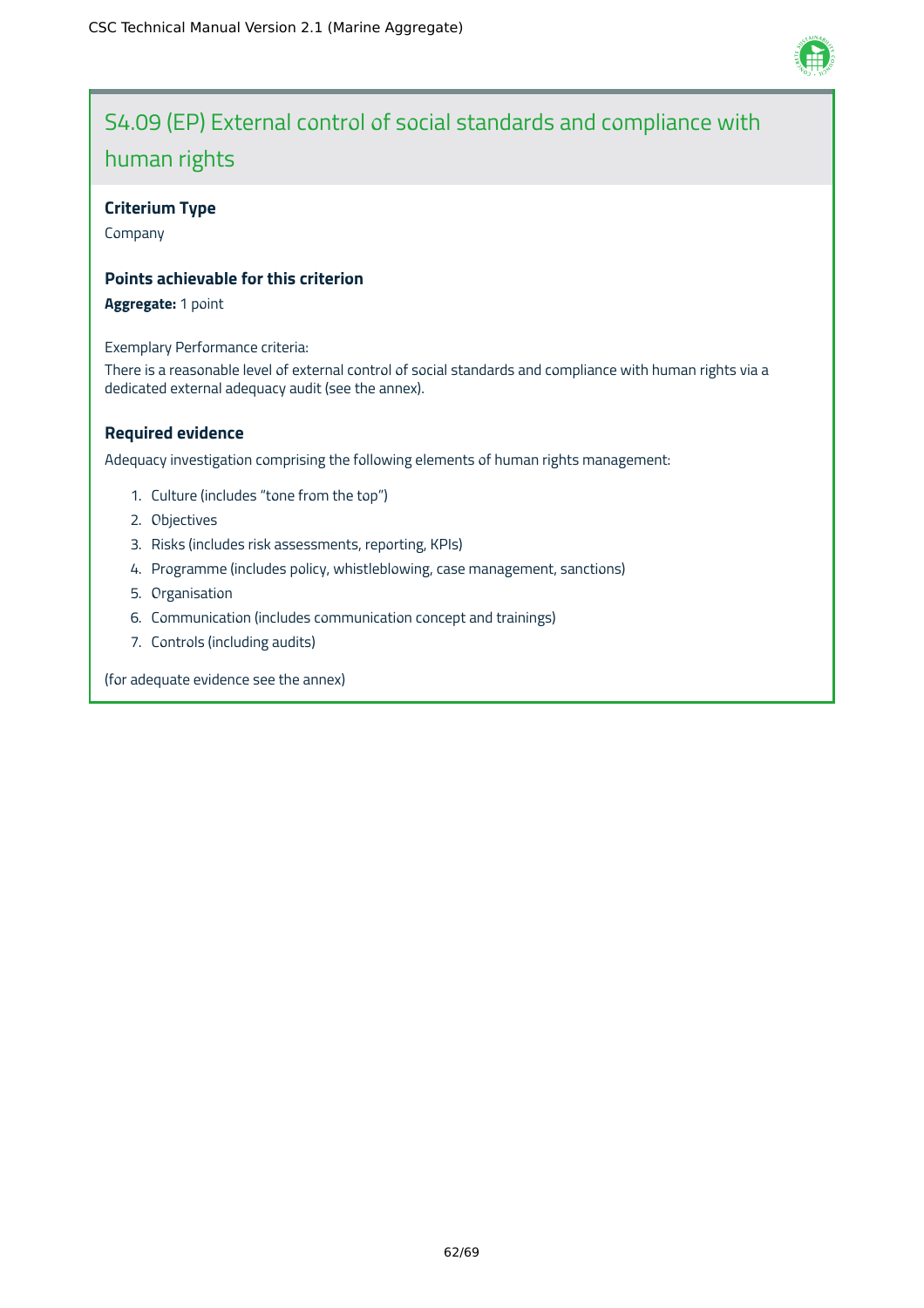# <span id="page-63-0"></span>**Economics**

# <span id="page-63-1"></span>**B1 - Local Economy**

### **Aim**

To promote the adoption of practices for the economic benefits of the local community.

# **Total points achievable for this credit**

**Aggregate:** 4 points

| <b>B1.01 Local Economy</b>                  |               |        |      |          |  |
|---------------------------------------------|---------------|--------|------|----------|--|
| <b>Criterium Type</b><br>Plant              |               |        |      |          |  |
| <b>Points achievable for this criterion</b> |               |        |      |          |  |
| Aggregate: 4 points                         |               |        |      |          |  |
| <b>Prerequisite to obtain</b>               |               |        |      |          |  |
|                                             | <b>Bronze</b> | Silver | Gold | Platinum |  |

The plant serves the needs of- and supports the local economy.

Aggregate  $\vert x \vert x \vert x \vert x$  x

### **Required evidence**

Evidence where the local economy is supported, e.g. by local hire, local training, local suppliers, involvement of local businesses etc., taking into account the legal boundaries.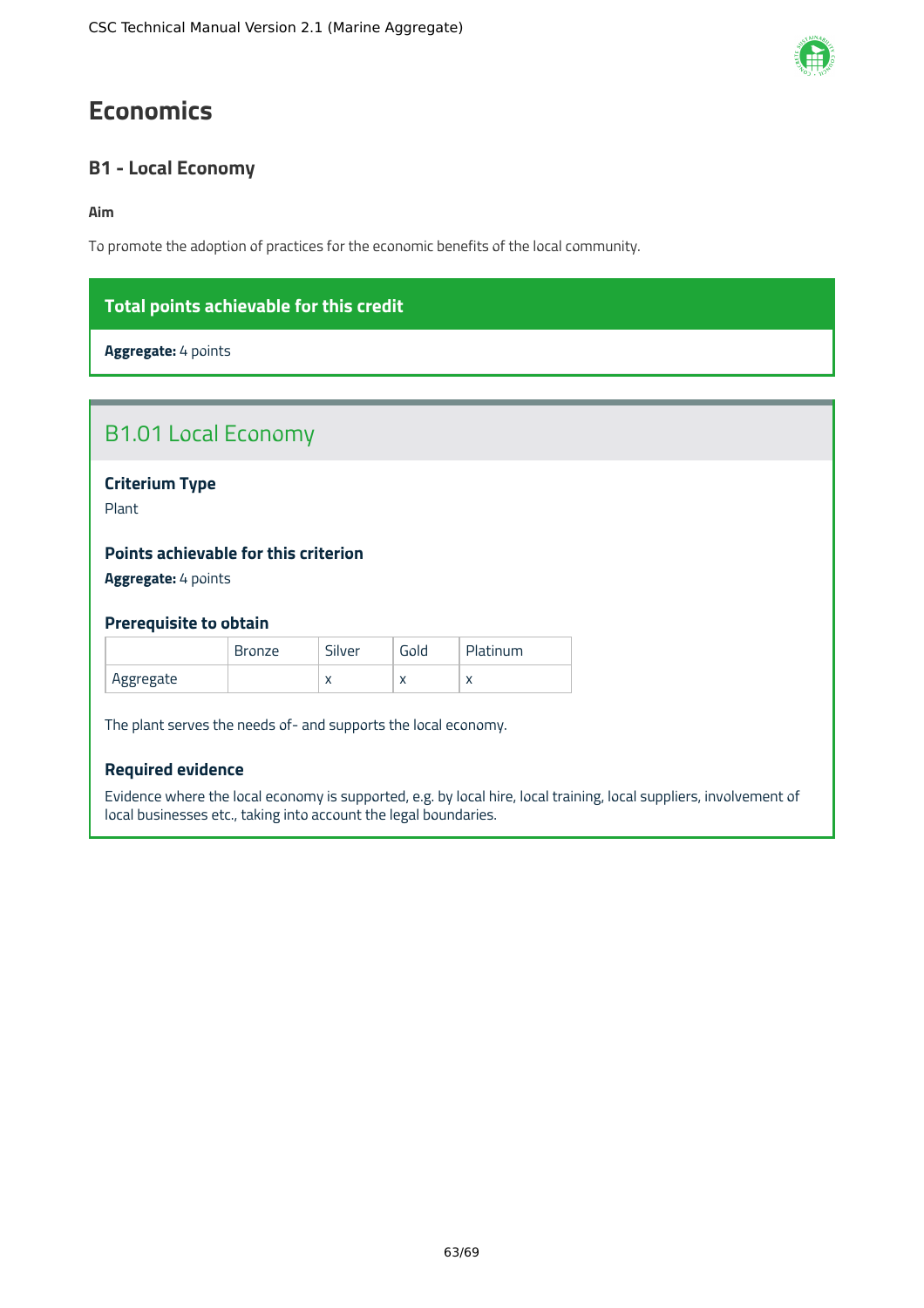

# <span id="page-64-0"></span>**B2 - Ethical Business**

# **Aim**

To operate the business in a fair and ethical manner.

# **Total points achievable for this credit**

**Aggregate:** 9 points

# B2.01 Ethical risk assessment

### **Criterium Type**

Company

# **Points achievable for this criterion**

**Aggregate:** 3 points

#### **Prerequisite to obtain**

|           | <b>Bronze</b> | Silver    | Gold      | Platinum |
|-----------|---------------|-----------|-----------|----------|
| Aggregate |               | $\lambda$ | $\lambda$ |          |

The company conducts and documents risk assessments of its operations focused on the avoidance of bribery and corruption, fair marketing, and respect of property rights, with maximum intervals of three years.

# **Required evidence**

Evidence that a risk assessment has been performed less than 3 years before; this can be a confirmation that the auditor has seen the assessment or a copy of the assessment

# B2.02 Policy or code for ethical business

#### **Criterium Type**

Company

#### **Points achievable for this criterion**

# **Aggregate:** 3 points

The company has a policy (or a number of policies) or code of business ethics (or a number of codes) in place. The policy (policies, code/codes) includes procedures that cover anti-corruption, fair competition and marketing, respect for property rights, responsible political involvement and confidential investigation.

#### **Required evidence**

A copy of the code, proving that suppliers are within the scope.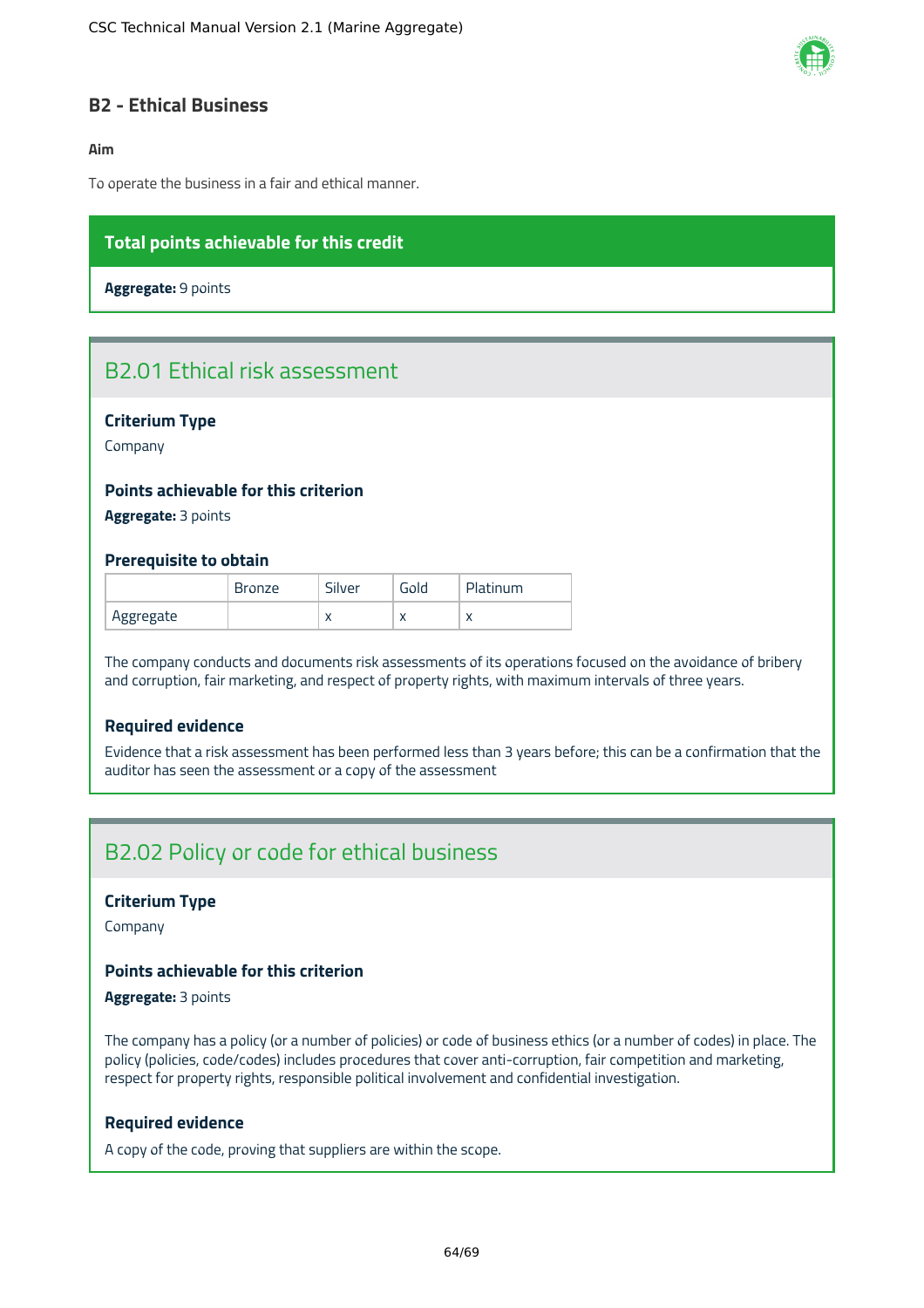

# B2.03 Confidential investigation

# **Criterium Type**

Company

# **Points achievable for this criterion**

# **Aggregate:** 1 point

# **Prerequisite to obtain**

|           | <b>Bronze</b> | Silver | Gold      | Platinum |
|-----------|---------------|--------|-----------|----------|
| Aggregate |               |        | $\lambda$ |          |

The organization has a mechanism for confidential investigation, resolution and reporting of suspected cases of bribery and/or corruption in place.

### **Required evidence**

Evidence that a mechanism for confidential investigation (on company level) is in place. E.g.:

- a company hotline
- a publicly available telephone number to submit a complaint

# B2.04 Responsible political involvement

### **Criterium Type**

Company

# **Points achievable for this criterion**

**Aggregate:** 1 point

The company has training in place to secure the ethical business behaviour of its relevant employees.

### **Required evidence**

Evidence of the training procedure, program, exemplary certificates or similar.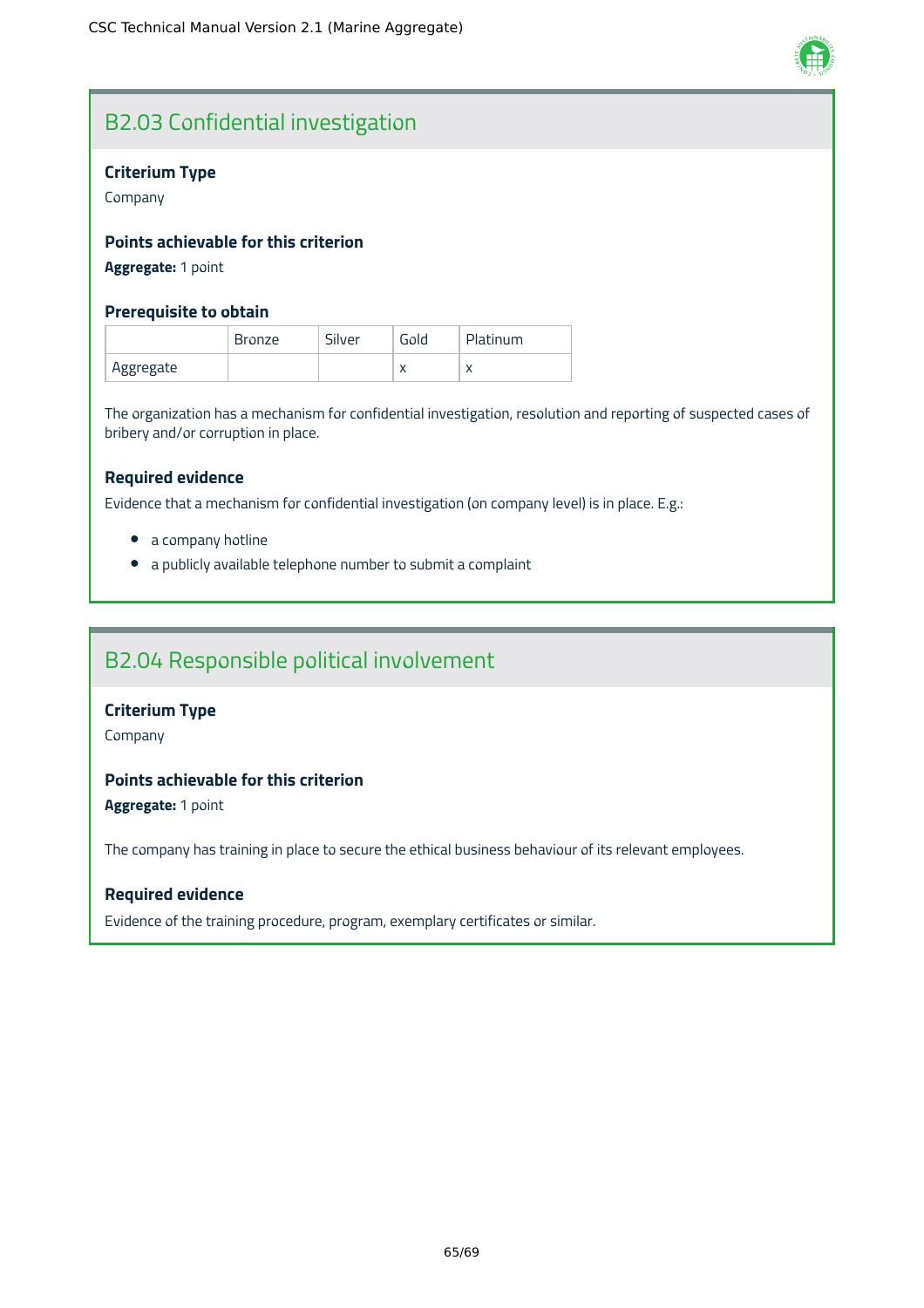

# B2.05 Respect for property rights

# **Criterium Type**

Company

# **Points achievable for this criterion**

# **Aggregate:** 1 point

The company recognizes property rights, both physical and intellectual.

# **Required evidence**

A policy or statement addressing respecting property rights.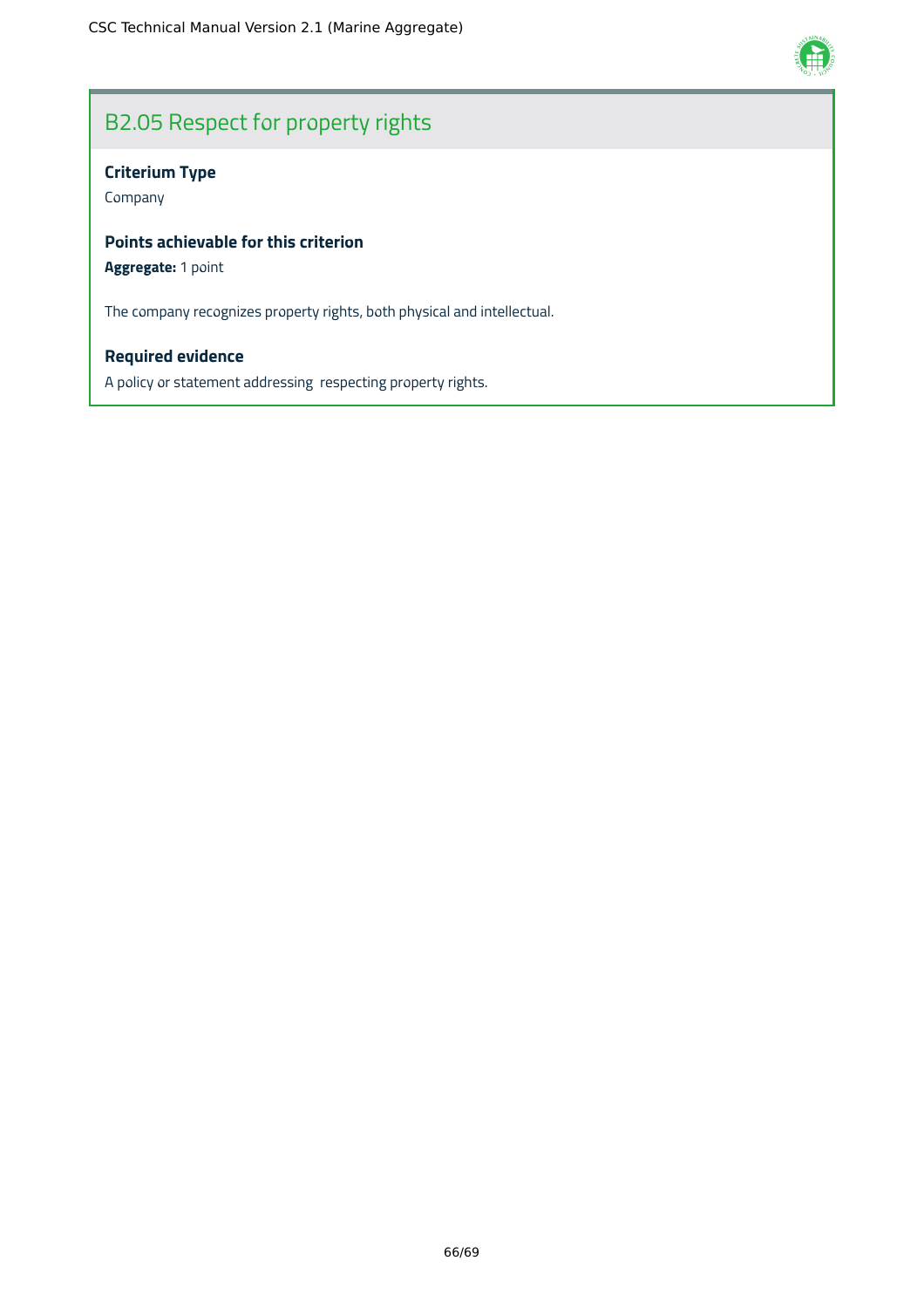

# <span id="page-67-0"></span>**B3 - Innovation**

### **Aim**

To stimulate

- the development and implementation of new solutions that contribute to the sustainability of the operations, its products, its suppliers or other parts of the value chain,
- execution of best practices in the field of sustainability that are not covered by this certification systems, and
- exemplary performance under any criterion in this system.

# **Total points achievable for this credit**

**Aggregate:** 9 points

# B3.01 Innovative solutions and/or exemplary performance

# **Criterium Type**

Company

# **Points achievable for this criterion**

#### **Aggregate:** 9 points

The company develops, tests and/or implements innovative practices/products or demonstrates exemplary performance in the field of responsible sourcing in the sense of this CSC system and beyond.

### **Required evidence**

The approval letter of the Innovation Committee, including the number of points to be awarded for the innovation or exemplary performance.

The formal process of applying for the Innovation Credit is described in the Innovation Credit Guidelines (see the annex).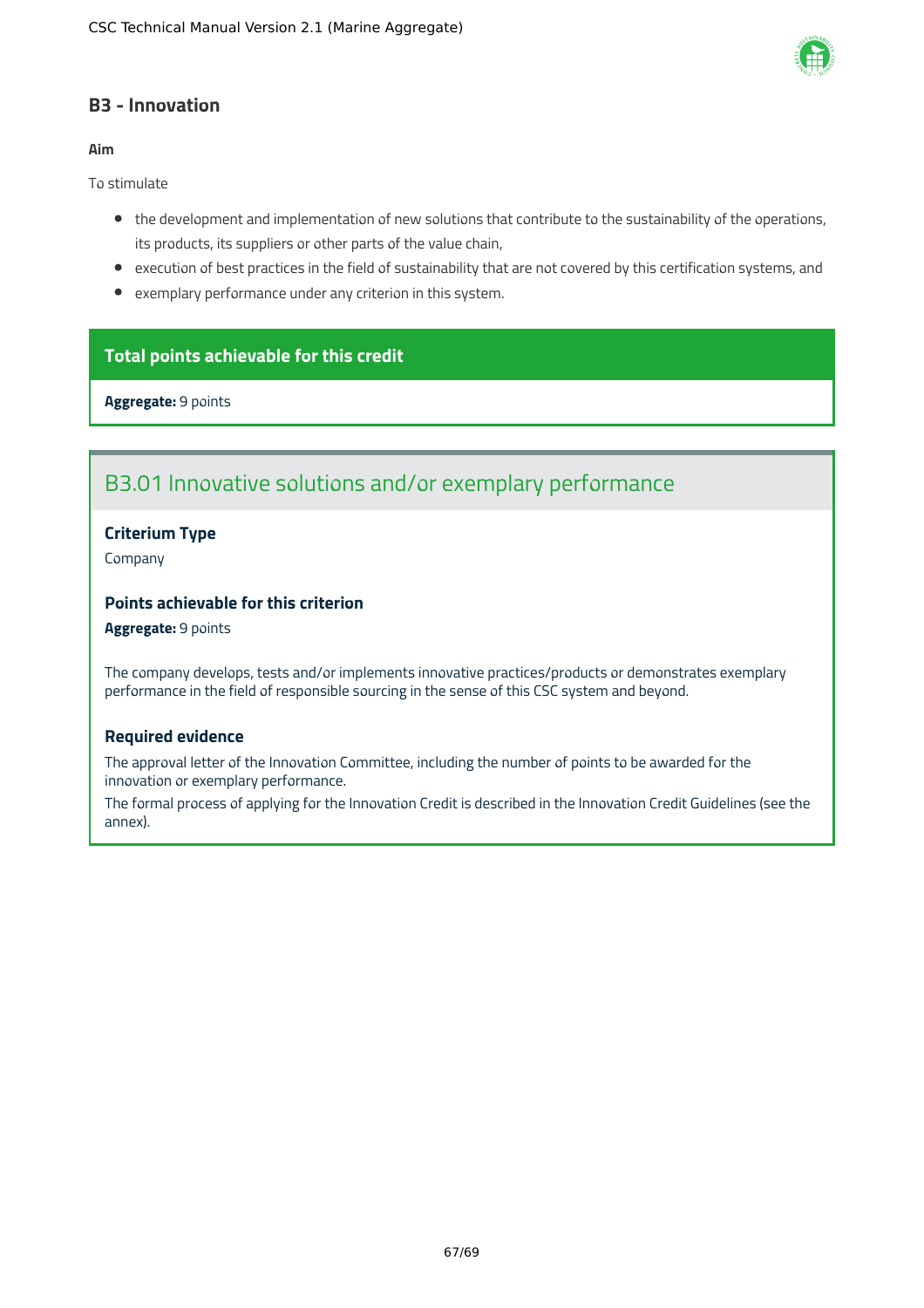

# <span id="page-68-0"></span>**B4 - Feedback Procedure**

### **Aim**

To establish a channel that allows the local community, employees and customers to provide feedback to the company.

# **Total points achievable for this credit**

**Aggregate:** 3 points

# B4.01 Feedback and complaints procedure for the local community

# **Criterium Type**

Plant

# **Points achievable for this criterion**

**Aggregate:** 1 point

### **Prerequisite to obtain**

|           | Bronze | Silver | Gold      | Platinum  |
|-----------|--------|--------|-----------|-----------|
| Aggregate |        |        | $\lambda$ | $\lambda$ |

A feedback and complaint procedure and complaint facility is in place for the local community.

# **Required evidence**

Link on website OR phone number OR Email address OR contact details of a responsible person to handle the complaints. The contact can also be on company level, as long as it covers local complaints/grievance.